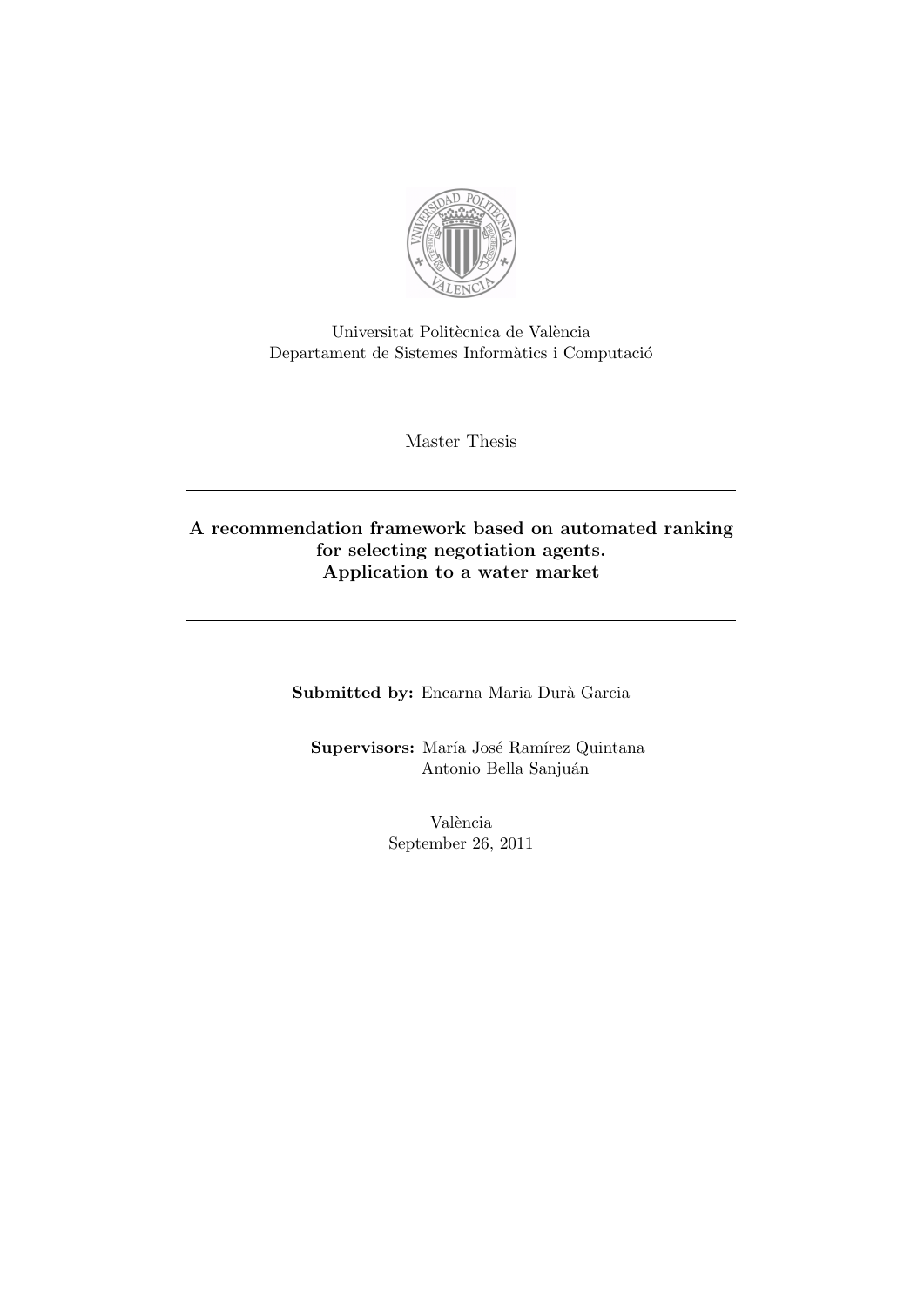## Acknowledgements

First of all, I would like to especially thank María José Ramírez and Antonio Bella for all their advice, support and patience during these months.

Also I would like to truly appreciate the collaboration and dedication of Antonio Garrido and Adriana Giret, and the Agreement Technologies Project (Consolider Ingenio CSD2007-00022).

It is necessary to mention the helpful contribution of the members of DMIP meetings: José Hernández, Cèsar Ferri, Nando Martínez, Jorge Bedoya and Javier Insa. I also wish to remember and thank my colleagues of the laboratory 201 of DSIC, as well as the support of ELP Group and, in extension, everyone who has contributed in some way to this thesis.

Also I would like to mention the friends I have made during the years at ETSINF and at the master's degree. Particularly, my good friend Javi, who has always supported me as I support him.

Outside the academic environment, I would like to express my deep gratitude to my family, especially my parents.

And finally, to Víctor, for being so important and special to me.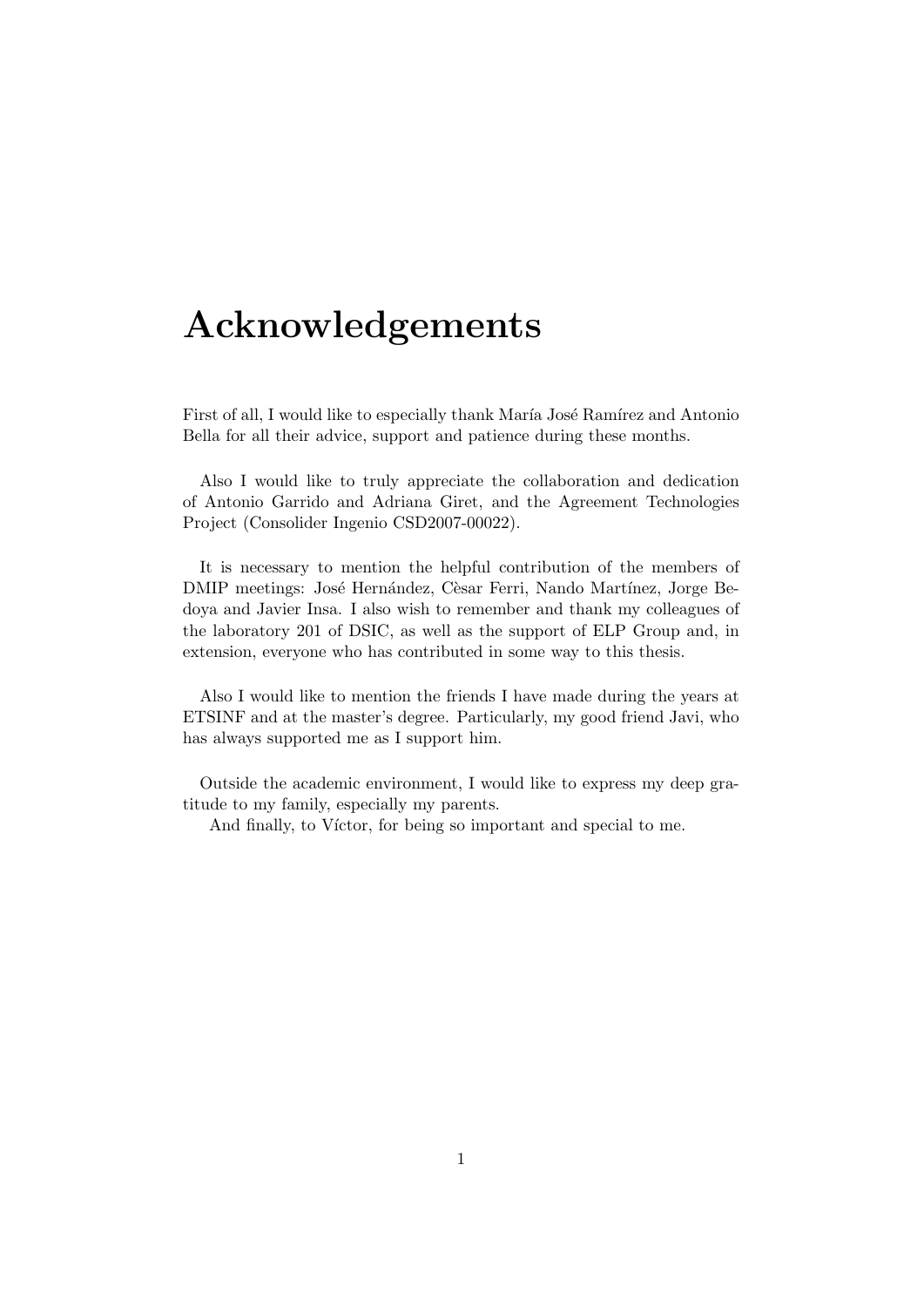## Abstract

This thesis presents an approach which relies on automatic learning and data mining techniques in order to search the best group of items from a set, according to the behaviour observed in previous groups.

The approach is applied to a framework of a water market system, which aims to develop negotiation processes, where trading tables are built in order to trade water rights from users. Our task will focus on predicting which agents will show the most appropriate behaviour when are invited to participate in a trading table, with the purpose of achieving the most beneficial agreement.

This way, a model is developed and learns from past transactions occurred in the market. Then, when a new trading table is opened in order to trade a water right, the model predicts, taking into account the individual features of the trading table, the behaviour of all the agents that can be invited to join the negotiation, and thus, becoming potential buyers of the water right.

Once the model has made the predictions for a trading table, the agents are ranked according to their probability (which has been assigned by the model) of becoming a buyer in that negotiation. Two different methods are proposed in the thesis for dealing with the ranked participants. Depending on the method used, from this ranking we can select the desired number of participants for making the group, or choose only the top user of the list and rebuild the model adding some aggregate information in order to throw a more detailed prediction.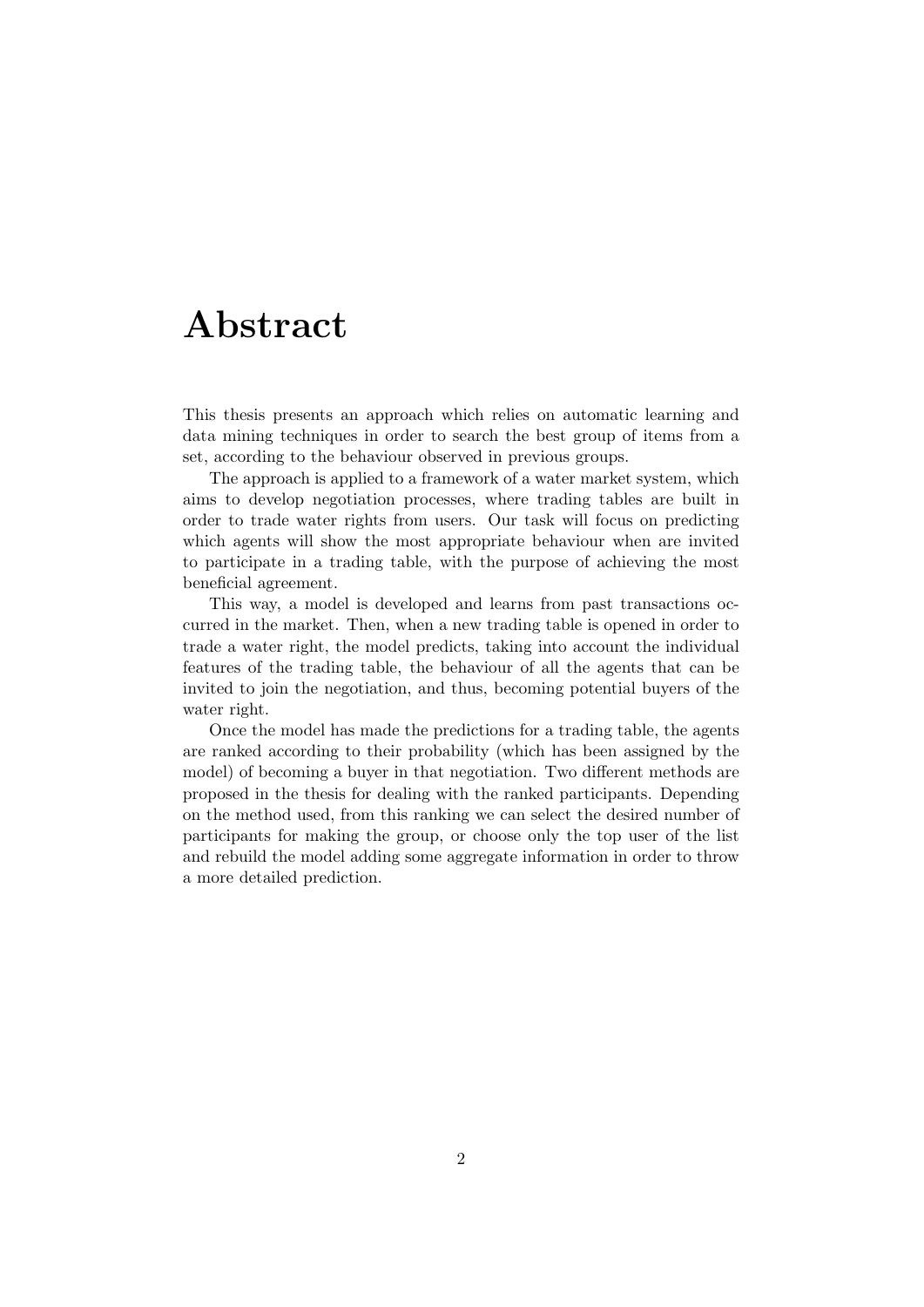### Resumen

Esta tesina presenta una aproximación basada en aprendizaje automático y minería de datos con el fin de buscar el mejor grupo de ítems de un conjunto, según el comportamiento observado en grupos previos.

La aproximación se aplica en un marco de un sistema de mercado de agua, el cual tiene como objetivo desarrollar procesos de negociación, donde se crean mesas de negociación para comerciar los derechos de agua de los usuarios. Nuestra tarea se centrará en predecir qué agentes mostrarán el comportamiento m´as apropiado cuando son invitados a participar en una mesa de negociación, con el propósito de alcanzar el acuerdo más beneficioso.

De este modo, se desarrolla un modelo que aprende de transacciones pasadas ocurridas en el mercado. Cuando se abre una nueva mesa de negociación para vender un derecho de agua, el modelo predice, teniendo en cuenta las características individuales de la mesa de negociación, el comportamiento de todos los agentes que pueden ser invitados a unirse a la negociación, y así, convertirse en potenciales compradores del derecho de agua.

Una vez el modelo ha hecho las predicciones para una mesa de negociación, los agentes son clasificados de acuerdo a su probabilidad (asignada por el modelo) de convertirse en comprador en dicha negociación. Dos m´etodos diferentes se proponen en esta tesina para tratar a los participantes clasificados. Dependiendo del m´etodo utilizado, de este ranking podemos seleccionar el número deseado de participantes para confeccionar el grupo, o elegir s´olo el usuario que se encuentra en el primer lugar de la lista y reconstruir el modelo añadiendo información agregada con el fin de lanzar una predicción más detallada.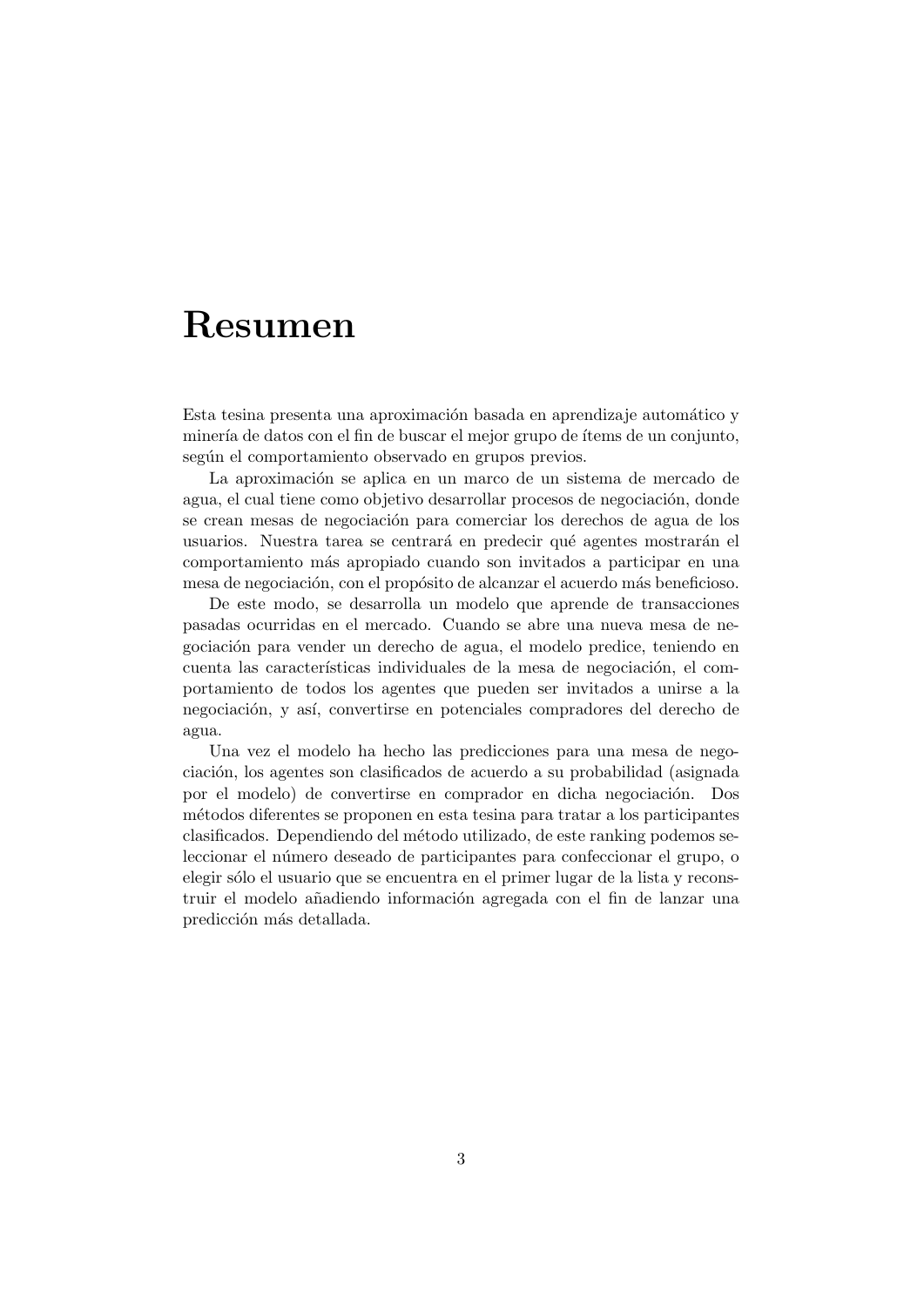### Resum

Aquesta tesina presenta una aproximació basada en aprenentatge automàtic i mineria de dades amb la finalitat de buscar el millor grup d'ítems d'un conjunt, segons el comportament observat en grups previs.

L'aproximació s'aplica dins un marc d'un sistema de mercat d'aigua, el qual té com a objectiu desenvolupar processos de negociació, on es creen taules de negociació per a comerciar els drets d'aigua dels usuaris. La nostra tasca es centrarà en predir quins agents mostraran el comportament més adequat quan són convidats a participar en una taula de negociació, amb el propòsit d'abastar l'acord més beneficiós.

D'aquesta manera, es desenvolupa un model que aprén de transaccions pasades ocorregudes al mercat. Aleshores, quan una nova taula de negociació s'obri per a vendre un dret d'aigua, el model prediu, tenint en compte les característiques individuals de la taula de negociació, el comportament de tots els agents que poden ser convidats a unir-se a la negociació, i així, convertir-se en potencials compradors del dret d'aigua.

Una vegada el model ha efectuat les prediccions per a una taula de negociaci´o, els agents s´on classificats d'acord a la seua probabilitat (assignada pel model) de convertir-se en comprador en eixa negociació. Dos mètodes diferents es proposen en aquesta tesina per a tractar els participants classificats. Depenent del m`etode utilitzat, d'aquest ranking podem seleccionar el n´umero desitjat de participants per confeccionar el grup, o elegir solament l'usuari que es troba a la primera posició de la llista i reconstruir el model afegint informació agregada amb la finalitat de llançar una predicció més detallada.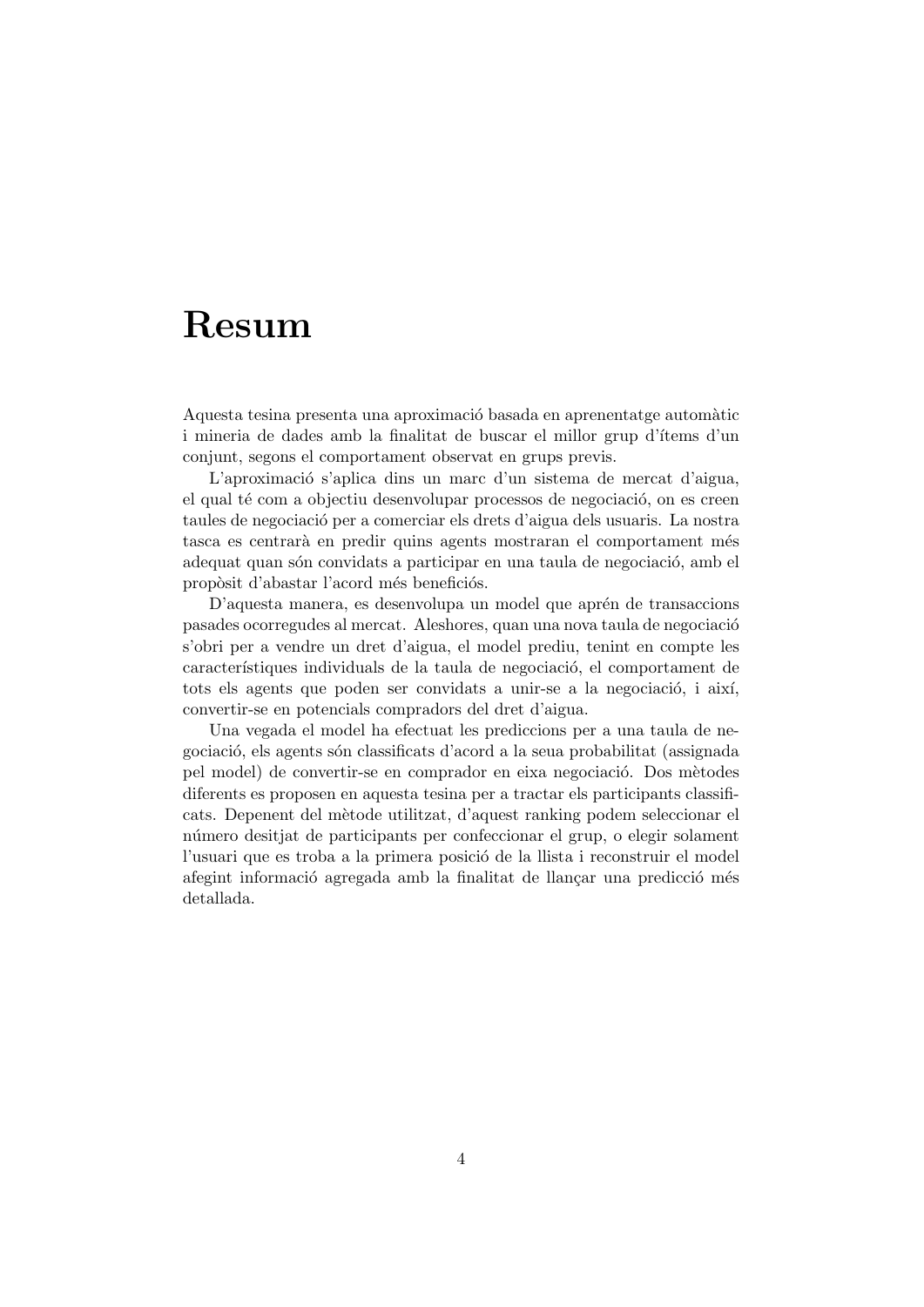# **Contents**

| $\mathbf{1}$ | Introduction<br>9                 |                                                                                    |    |  |  |  |  |  |  |  |
|--------------|-----------------------------------|------------------------------------------------------------------------------------|----|--|--|--|--|--|--|--|
|              | 1.1<br>Motivation                 |                                                                                    |    |  |  |  |  |  |  |  |
|              | Emergence of Data Mining<br>1.1.1 |                                                                                    |    |  |  |  |  |  |  |  |
|              |                                   | Machine Learning and Data Mining<br>1.1.2                                          | 10 |  |  |  |  |  |  |  |
|              |                                   | Negotiation $\ldots \ldots \ldots \ldots \ldots \ldots \ldots \ldots$<br>1.1.3     | 11 |  |  |  |  |  |  |  |
|              | 1.2                               |                                                                                    | 11 |  |  |  |  |  |  |  |
|              | 1.3                               |                                                                                    | 12 |  |  |  |  |  |  |  |
| $\mathbf 2$  |                                   | Preliminaries                                                                      | 14 |  |  |  |  |  |  |  |
|              | 2.1                               | Knowledge Discovery in Databases and Data Mining                                   | 14 |  |  |  |  |  |  |  |
|              |                                   | 2.1.1<br>KDD Stages                                                                | 14 |  |  |  |  |  |  |  |
|              |                                   | Data Mining. Tasks and Methods<br>2.1.2                                            | 19 |  |  |  |  |  |  |  |
|              | 2.2                               | Negotiation                                                                        | 25 |  |  |  |  |  |  |  |
|              |                                   | 2.2.1<br>Game Theoretic Models                                                     | 28 |  |  |  |  |  |  |  |
|              |                                   | 2.2.2                                                                              | 29 |  |  |  |  |  |  |  |
|              |                                   | 2.2.3<br>Argumentation-Based Approaches                                            | 30 |  |  |  |  |  |  |  |
|              |                                   | 2.2.4<br>Machine learning techniques in negotiation $\ldots \ldots$                | 31 |  |  |  |  |  |  |  |
| 3            |                                   | <b>Working Hypothesis</b>                                                          | 33 |  |  |  |  |  |  |  |
|              | 3.1                               |                                                                                    | 34 |  |  |  |  |  |  |  |
|              | 3.2                               | Rules learning based on Covering                                                   | 37 |  |  |  |  |  |  |  |
|              | 3.3                               | Other applications for Decision Trees                                              | 38 |  |  |  |  |  |  |  |
|              | 3.4                               |                                                                                    | 38 |  |  |  |  |  |  |  |
| 4            |                                   | <b>Problem Definition</b>                                                          | 40 |  |  |  |  |  |  |  |
|              | 4.1                               |                                                                                    | 40 |  |  |  |  |  |  |  |
|              | 4.2                               | mWater                                                                             | 40 |  |  |  |  |  |  |  |
|              |                                   | mWater Requirement Specification<br>4.2.1                                          | 42 |  |  |  |  |  |  |  |
|              |                                   | Activities in the Market scenario $\ldots \ldots \ldots \ldots$<br>4.2.2           | 43 |  |  |  |  |  |  |  |
| 5            |                                   | Data description                                                                   | 46 |  |  |  |  |  |  |  |
|              | 5.1                               | mWater Database                                                                    | 46 |  |  |  |  |  |  |  |
|              | 5.2                               | Selection of Data $\ldots \ldots \ldots \ldots \ldots \ldots \ldots \ldots \ldots$ | 48 |  |  |  |  |  |  |  |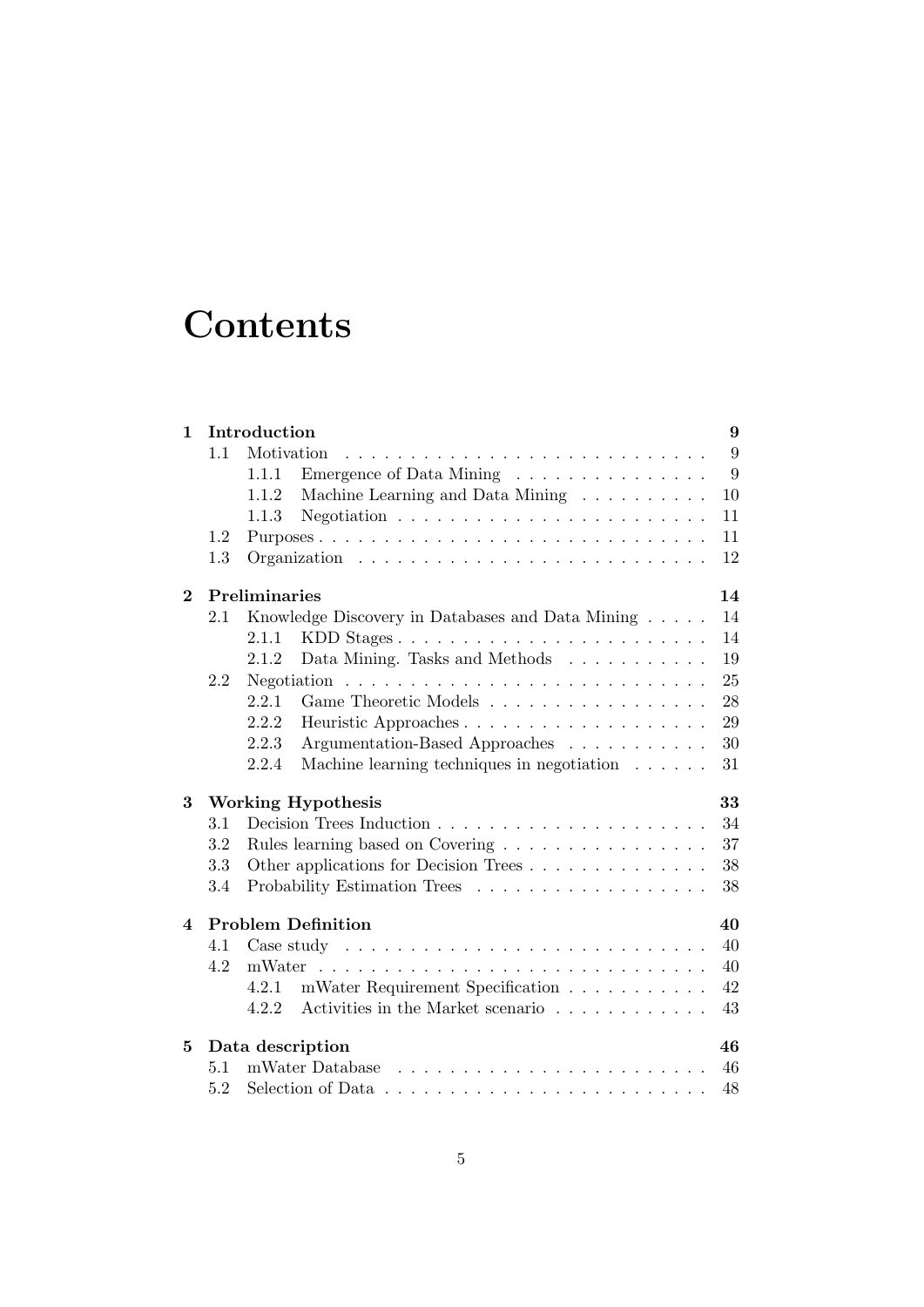| 6 Making mWater recommendations based on probabilities 53 |                                              |    |  |  |  |  |  |  |  |  |
|-----------------------------------------------------------|----------------------------------------------|----|--|--|--|--|--|--|--|--|
|                                                           |                                              |    |  |  |  |  |  |  |  |  |
|                                                           | 6.2 Incremental Ranking approach  55         |    |  |  |  |  |  |  |  |  |
|                                                           |                                              |    |  |  |  |  |  |  |  |  |
|                                                           | 7 Implementation and Experimental Evaluation | 60 |  |  |  |  |  |  |  |  |
|                                                           |                                              |    |  |  |  |  |  |  |  |  |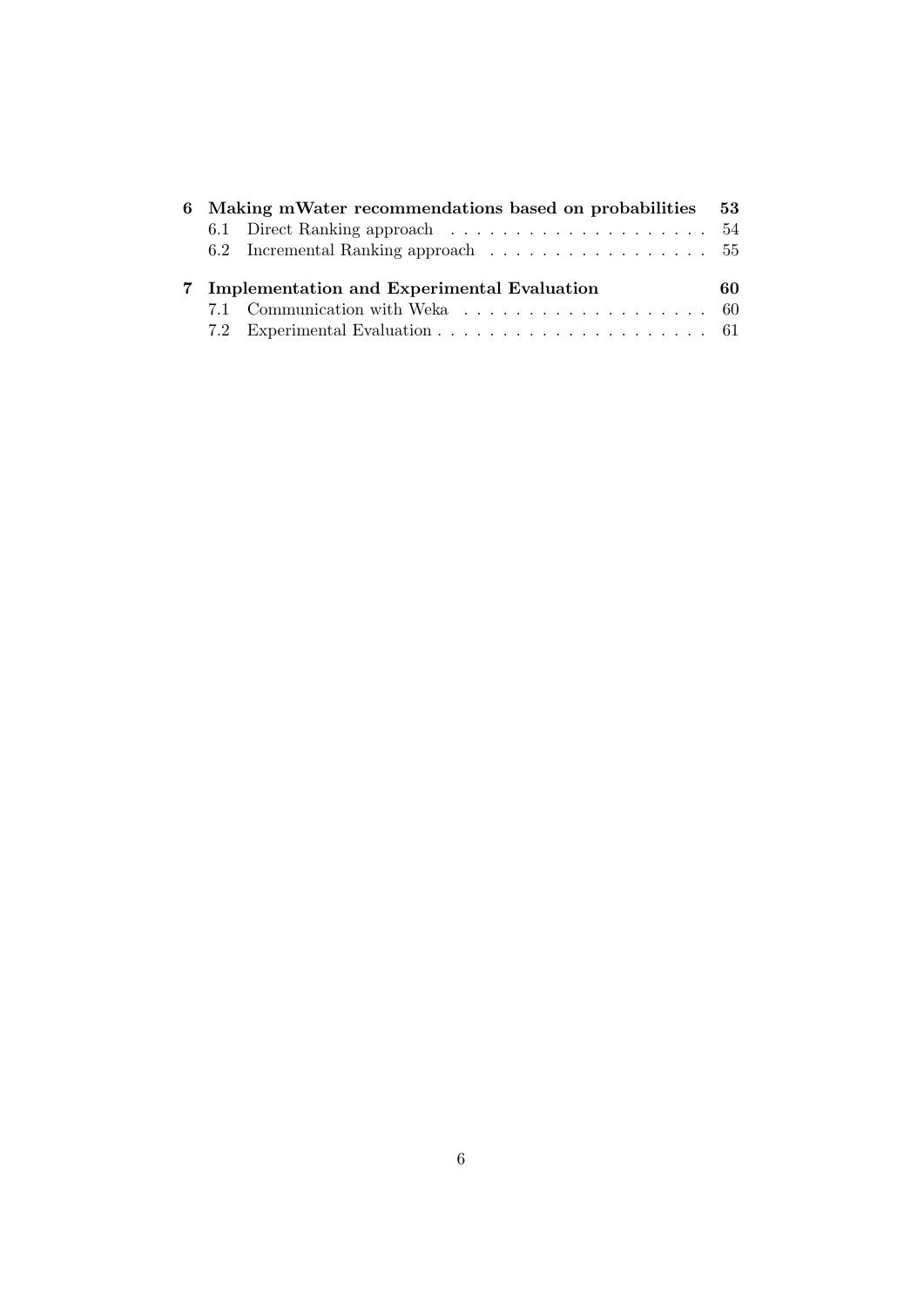# List of Figures

| 3.1 Classification decision tree for iris plants. $\ldots \ldots \ldots$ 35 |  |  |  |  |  |  |
|-----------------------------------------------------------------------------|--|--|--|--|--|--|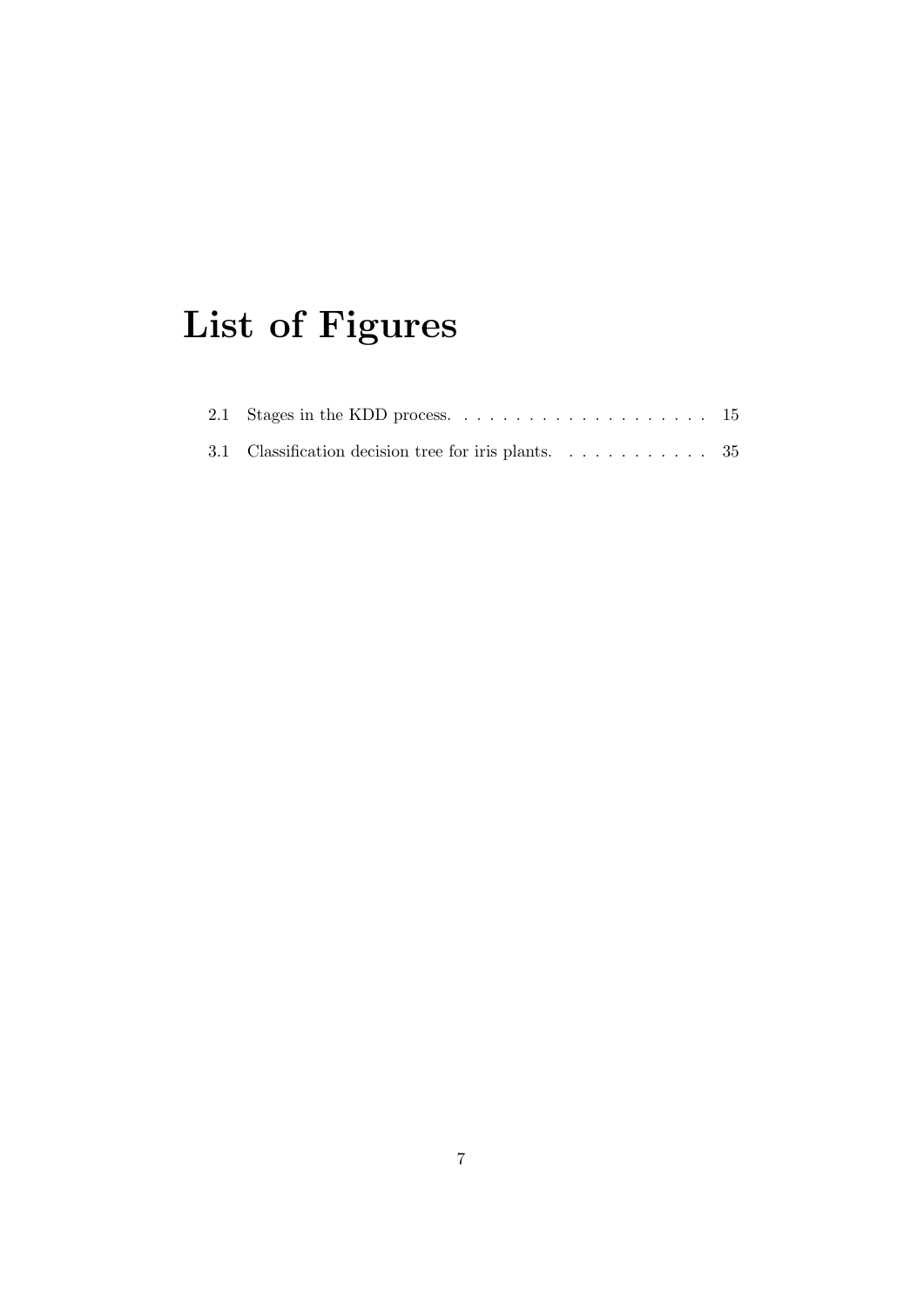# List of Tables

| 2.1 | Correspondence between tasks and techniques. $\ldots \ldots \ldots$ 25   |    |
|-----|--------------------------------------------------------------------------|----|
| 6.1 | Trading tables in training dataset. $\ldots \ldots \ldots \ldots \ldots$ | 54 |
| 6.2 | Test instance of a trading table. $\ldots \ldots \ldots \ldots \ldots$   | 56 |
| 6.3 |                                                                          | 56 |
| 6.4 | Ranking associated to the trading table (1st iteration). $\dots$         | 57 |
| 6.5 | Ranking associated to the trading table $(2nd iteration)$                | 57 |
| 6.6 | Example of the prediction of 10 trading tables                           | 58 |
| 7.1 | Example of recommended groups of participants (Incremental               |    |
|     |                                                                          | 62 |
| 7.2 | Example of groups of participants (Direct ranking approach).             | 62 |
| 7.3 | Hits in each iteration (with $k = 4$ ).                                  | 63 |
| 7.4 | Summary of the resulting hit rates. $\ldots \ldots \ldots \ldots$        | 63 |
| 7.5 | Hit rates according to the value of $k \ldots \ldots \ldots \ldots$      | 64 |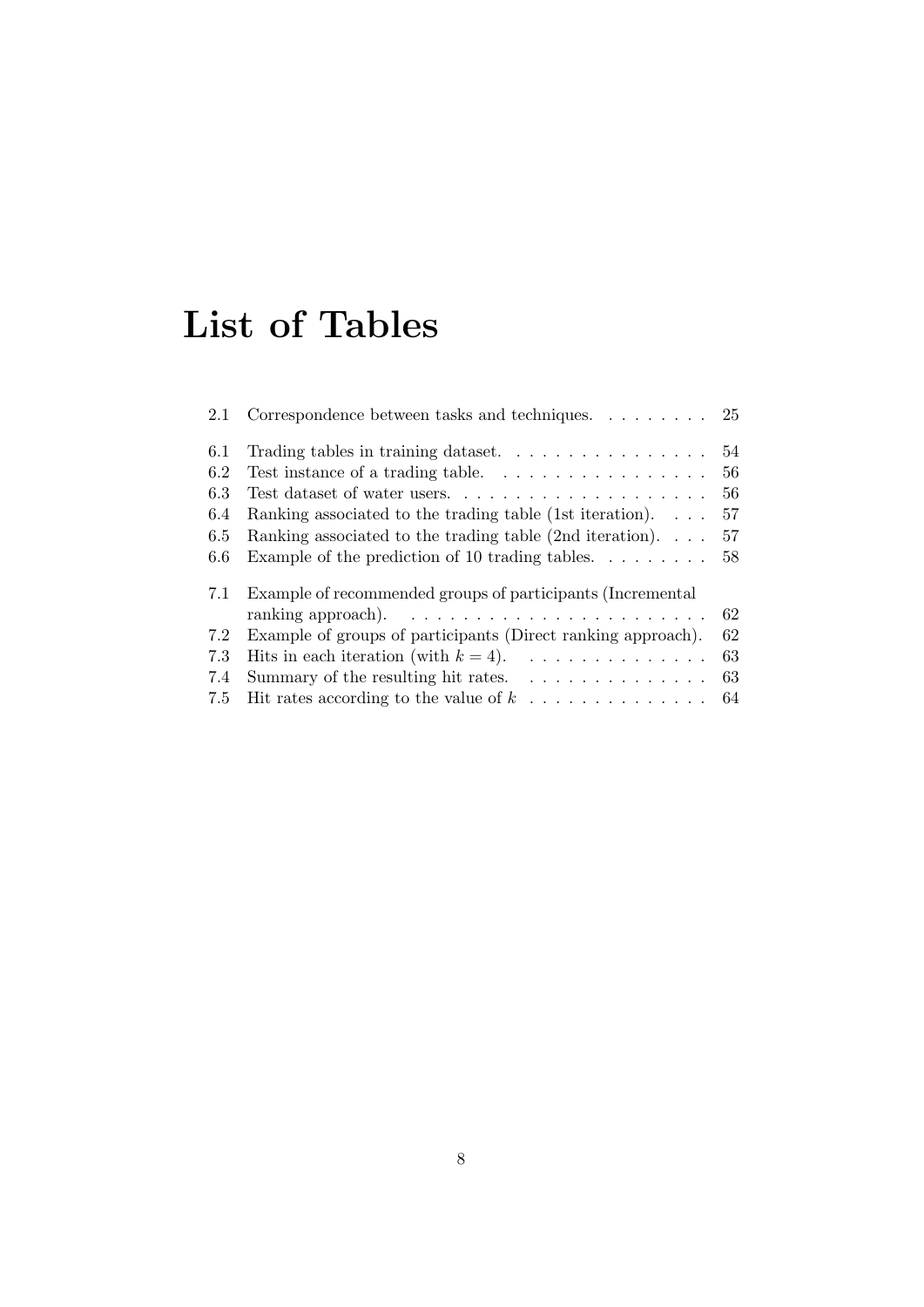### Chapter 1

### Introduction

### 1.1 Motivation

Data Mining is the process of extracting useful and comprehensible knowledge from large amounts of data, which is stored in different formats [1]. It is the analysis of large observational sets to find unsuspected relationships and to summarize the data in novel ways that are both understandable and useful to the data owner. The relationships and summaries derived are referred to as models or patterns.

Thus, the goal of this discipline is finding intelligible models from this data, using appropriate techniques to analyze the data and extract new and useful knowledge. Data Mining can be viewed as a result of the natural evolution of information technology.

Data Mining is closely related to the concept of Knowledge Discovery in Databases (KDD). In fact, sometimes both concepts have been used in an indistinguishable way. But there are differences between them. As we will see in the second chapter, KDD refers to a process composed by several stages, where one of these stages is precisely, the Data Mining. The five stages in which is organized the process of KDD are: Integration and Data Collection; Selection, Cleaning and Data Transformation; Data Mining; Evaluation and Interpretation; Diffusion and Use. Data Mining is the most important step in the process, this is why KDD is often confused with the term of Data Mining. Later in this thesis we will go deeper in the connection between these two concepts and in how the KDD process works.

### 1.1.1 Emergence of Data Mining

Data Mining does not appear because of the development of very new technologies, but because of the emergence of new needs and the discovery of a new potential: the underused value of the high quantity of stored data in the information systems of all kind of organizations. This way, data is no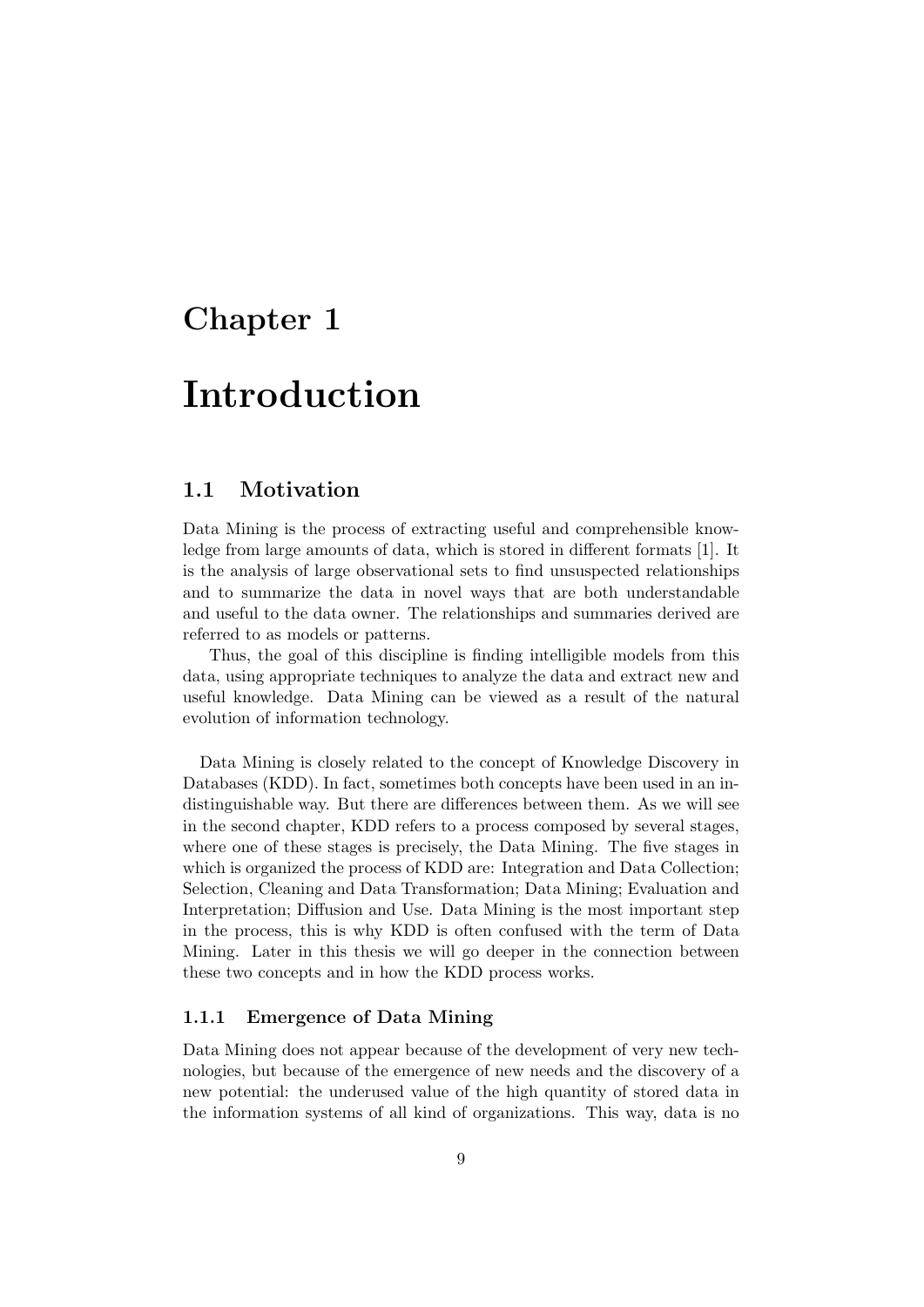longer a product, but becomes raw material ready to be exploited in order to obtain the main objective: knowledge. Knowledge is specially valuable for decision making in organizations [2].

How did these new needs come up? The amount and variety of information computerized in digital databases has increased spectacularly in last times. This historical information is highly useful to explain the past, understand the present and predict future information. Most of the decisions taken in organizations are based on information extracted from past experiences. Additionally, due to the diverse sources and formats of data, it seems obvious the need of analyze and unify data, in order to be able to extract useful information from it. Thus, the main task of Data Mining will be to solve problems analyzing data stored in databases.

The traditional approach to analyze the data from a database is done by means of SQL queries and using On-Line Transaction Processing (OLTP). However, this process only generates summarized information in a previously established way, and not scalable to large amounts of data. Databases technology has developed a new architecture in order to solve this, Data Warehousing. A Data Warehouse is a repository of heterogeneous sources of data, integrated and organized by a unified scheme in order to make easier the analysis and to support decision making. Data Warehousing includes On-Line Analytical Processing (OLAP) operations, like summaries and aggregations. The problem with OLAP tools is that they do not generate rules and patterns. In other words, knowledge that can be applied to other data, so as to inferring new knowledge and use it.

The limitations of traditional approaches that we just saw, have led to come up the need of a new generation of tools and techniques able to support the extraction of useful knowledge from the available information. These tools meet under the designation of Data Mining. Data Mining differs from traditional approaches because it does not obtain extensional information (data), but intensional (knowledge). Data Mining outcome are sets of rules, decision trees, neural networks... that can be used to extract useful and valuable knowledge.

### 1.1.2 Machine Learning and Data Mining

The field of Machine Learning [9] concerns the design of systems which automatically extract patterns from data. Machine Learning is a scientific discipline based on developing computational methods which can learn and improve from experience [32]. The term experience refers in this definition to training data. This set of data is formed by examples, each one corresponding to a real-world object, who may be accompanied by a label. The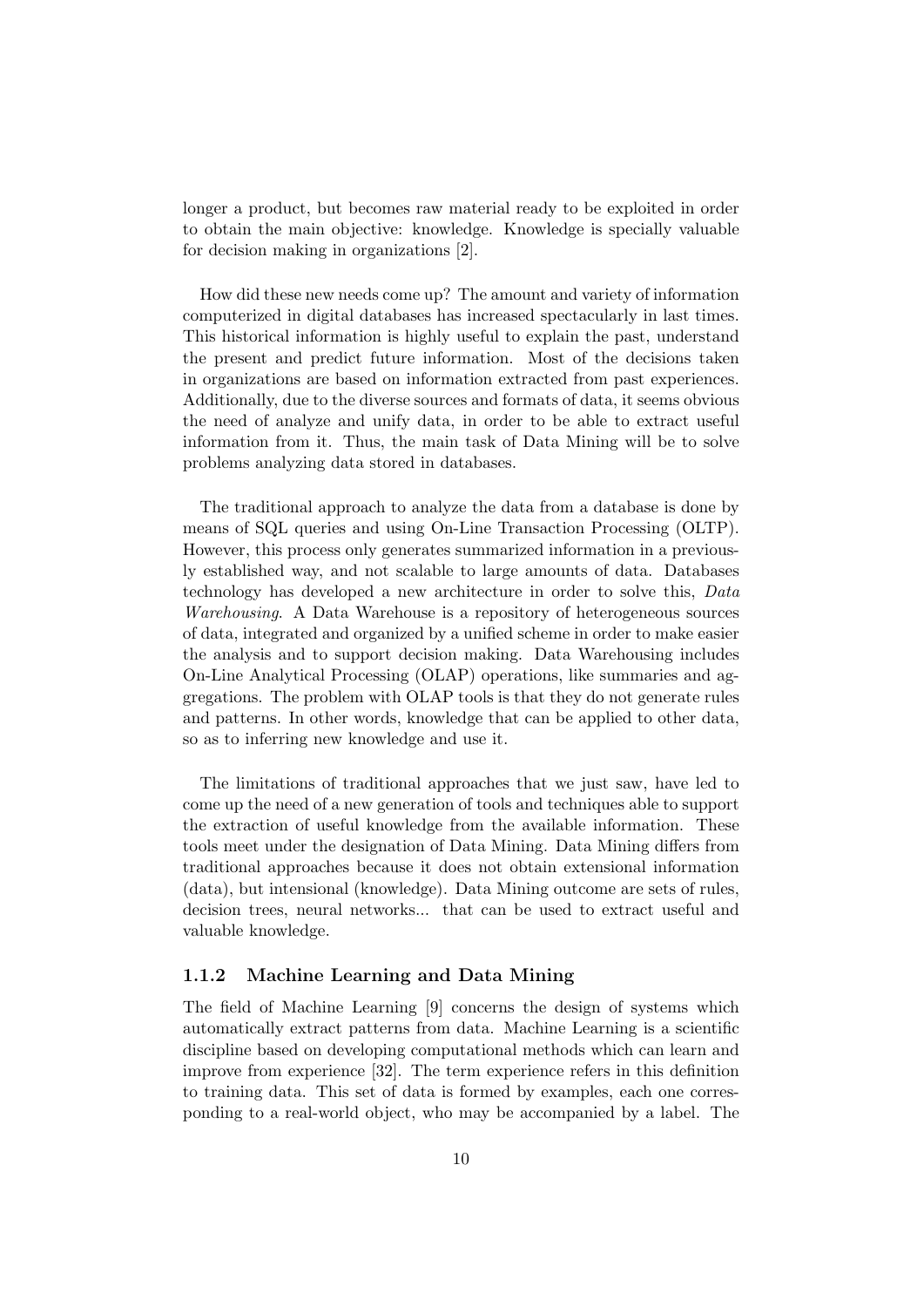label encodes a property, a measurement of this object or a class/group membership [32].

The scenario where all the examples from the training set are labeled is called Supervised Learning, while Unsupervised Learning refers to techniques dealing with unlabeled data.

In supervised contexts, since Supervised Learning aims to obtain a function  $h : X \longrightarrow Y$  (hypothesis or model) which labels unseen examples [32], it corresponds to Predictive Models. On the other hand, Unsupervised Learning corresponds to Descriptive Models, which are not concerned about predicting future data, but exploring the properties that characterize the studied data.

### 1.1.3 Negotiation

The field of automated negotiation provides techniques and mechanisms to allow several agents to interact and trade for assets, in exachange for economical compensations. Agents are an essential unit in these trading procedures, due to they and their individual interests are the triggers and the recipient of any comercial transaction that can be proceeded within a negotiation framework. Controlling and predicting the behaviour and proceedings of the agents turns to be vital in order to ensure an optimal performance of a negotiation, and consequently, to ensure also the satisfaction of the agents themselves.

Since the only information that we can handle before a negotiation process is the historical data about past transactions ended in the same market system, it seems clear the usefulness of benefit from this advantage and exploit this information in order to learn from past transactions and predict the behaviour of agents in future negotations. In order to find behaviour in past negotiations, namely, extract knowledge from stored data about transactions, we can make use of data mining techniques.

### 1.2 Purposes

The main goal of this thesis is to make an approach to a problem which has so far been solved manually, as a data mining problem, covering all the stages integrated in the KDD process. Concretely, we work within a framework which models a water-right market system. Our task will be, given a set of items, search the best group of items according to the behaviour of previous groups.

This is a new approach in the way in which the market systems between real users are considered. The water-right market corresponds to a virtual market system in which water rights will be traded by water users and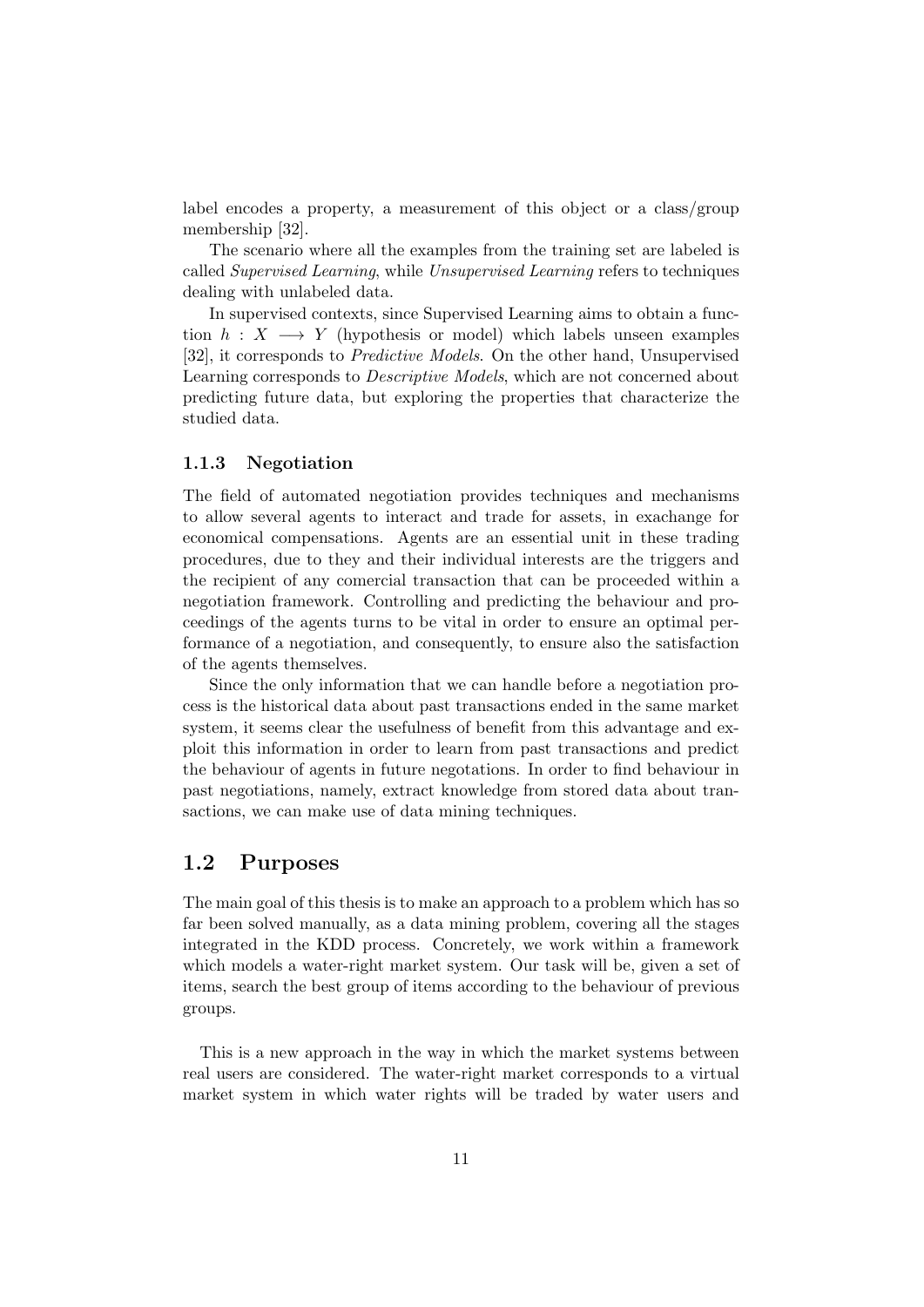transfer agreements will be executed by them under specific conditions. The idea of our work is to apply machine learning and data mining in order to provide the best trading tables (the basic mechanism in the framework for trading an asset) that can be formed, by means of predicting the water users that will behave better and, consequently, achieve the best transfer agreement. The quality of a transfer agreement will be determined by some criteria defined by the framework, such as maximum economical benefit, social welfare, individual satisfaction, etc. With the purpose of providing the participants that will show the best behaviour in a certain situation, we aim to develop a model which learns from the past transactions recorded in the system's database and predict future behaviour of users under specific conditions.

Since we work within a framework that implements a virtual market, it seems obvious the relation of our problem with the field of automated negotiation. The problem we face here can be also defined as a negotiation problem approached from a data mining perspective, in order to select a group of negotiating agents, who fulfill certain requirements.

The process is organized along this document as follows:

- First, the historical data of the water market, stored in a database, is studied, analyzing which aspects must be considered and which attributes are relevant for our purposes.
- When the necessary data is extracted from the database, a minable view is generated, and a data mining process is developed, in order to learn a model able to understand the users' historical behaviour and to predict future behaviour in a successful way.
- Then, in order to evaluate the quality of the model to check if it is valid enough, we split data in two parts, assuring that the evaluation of the models is done over a different data set from the training set used for learning those models. As a result of the evaluation, a ranking of users is generated, giving to the market system a recommendation about the best participants that each trading table needs, in order to achieve certain objective or maximize some feature.

### 1.3 Organization

This thesis is organized in seven chapters, including this introduction:

• Second chapter (Preliminaries): the concept of Knowledge Discovery in Databases is introduced and deeply detailed by means of an explanation of each of its stages. Furthermore, KDD and Data Mining are connected and the differences between both concepts are submitted.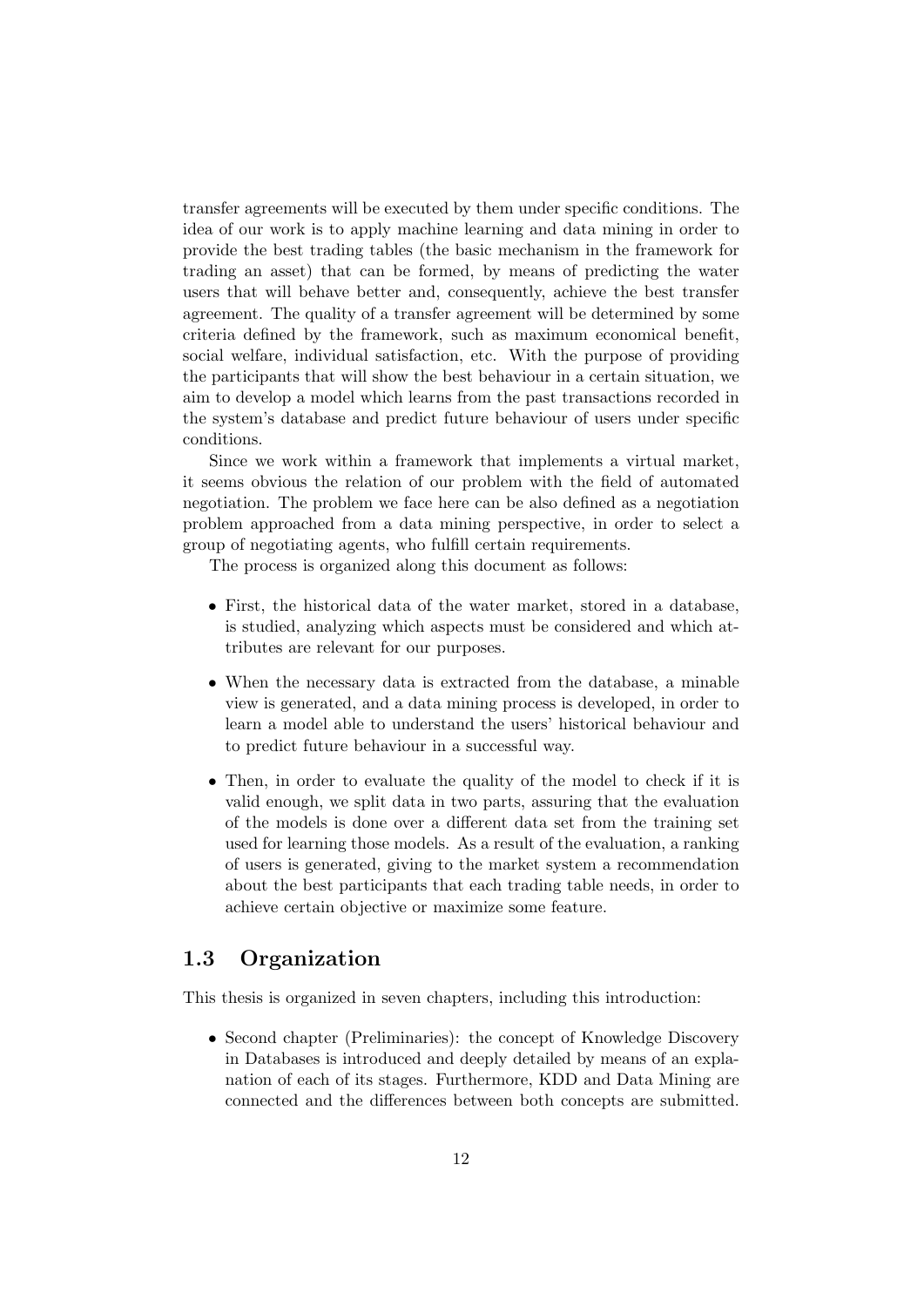With regard to Data Mining, we analyze its tasks and methods, trying to present them in a clear and understandable way. In this part it is also introduced the concept of negotiation. We take a look to its main characteristics and to its relation with the application developed.

- Third chapter (Working Hypothesis): here is analyzed the working hypothesis, in which we study the supervised learning and some learning algorithms, focusing on decision trees induction. Especially, we review those decision trees that work with probabilities, since this kind of trees will be the technique used for the generation of the model in our application.
- Fourth chapter (Problem Definition): this chapter encompasses the definition of the problem faced in this thesis; in the first section we present the Case Study, paying attention to the question that we are trying to solve, and in the next section we totally focus on the water market system, reviewing the most important issues of its implementation. Also, we take a look to the Requirement Specification of the virtual market system and we summarize the activities developed in the market scenario, grouping them according to the space of the problem where they are located.
- Fifth chapter (Data Description): this chapter details the data used in the application. The first section lists all the tables from the database that are essential for our work, namely, those that are directly related to the market view of the system implementation. Next section focuses on the selection of the data, reviewing the minable views generated and showing an example of a query that extracts information from the tables presented in the previous section and several aggregate functions defined.
- Sixth chapter (Making mWater recommendations based on probabilities): the different approaches developed for the problem are examined in this part. We explain how do they work and the differences and coincidences between them. The explanation is accompanied by several examples in order to visualize more clearly the process followed.
- Seventh chapter (Implementation and Experimental Evaluation): the evaluation of the approaches mentioned in the sixth chapter is presented here. We show and comment the results thrown by the application and we evaluate its quality and goodness, detailing the criteria used for that evaluation.

Finally, the last section corresponds to a conclusion to the present work.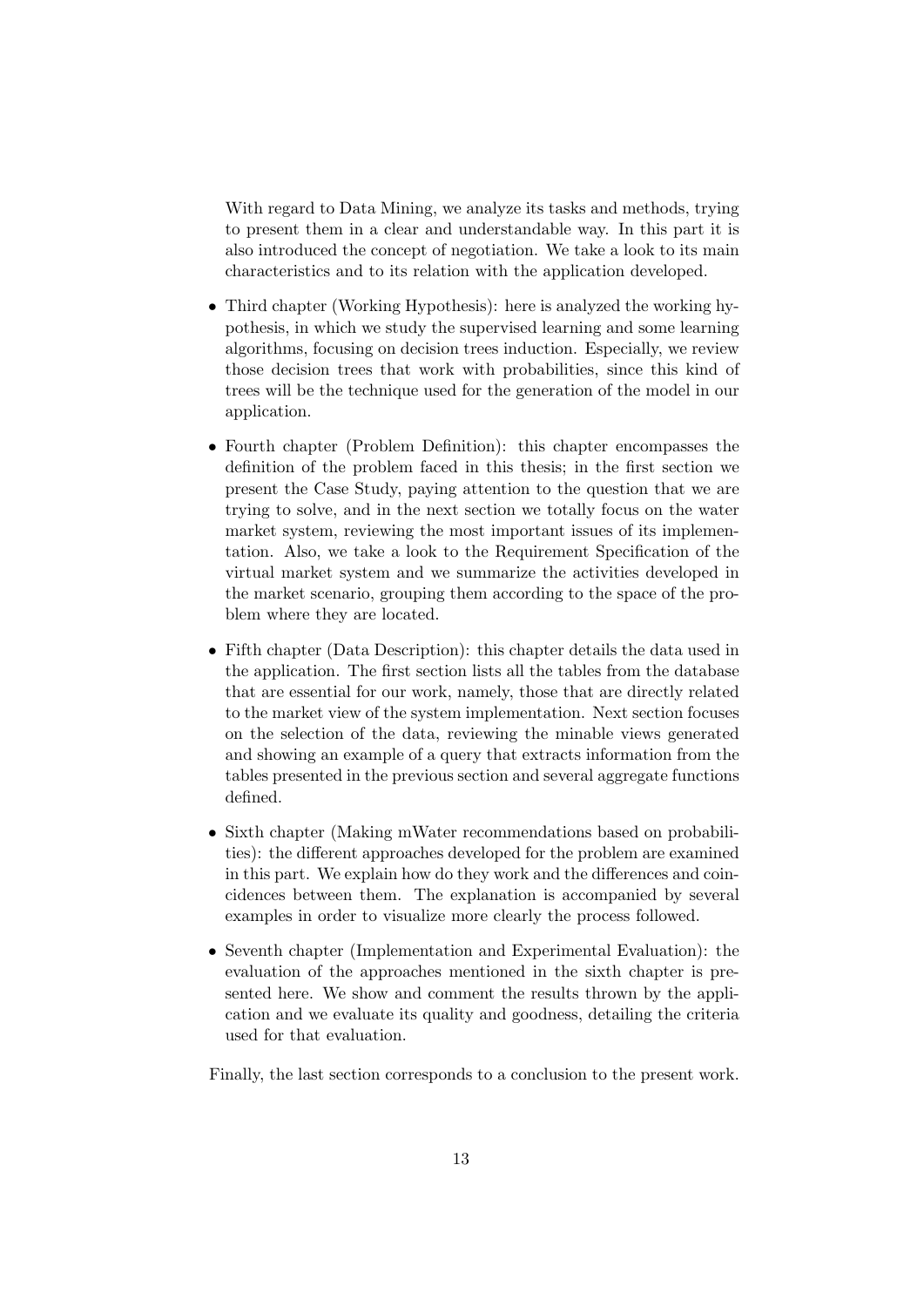### Chapter 2

## Preliminaries

### 2.1 Knowledge Discovery in Databases and Data Mining

Knowledge Discovery in Databases (KDD) is the nontrivial process of identifying valid, novel, potentially useful, and ultimately understandable patterns in data [7].

As it has been mentioned, usually the concept of KDD is confused with Data Mining. Obviously, they are terms very related to each other, mainly due to the fact that Data Mining is a stage in the process of KDD. While KDD is the global process of discovering useful knowledge from databses, Data Mining refers to the application of learning and statistical methods in order to obtain hypotheses about patterns and models. Because of Data Mining is the stage where hypotheses are generated, usually KDD is referred with the term Data Mining.

KDD is a complex process that includes not only the generation of the models and patterns, but also includes the evaluation and possible interpretation of them.

#### 2.1.1 KDD Stages

KDD is an iterative and interactive process. It is iterative since the output of some stages can lead to previous steps, and sometimes several iterations are needed to extract high quality knowledge. It is interactive because the user should help in activities like data collection, validation of extracted knowledge, etc.

Often, it is added a previous phase about the analysis of the organization needs and problem definition [8], in which the purposes of the Data Mining are established.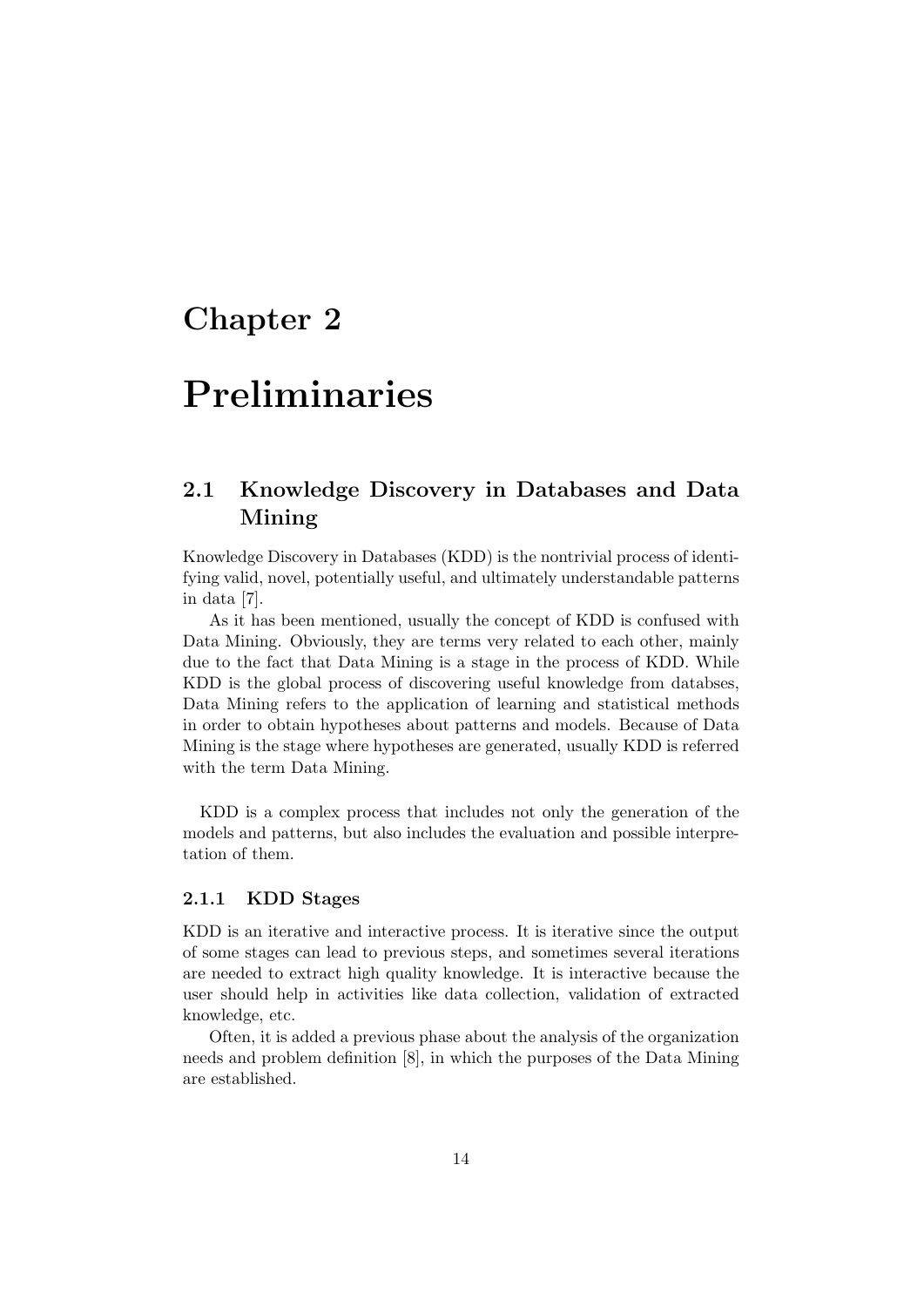

KDD process is organized in the following five stages, which are pictured in the Figure 2.1.

Figure 2.1: Stages in the KDD process.

#### 1. Integration and Data Collection

The need of the activities performed in this stage comes from the fact that databases based on On-Line Transaction Processing (OLTP) are not enough to execute complex functions like analysis, planning and prediction, namely, long-term strategic decisions. In fact, OLTP covers daily needs of an organization but it is not intended to deal with the functions mentioned. In this situations, usually the necessary data for a KDD process comes from different organizations or different and heterogeneous sources. The problem of assemble a dataset that makes possible the knowledge extraction requires the decision of which internal and external sources are going to be used, how are we organizing them, how will be they keep along time and finally, and in which way could we extract information from them. The first step is to integrate this data. The integration is possible thanks to a data warehousing. This term refers to the tendency in the institutions to collect data from several sources, stored by a unified scheme usually located in a single location. Data warehousing is a relatively recent technology that tries to provide methodologies in order to collect and integrate historical data of an organization. Its goals are analysis, summaries and complex reports and knowledge discovery.

Thus, although data warehouses are not essential for knowledge extraction from data, they are very recommended, because of the several advantages that they provide, when facing large amounts of data, or data providing from heterogeneous sources or randomly combined. Data warehousing makes the task easier to us.

2. Selection, Cleaning and Data Transformation

The quality of the knowledge discovered not only depends on the mining algorithm used, but also on the quality of the data mined. Next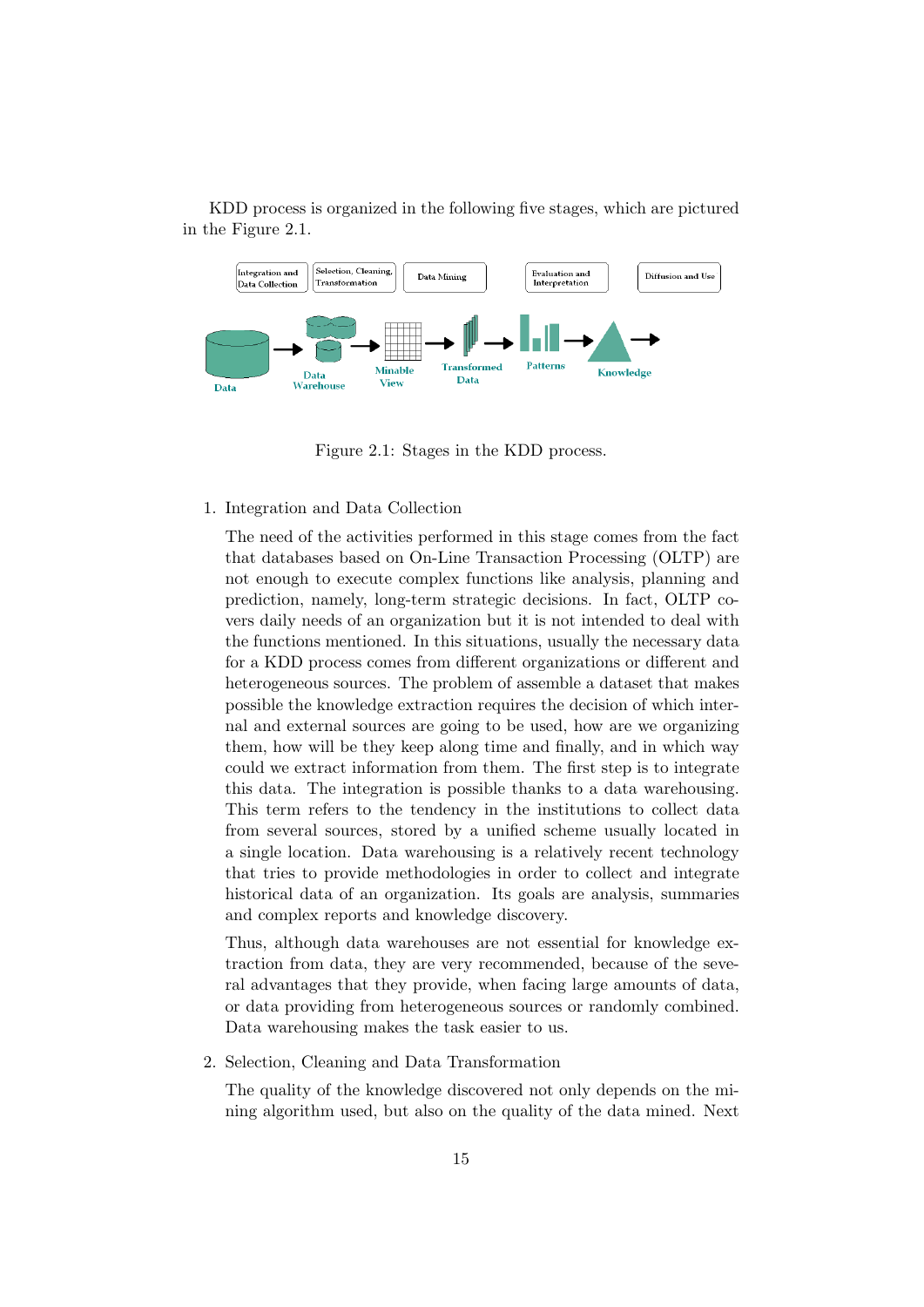step is about selecting and preparing the subset of data for the mining, which would be part of the minable view. Therefore, data collection needs to be followed by a data cleaning, in order to be ready for the analysis. Related to this, some of the data collected are irrelevant or innecessary for the mining task. Another important problem is the occurrence of values that does not adjust to the general behaviour. These values are called outliers, and they can represent bugs in the data or they can be just correct values that are significatively different. Data mining algorithms does not have a common pattern to treat them, since some algorithms ignore them and others discard them. The reason of this disparity is that we shall be very careful with outliers because there are applications where anomalous events are more interesting than ordinary ones. As we can see, it will depend on the application and on the individual situations.

Missing values is another problematic issue, due to that they can lead to inaccurate results. There are several approaches to deal with missing values. It is important to know the reason why the values are missing. For example, they can represent nonexisting values, incomplete data (as a result of a union of fields from different sources) or maybe missing values can express relevant information. In general, the potential actions to be developed to handle this problem are: ignore them, remove the corresponding attribute, filter the row or replace the value by an estimated value which does not interfere. The replacing solution is one of the most used.

The presence of problems like outliers and missing values makes more obvious the need of assuring the quality of the data and the right selection of the attributes.

If we select as a minable view all the information that could be relevant, it can turn it into a huge minable view with too many columns and rows. It is more interesting to find a subset of instances in order to handle the data more appropriately. Apart from reducing the size of the minable view, the selection helps to improve the outcome. This stage aims to present data in the most suitable way for data mining. The output will be a set of rows and columns known as minable view. This minable view will be a virtual table containing the data prepared to modelization.

3. Data Mining

The Data Mining stage is the most characteristic of KDD and it is usually used to name the whole process. The goal is to produce new knowledge that the user can apply. This is done by constructing a model based on collected data from previous stages. The model is a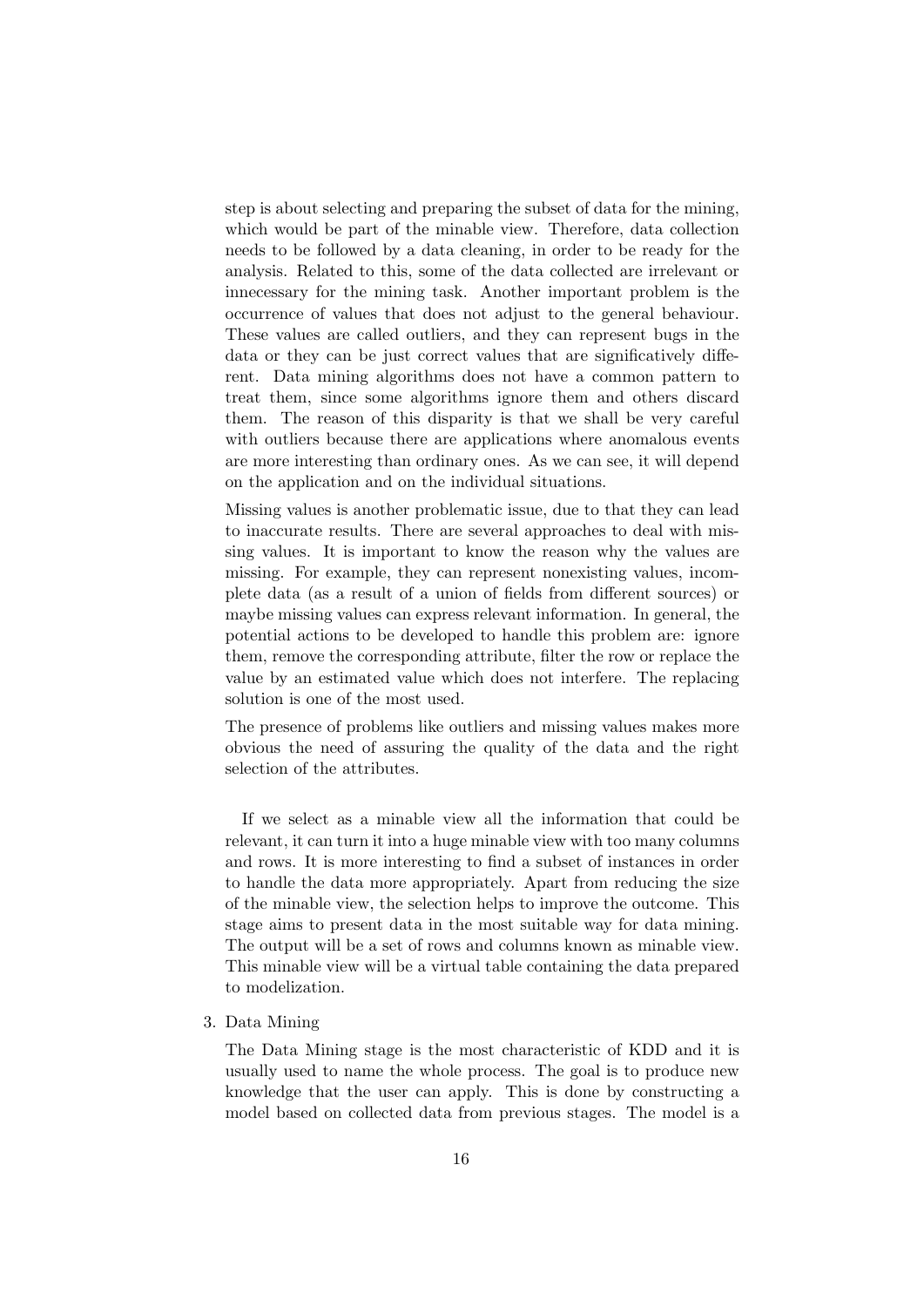description of the patterns and relations among data that can be used for predictions, for a better understanding of data or to explain past situations.

Before starting the process is necessary to take three important decisions:

- which kind of mining task is more appropriate
- choose the type of model
- choose the right algorithm that solves the task and obtains the model we are looking for

Related to the concept of Data Mining, it appears the term of inductive learning. First of all, we present four different definitions of inductive learning:

- the improvement of the performance with the experience [9].
- the ability to predict plausible future observations or to explain past observations.
- the identification of patterns, regularities, existing in the evidence.
- the removal of redundancy, seen as information compression [10].

These four approximations are perfectly combined in the sense that the learning allows us to identify regularities in a set of observations. These regularities are redundancies that can be represented by patterns, which will be used to predict future observations or explain past ones.

The two last definitions correspond to inductive learning. This is a special kind of learning, which comes from particular cases (examples) and generates general cases (models) that abstract the evidence.

All the tasks and methods defined in Data Mining, which will be detailed in further sections, are focused around the idea of inductive learning.

4. Evaluation and Interpretation

This stage evaluates the quality of the discovered patterns by a Data Mining algorithm. It is not a trivial process, since the criteria involved is very subjective. Ideally, patterns discovered must have three qualities, namely, be accurate, understandable and interesting. Depending on the application, one quality can become more important than other.

Thus, this phase tries to verify that the patterns produced occur in the wider data set. In other words, we want to know if a certain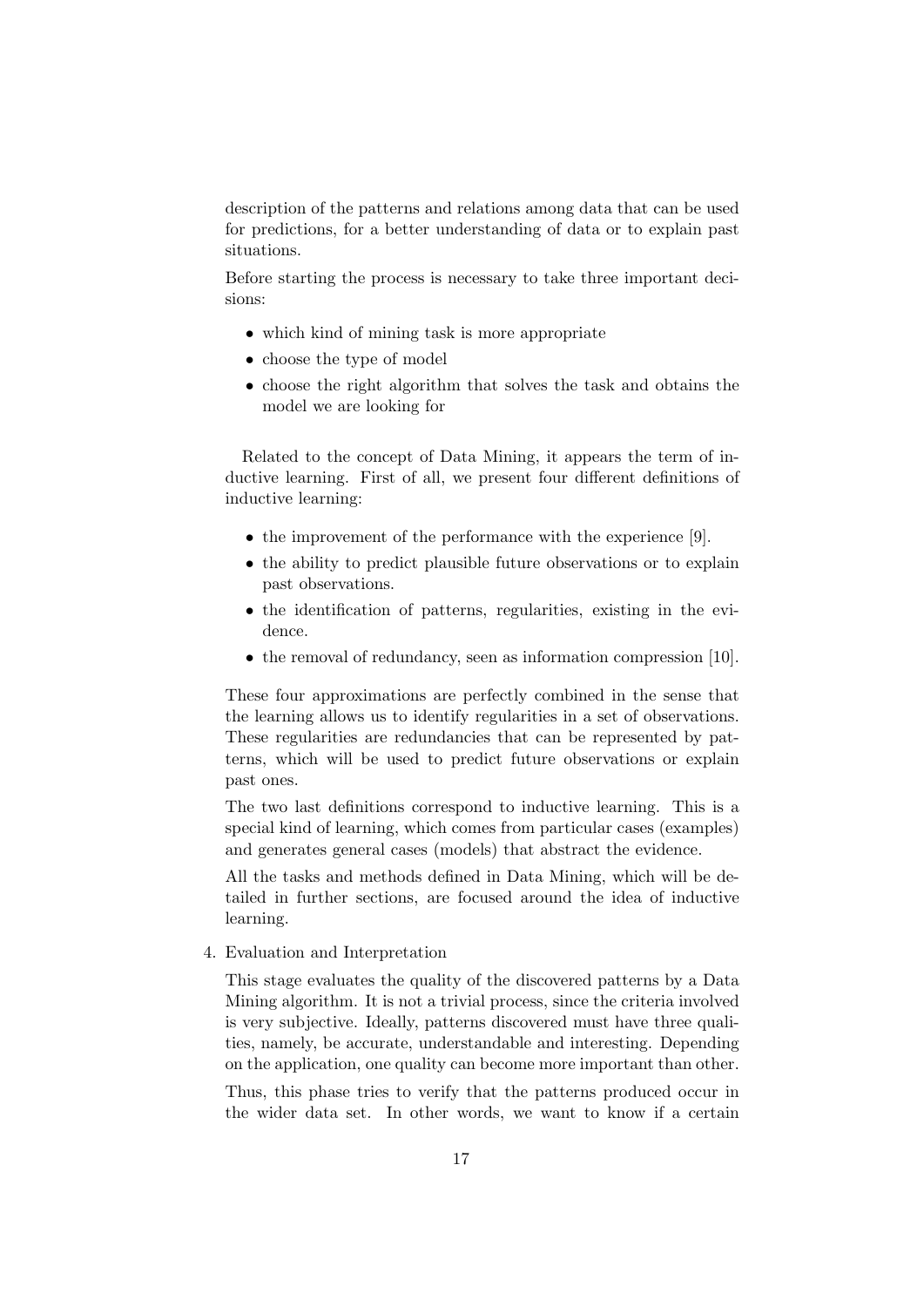model obtained in previous stages is valid enough for our purposes. There are several methods to evaluate the quality of a model from the evidence. An optimal option for the evaluation is to test the models over a different data set from the training set. Data is divided in two parts, one for training and one for test. This separation is necessary to guarantee the independence of the measure taken in the evaluation of model accuracy. Usually, partition is made randomly, for example taking 50% of the data for the training and the remaining 50% for the test subset. This percentage varies according to the application needs  $(80\% - 20\%, 75\% - 25\% ...)$ .

A problem originated by a random partition is that it may occur that two different experiments done by the same evidence and the same learning method, can obtain disparate outcomes. Also, when the problem has not enough data, it is not a good idea to reduce even more the data by splitting them.

A solution that reduces the dependency of the results on the way in which the data is partitioned is called cross-validation. This method consists in dividing the set of the evidence into k disjunct subsets of similar size. A hypothesis is learned using the set composed by the union of  $k-1$  subsets, and the remaining subset is used to calculate a partial sampling error. This process is repeated  $k$  times, each time using a different subset to estimate the sampling error. The final error is calculated as the arithmetic mean of the  $k$  final errors. This way, the final result has the mean of the partial expermients with  $k$  independent test subsets.

Another technique that is specially indicated in order to estimate the error of a model when there is not enough data, is bootstraping. This method builds a model with the initial data, and then creates several data sets, called bootstrap samples, by sampling the original data with replacement. This means that instances from the original set are selected (same instance can be selected more than one time). When the sets are created, a model is built from each set and we calculate its error rate on the test set. Final estimated error is figured averaging the errors obtained for each sample.

With regard to the interpretation, Data Mining produces several models whose interpretation by the user is essential to the success of the knowledge extraction process. Because of this, some methods to visualize the results of learning stage have been implemented. Visualization of models allows users to identify clearly the more significative patterns that the model has discovered. Additionally, some visualiza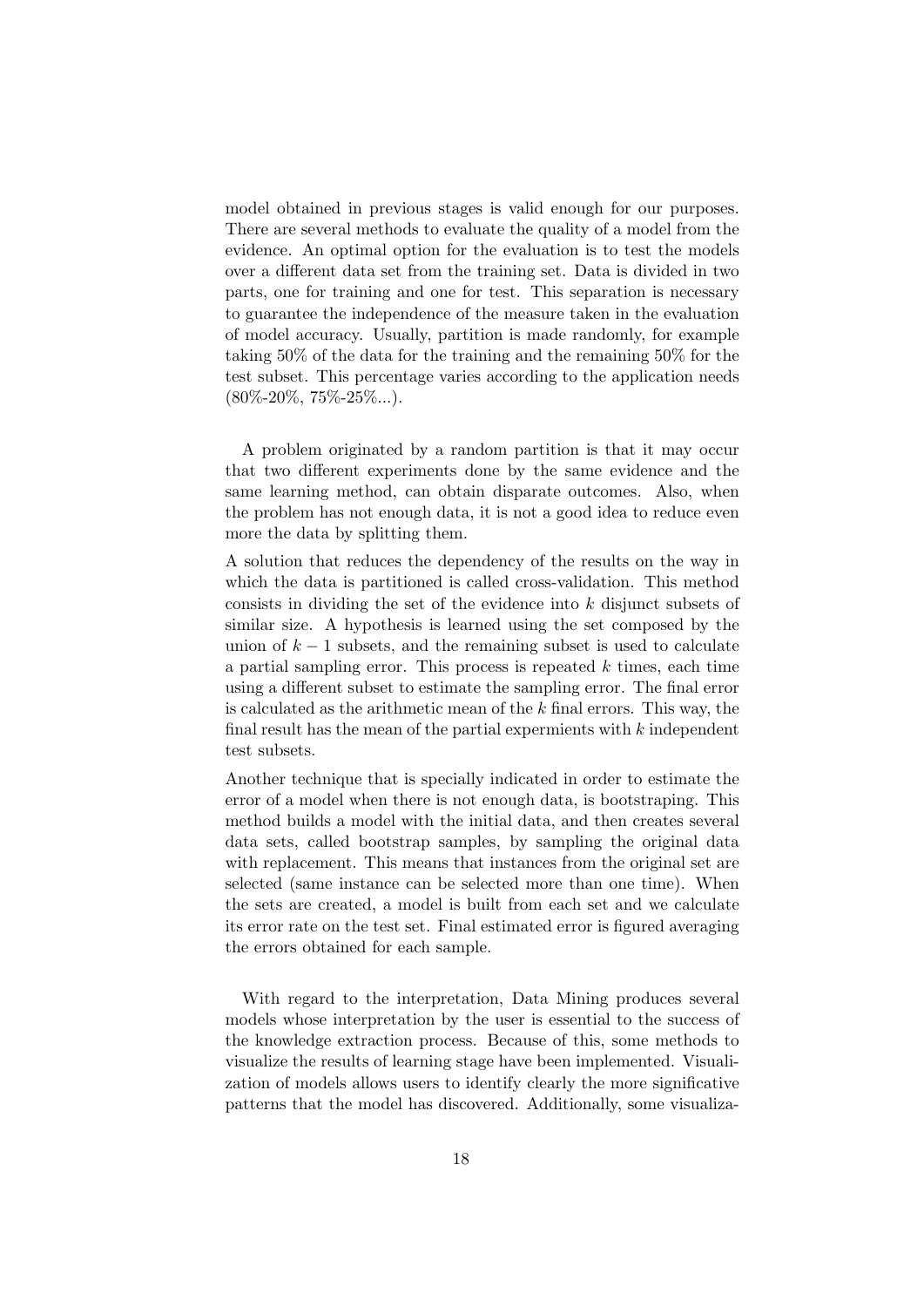tion methods enable users to modifiy the represented models in order to refine them or adapt them according to the circumstances.

5. Diffusion and use

Once the learned model is built and validated, it can be used with two main goals: by an analyst in order to recommend actions based on the model and its results, or to apply the model to different data sets. Whatever its use is, it is necessary a diffusion of the model, namely, a distribution and communication to the potential users.

It is also important to measure how the model evolves. We should check periodically the performance, due to the variability of the patterns and external factors, that may lead us to a re-evaluation and reconstruction of the model.

### 2.1.2 Data Mining. Tasks and Methods

Data Mining aims to analyze data to extract knowledge. This extracted knowledge can take the form of relations, patterns or rules inferred from data and previously unknown, or also can take the form of a concise description (a summary). These relations and summaries represent the model of the analyzed data. Models can be of two types: Predictive or Descriptive.

As it has been said, Predictive Models represent the tasks that can be developed within a Supervised Learning context. In this supervised scenario, all the examples of the training set have a label that reveals a property of the object represented by the example. The aim is to predict the value of a function  $h: X \longrightarrow Y$  for an unseen example, after having studied a number of training examples. For that purpose, the learner generalizes from the presented data to unseen situations. Thereby, predictive models try to estimate future or unknown values of certain variables (target variable) using other fields of the database (predictive variables). This kind of tasks always has an output. Within the schema of Supervised Learning, we can differentiate between *classification* and *regression*. When the set  $Y$  is without order, we talk about classification, and when  $Y$  is a continuous set of ordered values, it is called a regression task.

Below, we will see a review of the data mining tasks and then we will study several methods that can be applied to solve these tasks. Further in this section is pictured in the Table 2.1 the correspondence between the tasks and the methods that we are about to examine.

#### Tasks

Classification is the task of generalizing known structure to apply it to new data. The set Y has nominal values, so that it can take a set of values known as classes. A learned function will be able to determine the class for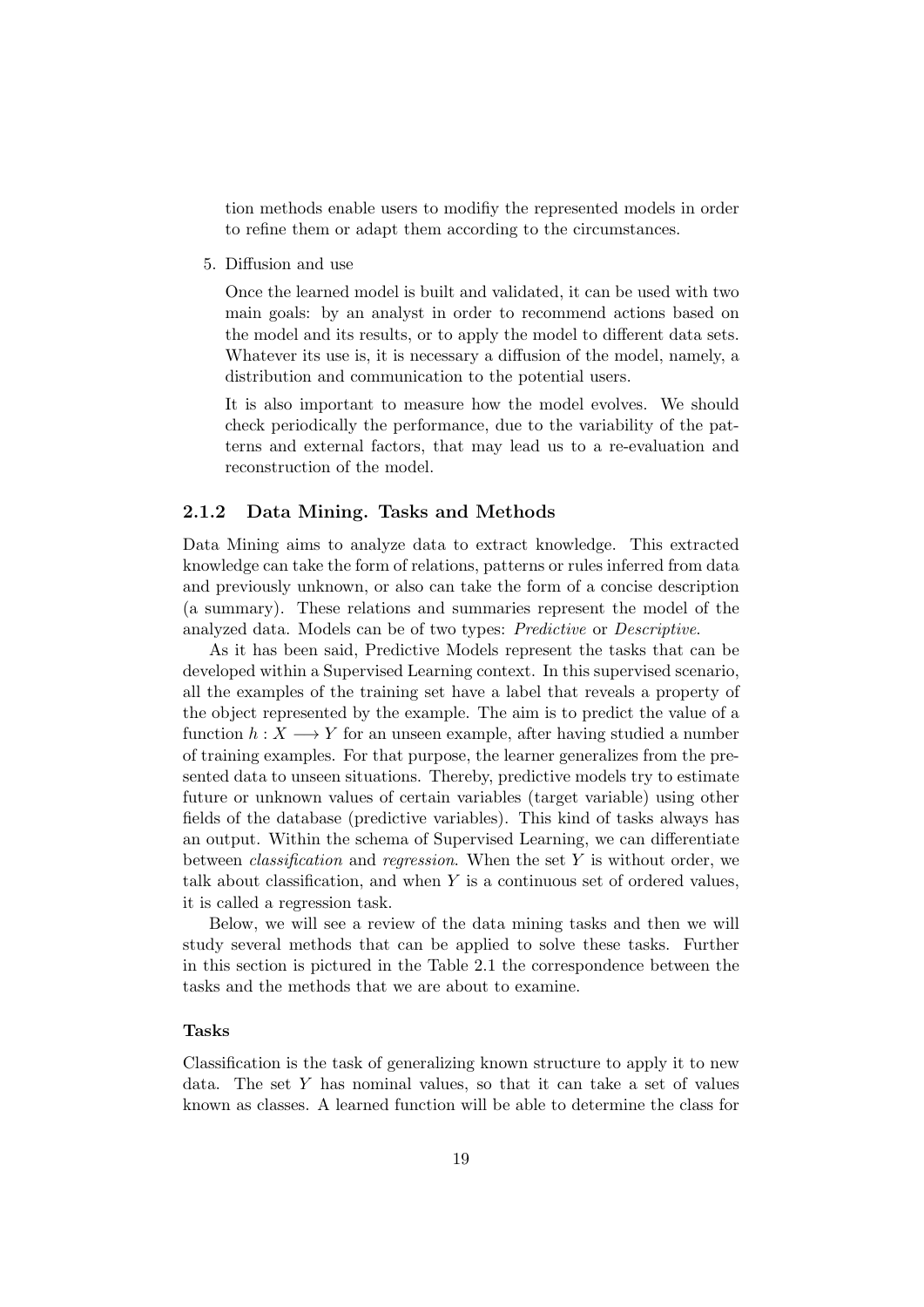a new unlabeled example: it will assign a value from Y for each value from X. When there are only two classes, the task is called *binary classification*.

Another variation of classification is soft classification. Besides from the function  $h$ , it learns an extra function that represents the certainty of the prediction produced by  $h$ . This kind of extension enables other applications, like a ranking of the predicitions or a selection of the best k examples.

With regard to Regression, it attempts to learn a function that represents the correspondence between the examples, for each value of  $X$  it assigns to it a single value for Y. Unlike classification, here the set  $Y$  is numeric, and can be integer or real. In this case, the goal is to minimize the error between the predicted value and the actual value.

Descriptive Models, on the other hand, meet those tasks that can be developed within a Unsupervised Learning context, namely, where the training data set given to the learner contains only unlabeled examples. This kind of tasks attempt to identify patterns that explain the data. That is, descriptive models explore the studied data and provide information about its relationships and propierties, but do not predict new data. As a result, descriptive tasks do not have an output attribute. Examples are presented as an unlabeled and unordered set. The major challenging here consists in discovering hidden groups or unknown classes in data [32].

The data mining tasks that result in descriptive models are clustering, association rules and correlations. Clustering is the task of discovering groups of individuals among the elements of a set  $h$ , such that the elements assigned to the same group are similar. It differs from classification in the fact that, the groups and the groups membership are what we want to clarify, and besides, classes and its number are unknown, in order to create different groups. Sometimes, the number of desired groups is determined by the clustering algorithm. The function to obtain is identical to the function mentioned in supervised contexts, with the difference that the values on Y and the members of the set will be created along the learning process. The main utility of clustering is to decide the behaviour of a new instance according to which group it belongs, due to the certainty that all the instances of a group act in a very similar manner.

In regard to correlation, this task analyzes relationships between numerical attributes exclusively, so that we are able to detect if several attributes from a set are linearly correlated or related in some other way. By exploring relationships, we can determine hypotheses and discover associations in the data set.

The last task that we are talking about in the unsupervised learning context is association rules. Its purpose is similar to correlation but it applies to nominal attributes. It searches for relationships between variables, so that we get an association between two attributes when the frequency of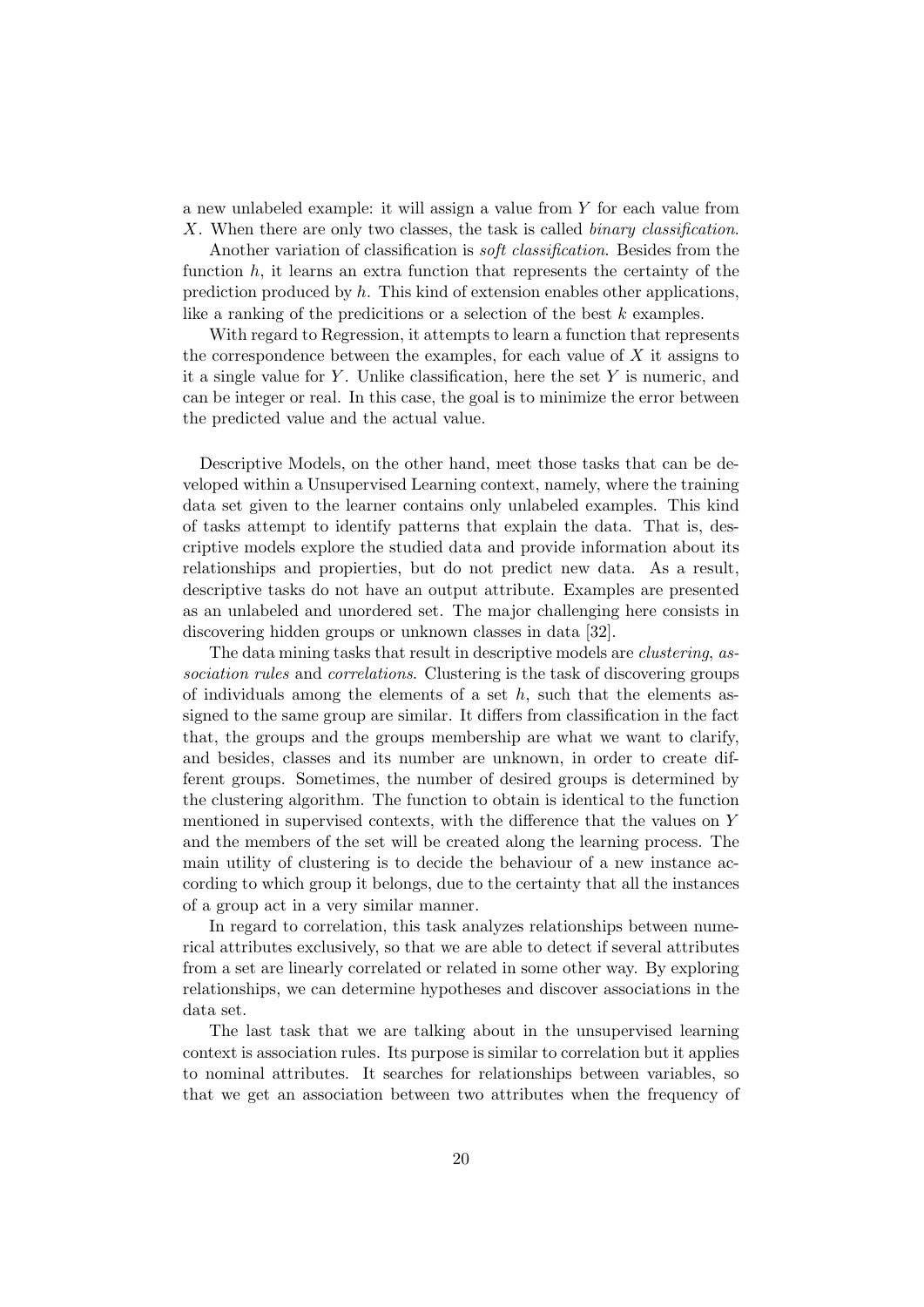having certain values of each one together in a certain moment is quite high. Usually, we look for more than one association rule, namely, a set of association rules that work good together.

#### Methods

In the data mining context, a type of task refers to a type of data mining problem. Methods are the techniques that let us solve the data mining tasks. One single task can be solved by several methods, and also one method is able to solve many different tasks. The type of knowledge that we want to extract determines the possible techniques that can be used. In the Table 2.1 we present a correspondence between the tasks we have seen and several techniques.

Algebraic and statistical methods are techniques based on expressing models and patterns by means of algebraic functions, linear and no linear functions, distributions or statistical aggregate values. Usually, a pattern is obtained from a predetermined model, from which some parameters are estimated. The most known algorithms within this group of techniques are the linear regression and the logistic regression. The simplest regression function is the linear, in which each explanatory variable participates in a constant and additive way for all the observed domain of the answer [2]. Meanwhile, logistic regression is used to solve soft classification. This kind of task obtains a probability estimation for categorical variables. Thereby, logistic regression models a probability. In this case, the output variable has two or more possibilities, each one with its respective probability.

Moreover, one of the most used techniques in data mining problems are the Bayesian Methods, which are based on the estimation of the probability of belonging to a certain class. According to [9], the two main reasons of the relevance of bayesian methods in data mining and automatic learning are, on the one hand, because they are practical methods to make inferences from data, inducing probabilistic models that will be used to formulate hypotheses about new examples. And also because they calculate explicitly the probability associated to each hypothesis. On the other hand, bayesian methods enable a useful framework for the comprehension and analysis of multiple learning techniques and data mining techniques which do not work directly with probabilities. Regarding to its inconvenients, the main problem that bayesian methods have to deal with is the computational cost that they require. It is usual to restrict the models by some kind of simplifications. Despite these simplifications, these models turn to be very competitive. Here we can find algorithms like Naive Bayes Classifier and the EM Algorithm. Before discussing these algorithms, we need to introduce the concept of Bayesian Networks. They are a formalism that represents the qualitative knowledge of the model by means of a directed acyclic graph. This knowledge articulates around the definition of independence/dependence relations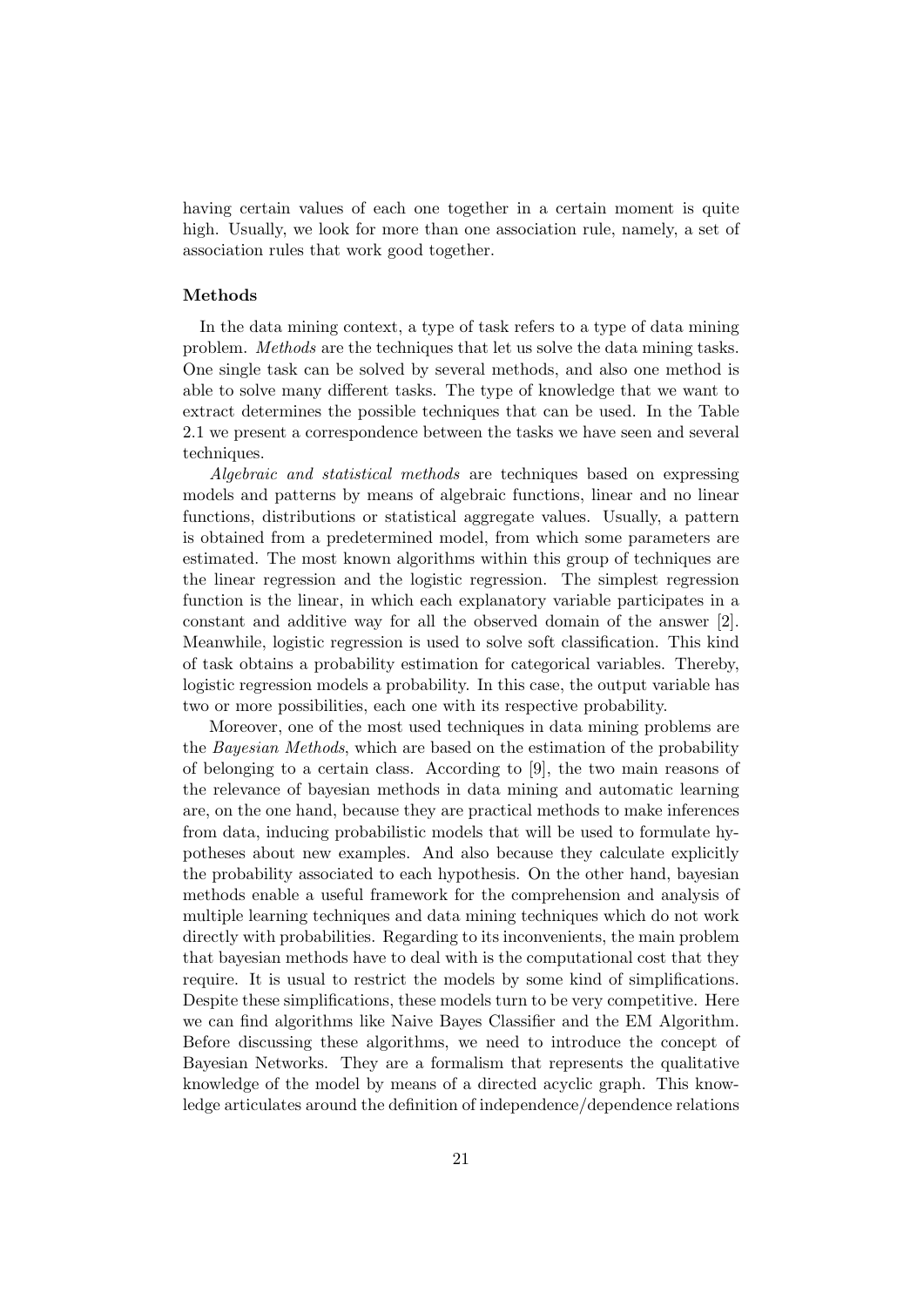between the variables that compose the model [2]. Bayesian networks constitute a very attractive tool in its usage as knowledge representation, because they use graphical representation of the model. Naive Bayes is the simplest classification model in this area. In this case, the structure of the networks is fixed and we only have to learn the parameters. The Naive Bayes Classifier [56, 57] assumes that all the attributes are independent when the value of the class variable is known. Despite of this assumption, Naive Bayes Classifier is one of the most used classifiers, and it has been proved [58] that its results are very compelling.

Other classifiers based on bayesian networks are TAN and BAN. TAN (Tree Augmented Naive Bayes) [61] is an extension of Naive Bayes Classifier that tries to improve the hit rate during the classification by means of the specification of several dependencies between the attributes, by assuming that the attributes form a bayesian network in a tree-structure. BAN (Bayesian Network Augmented Naive Bayes) learns a bayesian network for the attributes (except the class) and then increases the model by adding the class variable and edges from it to all the attributes.

On the other hand, EM Algorithm (Expectation Maximization) [59, 60] can be used in problems where we need to estimate the distribution tables associated to each node of a bayesian network. The algorithm is organized in two iterative stages, where the first one calculates the expected frequencies from the model, and the second phase deals with the reestimation of the paramaters from those expected frequencies. The process stops when reaches the convergence.

Another common technique are the methods based on decision trees and rules learning. This kind of techniques will be deepen in its corresponding section, but here we are going to see a brief review of them. Both perspectives are techniques that can be represented by a collection of rules. In the case of decision trees, these rules are structured like a tree. These methods turn out to be very comprehensible, in the sense that they are expressed in a symbolic way, by building a set of conditions, and so, the models generated are extremely intelligible and usable for humans. In the chapter dedicated to decision trees induction and rules learning we will have a more intensive review.

Neural networks are another interesting approach. Artificial neural networks are a learning method that aims to emulate biological processors of information. They use artificial supports similar to those that exist in human brains. These techniques learn a model by training the weights that connect a set of nodes. The network topology and the connection weights define the learned pattern. Basically, an artificial neural network consists of units called neurons. Each neuron receives several inputs through interconnections (synapsis), and releases an output. This means that in the network,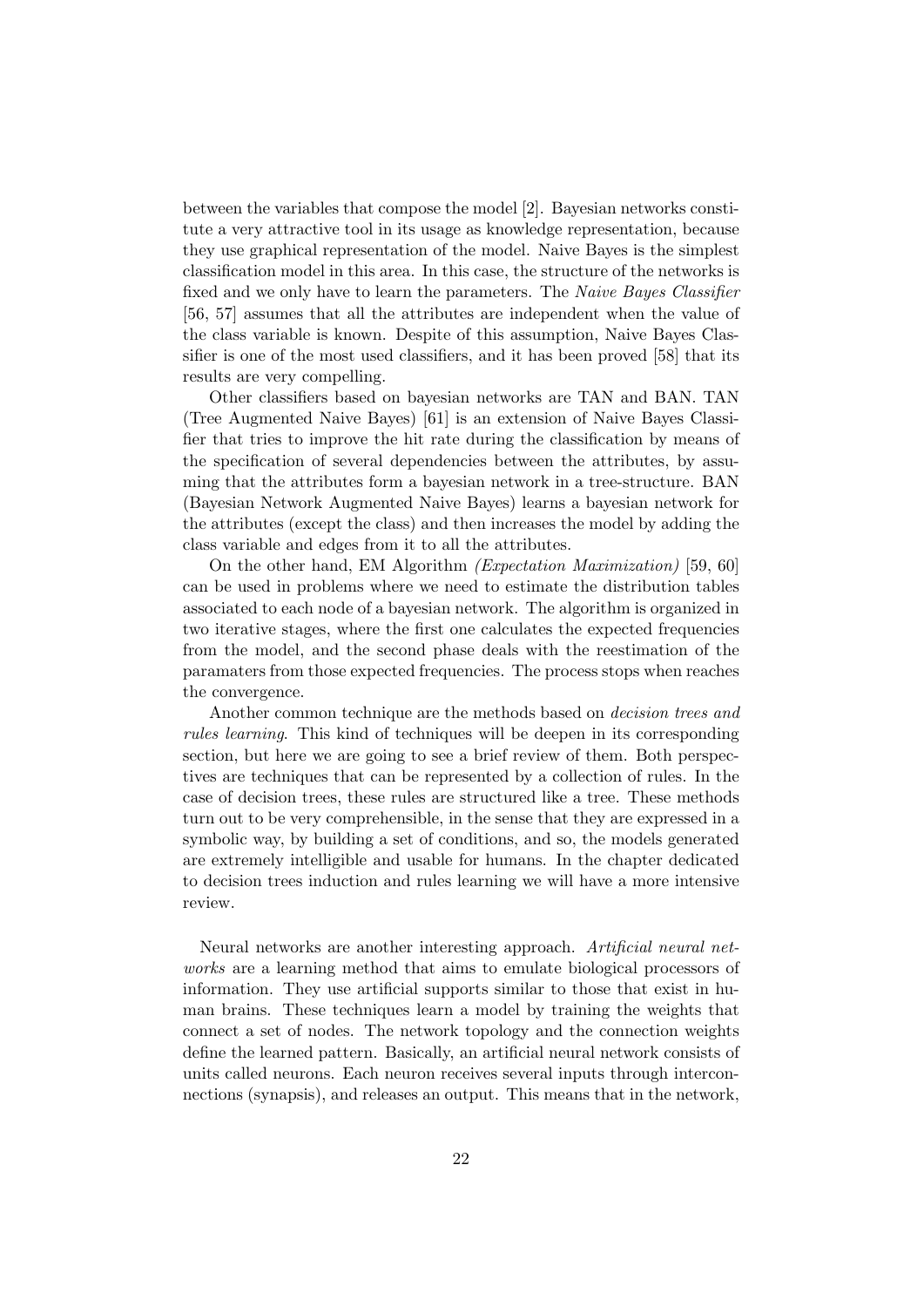the outputs of some neurons connect with other neurons inputs. An output is characterized by a propagation function that has the effect of excitation when the weight between two neurons is positive. Instead, if the weight is negative, the effect is inhibitory.

Artificial neural networks can be divided by those that use supervised learning and those that use unsupervised learning. Supervised learning provides the network with an input dataset and with the right answer. The input dataset is propagated forward until the activation reaches the neurons of the output layer. In that moment, we can compare the calculated output with the target output. Then the weights are adjusted in order to assure a correct answer if the same input pattern is received again [2]. One of the most used neural netwokrs in this context is the Multilayer Perceptron. This consists of multiple layers of nodes in a directed graph, with each layer fully connected to the next one. The activation propagates through the weights from the input layer to the intermediate layer, where a function of activation is applied to the inputs received. Then the activation propagates till the output layer. Multilayer perceptron overcomes the limitations of the previous Perceptron, since due to its multiple layers it can solve problems not linearly separable. The Backpropagation algorithm [62] is the most known technique that implements this kind of neural network. Its learning algorithm works as follows: The weights are initialized to random values, as well as the input dataset. The activation is propagated forward through the weights until the activation reaches the output layer. Then, the network calculates the error of each inputs (by comparing the output generated with the desired output) and also of each hidden layer. The weights are now updated by back-propagating the error backwards to the previous layers until the input layer.

Meanwhile, in the unsupervised learning, the network is provided only with an input dataset. This means that models are discovered only from the input data, and does not exist an ouput value that we can use to compare. The network must organize itself by means of reacting to some kind of structure existing in the dataset. The two methods mostly used for unsupervised learning with neural netoworks are the Hebbian Learning and the Competitive Learning. Hebbian Learning [63] is used to obtain projections or optimal compressions of data sets. The conjecture described by Hebb says that when a modification is produced between two neurons, the influence of one over the another is increased. In a network with forward propagation this statement means that the weight between an input neuron and an output neuron strengthens when the activation of the input neuron reaches the output neuron and activates it. This connection between two neurons is called synapsis. On the other hand, in the Competitive Learning takes a place a competition between the neurons of the output layer for the right to respond or activate. The goal is to find groups within data (clusters). One of the most important variations of competitive learning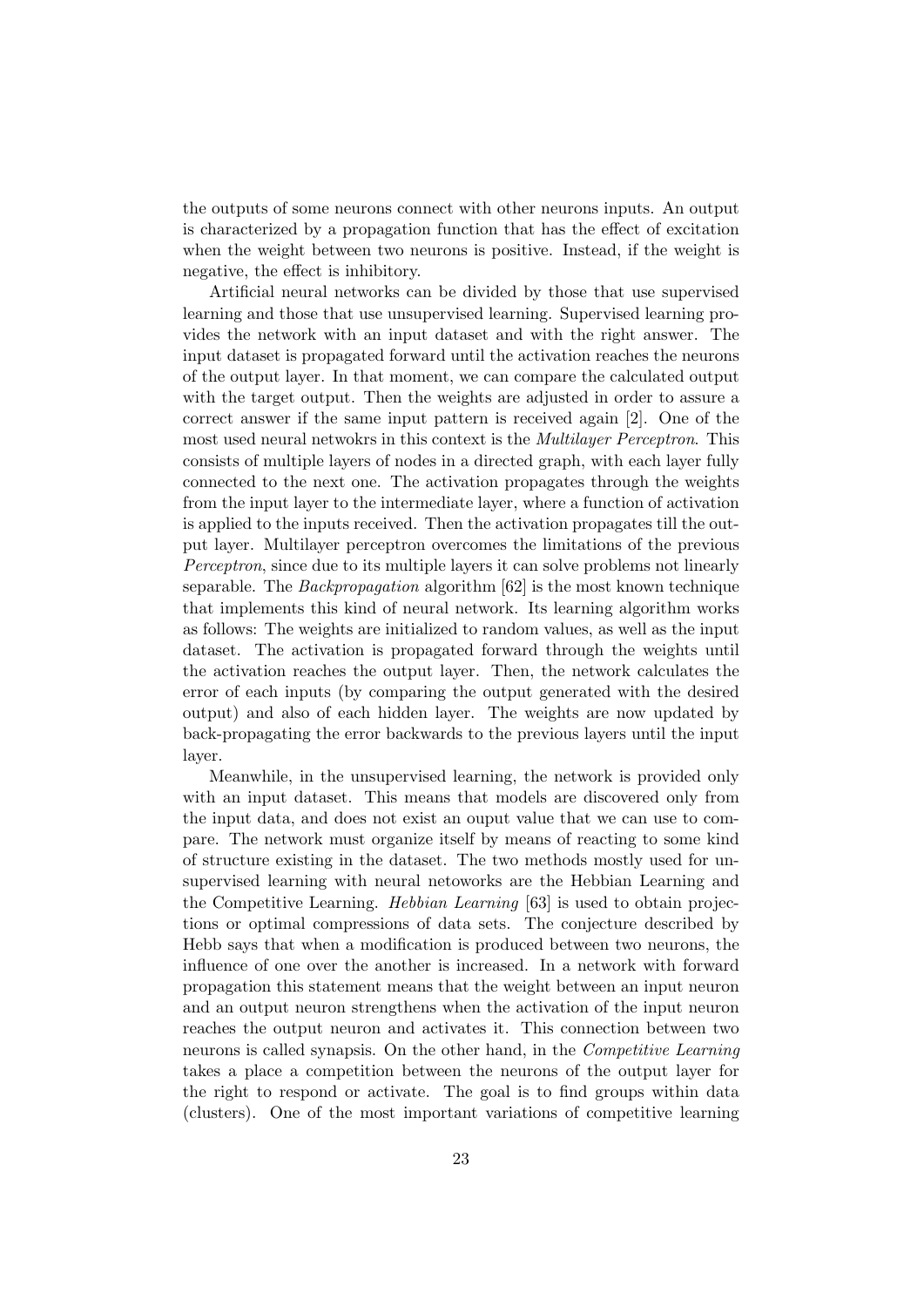are the Self-Organizing Maps (SOM or Kohonen Maps) [64]. This type of neural network produces a two-dimensional discretized representation of the input space of the training samples, which is called a map. The input layer contains the examples and in the competitive layer each cell represents a prototype. The objective of the training is to cause the prototypes to capture similar examples (in order to ensure that different parts of the network respond similarly to certain input patterns). The Kohonen algorithm states that there is a competition between the neurons of the output layer. The difference is that not only the weights of the winning neuron are updated, but also the weights of the neighbour neurons. This is defined by a neighbourhood function, which preserves the topological properties of the input space. However, in the training the number of neurons affected by this function decreases with time.

Another variation of competitive learning is the Learning Vector Quantisation (LVQ) [65]. It is based on Kohonen neural networks, although it is a supervised technique employed in classification problems. The main difference from Kohonen Maps is that in this technique the number of classes is known previously, so that in the competitive layer is introduced this number of cells (or a bigger number). These cells represent the prototypes, which are distributed randomly along the input space. Once the network is trained, the solution to the classification problem will be the disposal of those prototypes with the rule of the nearest neighbour. The prototypes are allocated according to the values of the weights of the connections between the input layer and the competitive layer. The rule of nearest neighbour works this way: the new unclassified example is introduced. It is calculated the distance from this example to all the existing prototypes. The example is labeled with the class of the prototype that has the lowest distance [2]. When comparing LVQ to SOM, we can observe that in LVQ does not exist the concept of neighbourhood, and only is modified the winning cell (and not always in the same direction).

Otherwise, the Support Vector Machines (SVM) try to maximize the margin between several formed groups, by means of transformations (denominated kernels) that can increase the dimensionality. The possible variations depend on the kernel and the margin used. SVM are based on a simple linear classifier. The standard SVM takes an input data set and predicts for each given input, which of two possible classes the input is a member of. Given a set of training examples, a SVM training algorithm builds a model that assigns new examples into one category or the other. A SVM model is a representation of the examples as points in space. The simplest model of SVM is the maximal margin linear SVM. Assuming that the data set is linearly separable in the input space, the examples can be divided by an hyperplane such that in each side of it, there are only examples belonging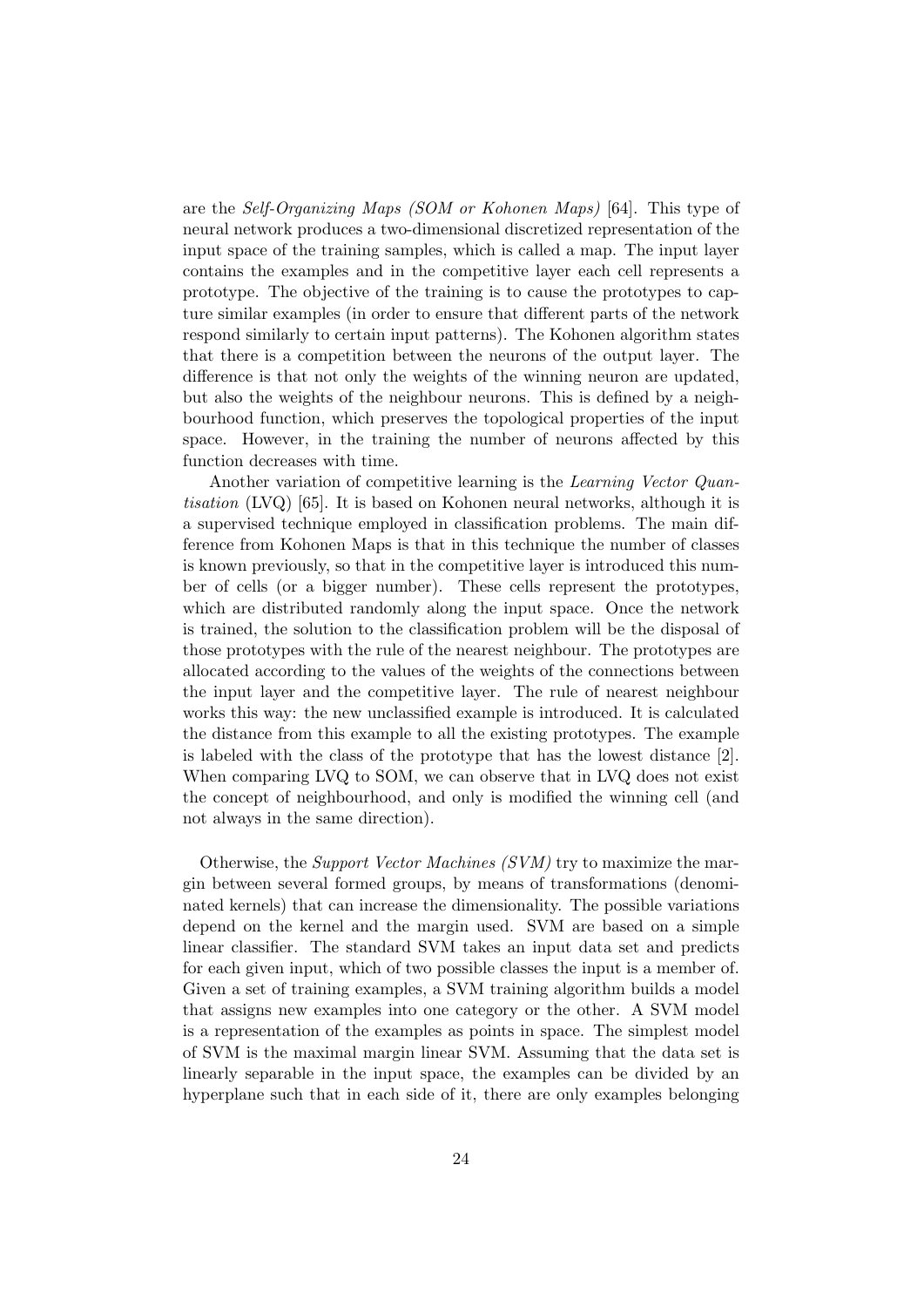to a single class.

Last method we are seeing are the Case-based Reasoning techniques. This type of methods aim to solve a problem by using information extracted from a set of previous examples. K means clustering is the most popular method of cluster analysis in this area. This method starts with several prototypes and a group of unlabeled examples, and it tries to place the prototypes in the space, such that data belonging to the same prototype have similar features [66]. When the prototypes have been placed, each new example is compared with them and associated to the nearest one.

Another important technique based on distances is the K-NN (k-nearest *neighbour*) [67]. This method assigns the majority class among the k nearest neighbours. This way, an object is classified to the class most common amongst its  $k$  nearest neighbours. The main issue within this context is to determine the optimal value for k.

|                       | Predictive          |                     | Descriptive |                   |              |  |  |  |  |  |
|-----------------------|---------------------|---------------------|-------------|-------------------|--------------|--|--|--|--|--|
| Technique             | Classification      | Regression          | Clustering  | Association rules | Correlations |  |  |  |  |  |
| Neural Networks       |                     |                     |             |                   |              |  |  |  |  |  |
| Decision Trees        | $\checkmark$ (C4.5) | $\checkmark$ (CART) |             |                   |              |  |  |  |  |  |
| Kohonen Maps          |                     |                     |             |                   |              |  |  |  |  |  |
| Linear Regression     |                     |                     |             |                   |              |  |  |  |  |  |
| Logistic Regression   |                     |                     |             |                   |              |  |  |  |  |  |
| Kmeans                |                     |                     | J           |                   |              |  |  |  |  |  |
| Apriori               |                     |                     |             |                   |              |  |  |  |  |  |
| Factorial Analysis    |                     |                     |             |                   |              |  |  |  |  |  |
| CN <sub>2</sub> rules | J                   |                     |             |                   |              |  |  |  |  |  |
| K-NN                  |                     |                     |             |                   |              |  |  |  |  |  |
| Naive Bayes           |                     |                     |             |                   |              |  |  |  |  |  |
| <b>SVM</b>            |                     |                     |             |                   |              |  |  |  |  |  |

Table 2.1: Correspondence between tasks and techniques.

### 2.2 Negotiation

In the context of the application implemented in this dissertation, negotiation arises as an important issue that we must pay attention to. Since the water market system is developed within an environment of a Multi-Agent System, where the trading mechanism constitutes a crucial stage in the framework, we need to define some of the main characteristics of the negotiation process.

As it is defined in [34], the concept of negotiation involves determining a contract under certain terms and conditions. Automated negotiations form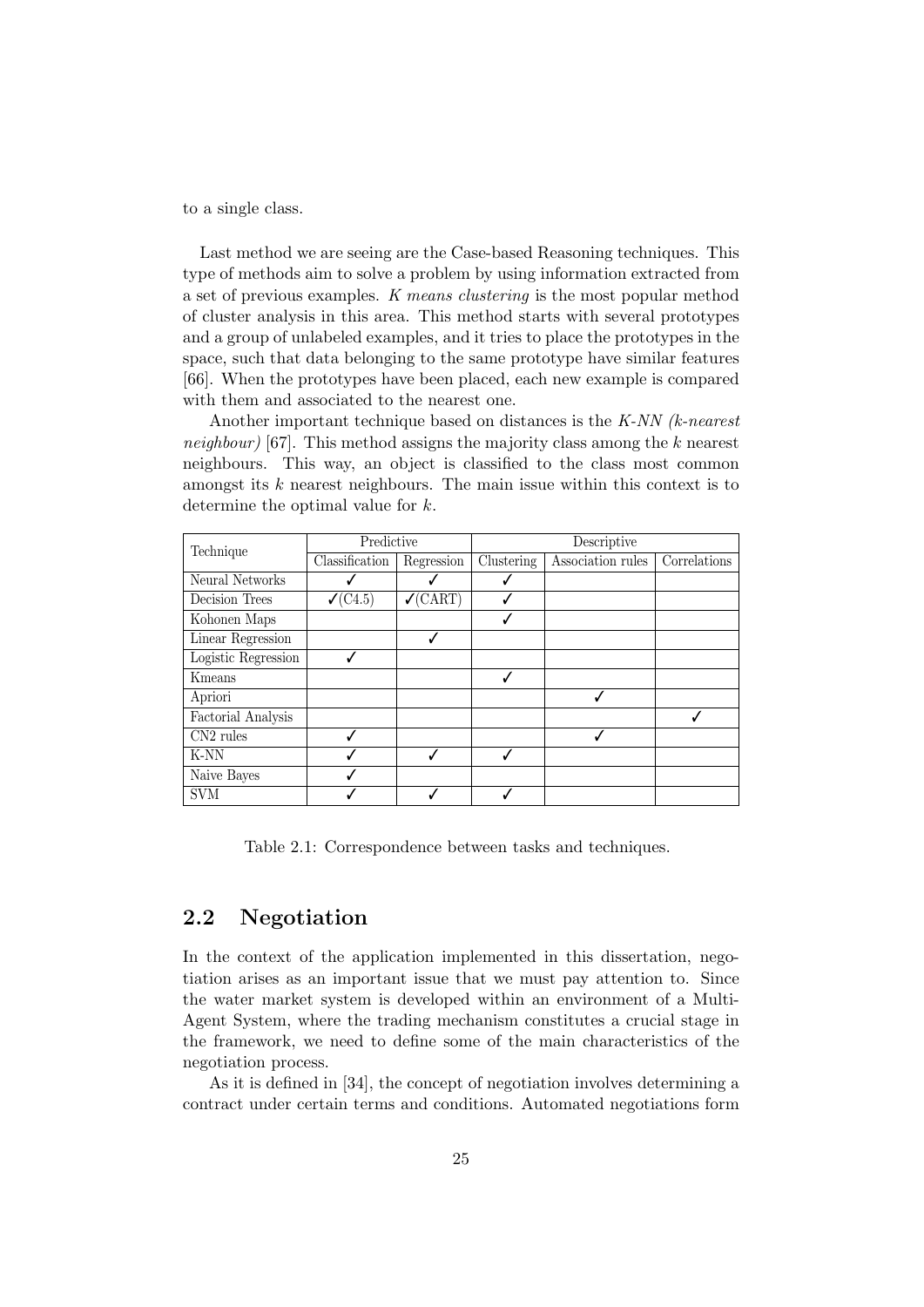an important type of interaction in agent-based systems for e-commerce. As it happens in our virtual water market, automated negotiation provides a mechanism that allows sellers and buyers to exchange offers iteratively to reach acceptable agreements. A good automated negotiation can both save time and find better deals in the current complex and uncertain e-commerce environment [35].

A decisive aspect involved in a negotiation context and that is very important in our application, is experience. Good negotiation skills in humans seem to come from the experience [34]. That is because, when we face a negotiation situation, we make use of past negotiation experience and strategies as guidance in suggesting suitable ways to proceed.

Collecting and analyzing all behaviour data obtained during the negotiation process and about the negotiation result will improve our understanding of the actual behaviour of negotiators during a negotiation process [36]. For finding behaviour in negotiations, in this thesis we propose to use Data Mining techniques.

When we talk about a Multi-Agent System, we should stop on the concept of agent, and think about it. [38] and [39] say that agents are being advocated as a next generation model for engineering complex, distributed systems. Meanwhile, [40] and [41] mention that agents are being used as an overarching framework for bringing together the component AI subdisciplines that are necessary to design and build intelligents entities. A description that seems to be mostly accepted claims that an agent is an encapsulated computer system that is situated in some environment and that is capable of flexible, autonomous action in that environment in order to meet its design objectives [39].

Negotiation is seen in this environment as the process by which a group of agents come to a mutually acceptable agreement on some manner [37].

Following the distinction appeared in [37], and more detailed in [42], automated negotiation research deals with three broad topics:

- Negotiation Protocols: the set of rules that govern the transaction. This refers to the permissible types of participants, the negotiation states, the events that change negotiation states and the valid actions of the participants.
- Negotiation Objects: the range of issues over which agreements must be reached.
- Agents' Decision Making Models: the system by which the participants act in line with the negotiation protocol in order to achieve their individual objectives.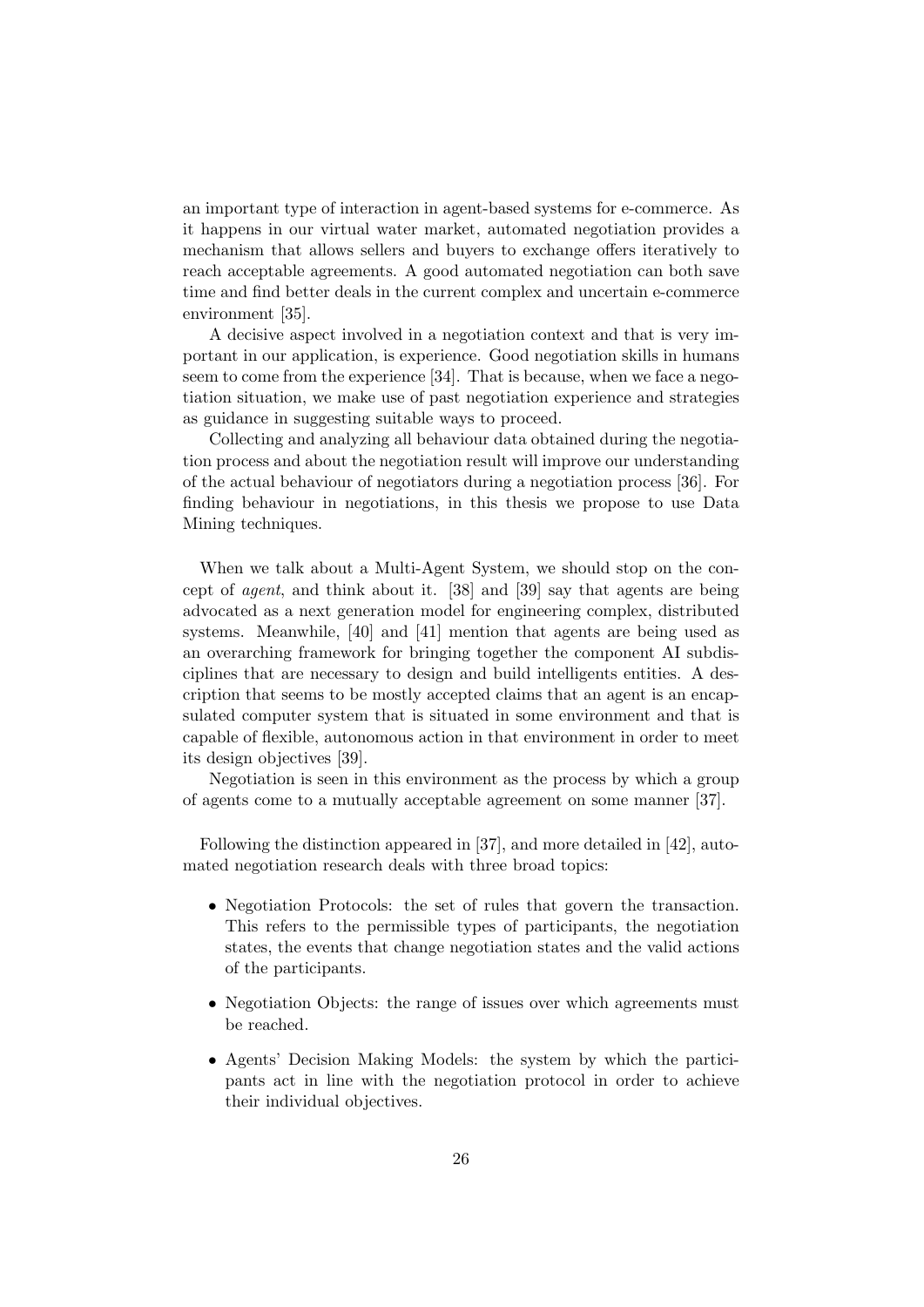Even so, there is no universally best approach for automated negotiation. In [37] is described a generic framework for automated negotiation, where a negotiation is viewed as a distributed search through a space of potential agreements and where participants are the active components that determine the direction of the search. Each agent who gets involved in the negotiation process, has at the beginning a portion of the space in which it is willing to make agreements. That space may change during the negotiation process, and the search comes to an end when the required number of participants find a mutually acceptable point in the agreement space or when the protocol dictates that the search should be terminated without making an agreement.

Within the context of a very basic negotiation, the minimal negotiation capabilities are to propose some part of the agreement space as being acceptable, and to respond to such a proposal indicating whether it is acceptable [37]. If we take as an example the simplest kind of negotiation, that is, a Dutch auction [43], we can see that the process develops as follows [37]. The auctioneer calls out prices. When there is no signal of acceptance from the other parties in the auction, the auctioneer makes a new offer which it believes will be more acceptable (by reducing the price). In this protocol, a lack of response is sufficient feedback to infer a lack of acceptance. In more complex protocols, the minimal feedback requirement is that other agents indicate dissatisfaction with proposals that they find unacceptable.

A negotiation where agents can only accept or reject others' proposals can become very inefficient and a time wasting. In order to improve the efficiency of the negotiation process, the recipient needs to be able to provide more useful feedback on the proposals it receives. This feedback can take the form of a critique (comments on which parts of the proposal the agent likes or dislikes) or a *counter-proposal* (an alternative proposal generated in response to a proposal) [37]. Obviously, the more information placed in the critique, the easier it is for the original agent to determine the boundaries of the other agent's agreement space. In contrast, counter-proposals differ from critiques in that the feedback is less explicit but generally more detailed. This way, by using critiques and counter-proposals, according to the feedback received, the proposer should be in a position to formulate a new proposal that is more likely to be in concordance with the other users' wishes and, in consequence, more likely to lead to a satisfactory agreement.

Within the framework proposed in [37] are discussed three negotiation techniques, which we are going to review below. But before discussing these techniques, we need to comment the main kinds of negotiation protocols that are implemented in our application. The aforementioned dutch auction is a type of auction where the price of the selling item is lowered until it gets a bid. When the auction starts, there is a defined price for the auctioned item, and the buyer can bid that price. If no buyer places a bid, the item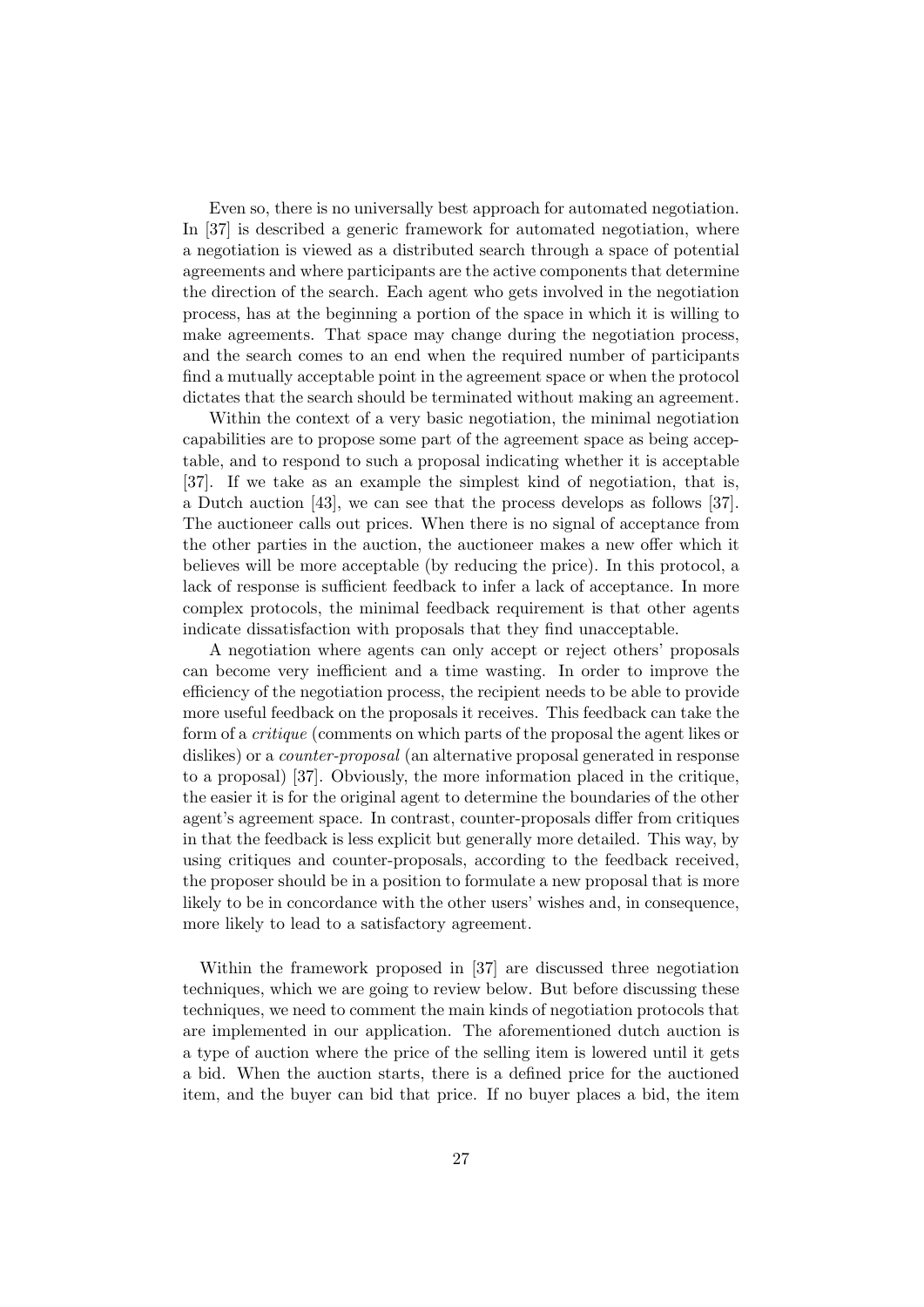price is decreased by a percentage of its initial price. In the case that a bid for the actual price is placed by a buyer, the auctioneer decides whether to accept or to refuse the bid. Finally, the winning participant pays the last announced price. The basic paramaters to start a dutch auction in our implementation are the initial price, the minimum price and the waiting time between rounds [16].

Another possible negotiation protocol is the English Auction. In this auction, bids can be placed when the auctioneer is calling for bids. Usually, the auction is opened with a suggested opening bid, and the bids must be progressively higher in value. Each round terminates with a temporary allocation of the good being auctioned to the prospective buyer that meets the auctioneer call [42]. The parameters needed to start a english auction in our application are the initial price and the length of the timeout [16].

A variation of the english auction is the Japanese Auction. When the bidding starts, no new bidders can join, and all the bidders participating are considered in the auction with a continuously rising price. Each bidder must continue to bid each round or drop out.

A basic and useful protocol which is also implemented is the Face-to-face strategy. In it, the seller who is trading with the item negotiates individually with each buyer interested in the purchase. This is a very extended protocol thanks to its simplicity and its intention to facilitate the rapprochement between parties involved.

Finally, the last protocol implemented in the market is called Blind Double Auction. As it is defined in [16], all the members participating are matched by the auctioneer with another member that has submitted the same price. If a bid from an agent matches with another agent's bid, the auctioneer informs the agent about the agreement that was just created in the double auction, so each agent may finally know who is the other agent he will trade with. If after several counter-offers all the participants of the blind double auction are not matched, the round is restarted with this call and all the members must make a new offer.

After seeing the negotiation protocols used in the framework, in next sections we are presenting several negotiation techniques.

#### 2.2.1 Game Theoretic Models

Game theory is a branch of economics that studies interaction between selfinterested agents [37]. Techniques and results of game theory can equally be applied to all interactions that occur between self-interested agents. Game theory is relevant to the study of automated negotiation because the participants in such negotiations can reasonably be assumed to be self-interested.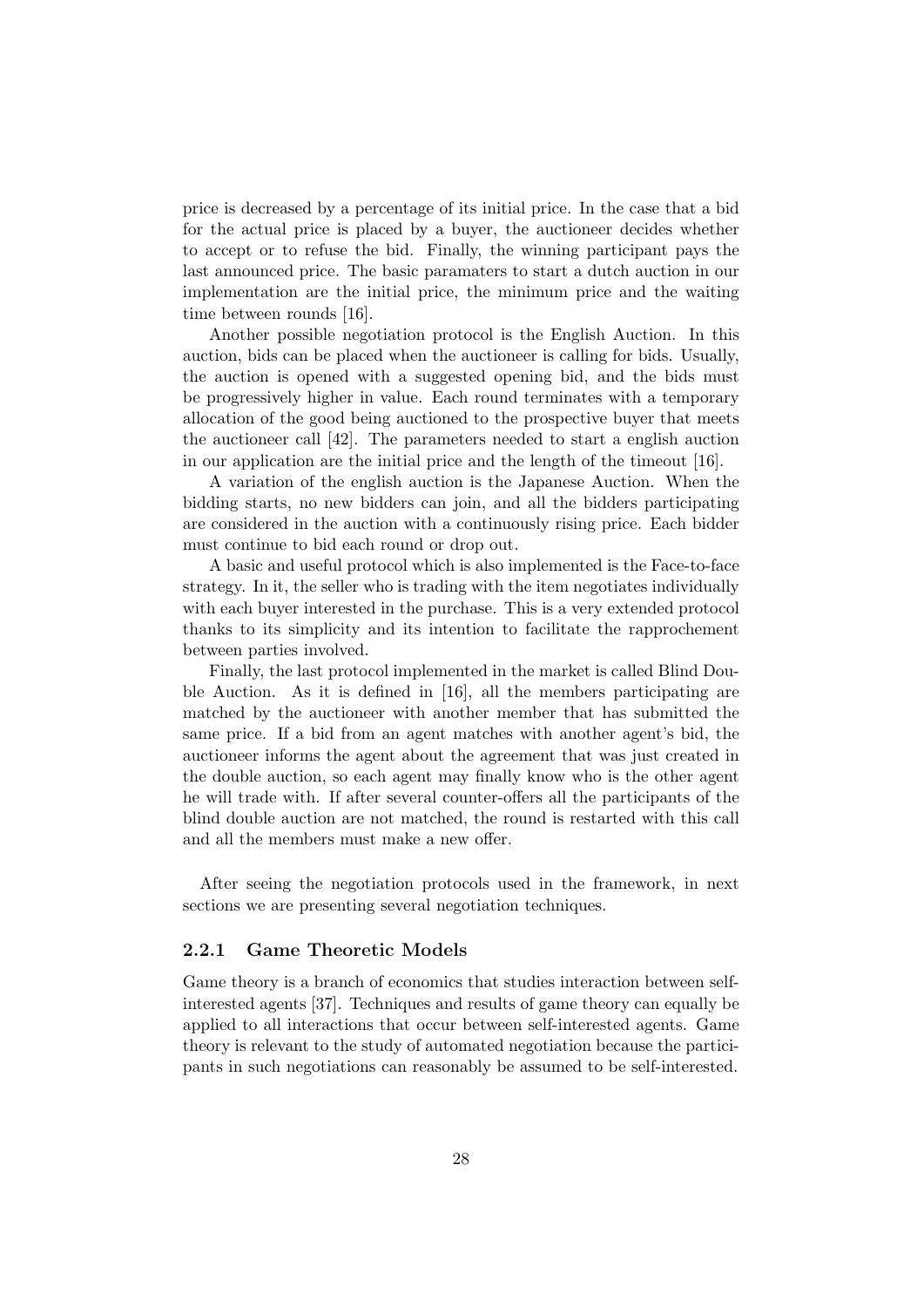If we imagine a particular negotiation scenario involving several automated agents, two key problems arise on which the techniques of game theory can be applied:

- The design of an appropriate protocol in order to govern the possible interactions that may occur between the participants of the negotiation. The protocol defines the "rules of encounter" between agents [46].
- The design of a particular strategy that can be used by the individual agents during the negotiation process. It seems obvious that an agent will aim to use a strategy that maximizes its own individual welfare [37], in terms of economical compensation or other kind of profits, which depend on the particular case of each participant.

There are several problems associated with the use of game theory when applied to automated negotiation. The first problem is that game theory assumes that it is possible to characterize an agent's preferences with respect to possible outcomes but, in real world it is difficult to define human preferences in a simple way, especially in complex situations that involve multi-issue preferences. Second disadvantage is that this theory has failed to generate a general model governing rational choice in interdependent situations [47]. Some very specialized models have been produced, instead of a generic one that encompasses all of them. These separate models created are applicable to specific types of interdependent decision making. Last problem that has emerged is that game theory models often assume perfect computational rationality meaning that no computation is required to find mutually acceptable solutions within a feasible range of outcomes [37]. Nevertheless, in real world cases, agents typically know their own information space but totally ignore that of their opponent.

In conclusion, despite of the problems highlighted, game theory is extremely compelling as a tool for automated negotiation [37]. Especially in those scenarios where the preferences and strategies of the participating agents are known. This approach can turn out to be very useful in those cases.

#### 2.2.2 Heuristic Approaches

Heuristic methods overcome the aforementioned limitations of game theory models. These techniques acknowledge that there is a cost associated with computation and decision making and so seek to search the negotiation space in a non-exhaustive fashion. This has the effect that heuristic methods aim to produce good, rather than optimal solutions [37].

The main advantages that this approach offers are the following. The models produced are based on realistic assumptions and, because of that,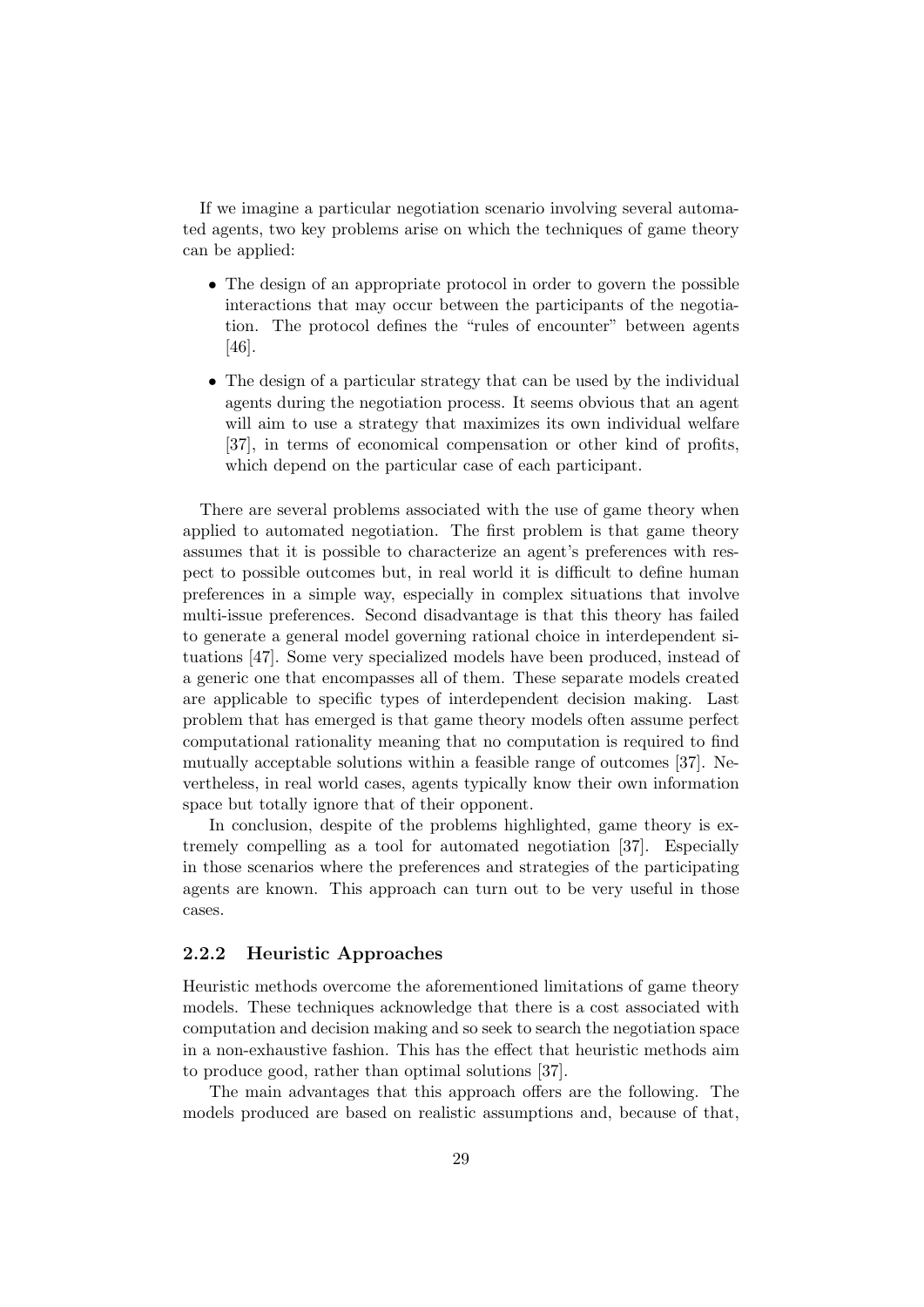they are capable to provide a more suitable basis for automation. Besides, the designers of agents can use alternative models of rationality to develop different agent architectures.

This line of work is concerned about modelling the agent's decision making heuristically during the course of the negotiation, so that, the chosen protocol does not prescribe an optimal course of action.

[37] has developed a set of deliberation mechanisms that work within a fairly free negotiation protocol [48, 49, 50]. Within this framework, the space of possible agreements is quantitatively represented by contracts having different values of each issue. The participants have to rate these points in the space of possible outcomes, so that proposals and counter-proposals become offers over these points. The termination of the search is determined by the expiration of the time agreed or by the formulation of a mutually acceptable solution. This corresponds to a point of intersection of the agents' acceptable outcome. An agent architecture that models the decisions included in this search has been developed in [49].

Decision making within this mechanism is based on a linear combination of simple functions called tactics, which manipulate the utility of contracts [48].

Although heuristic approaches solve the disadvantages of the game theoretic models, they also charge with their own problems. According to [37], the two main drawbacks of these methods are that the models often select outcomes that are sub-optimal and that they need extensive evaluation.

#### 2.2.3 Argumentation-Based Approaches

The basic idea of the argumentation-based approach is to allow additional information to be exchanged, over and above proposals. This way the approach aims to remove the limitations showed in the negotiation systems aforementioned.

The information to exchange can be of a number of different forms, all of which are arguments which explain explicitly the opinion of the agent about the proposal received or sent. Thus, in addition to rejecting a proposal, an agent can offer a critique of the proposal, explaining why he finds it unacceptable. Similarly, in reverse, an agent can accompany a proposal with an argument which says why the other agent should accept it, specifying the benefits that the other agent could obtain in the transaction. This procedure makes it possible to change ocasionally the other agent's region of acceptability (by altering its preferences), and also provides a means of changing the negotiation space itself.

As it happens in human argumentation, agents may not be truthful in the arguments that they elaborate. Thus when evaluating a received argument,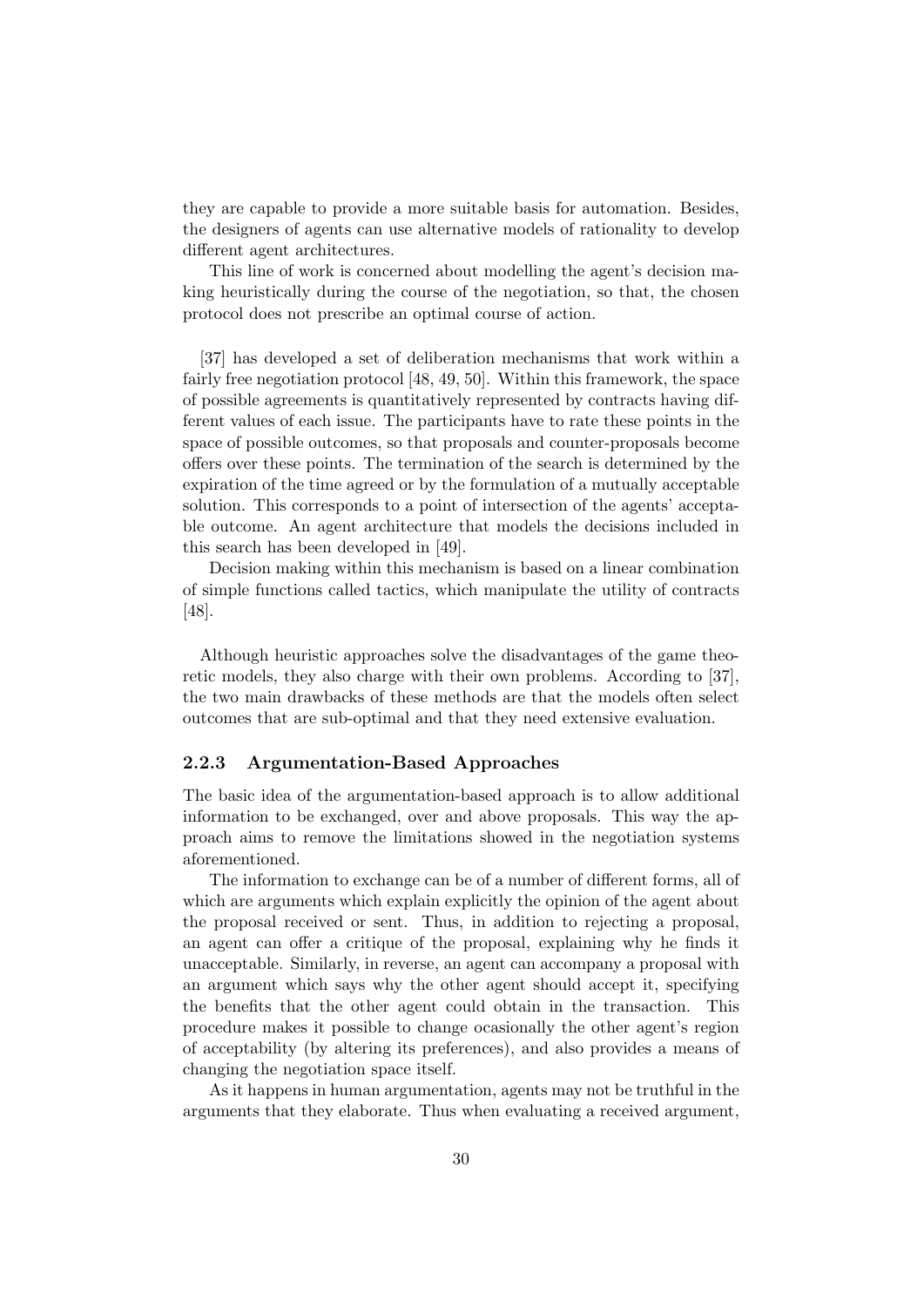the recipient needs to asses it on its own merits and then modify this by its own perception of the argument's degree of credibility in order to work out how to respond.

The argumentation mechanism implemented in [51] builds on work in argumentation as an approach to handling defeasible reasoning. This way, agents are able to handling the frequent contradictory statements, allowing the resolution of conflicting arguments that may lead the negotiation process to failure. Using agumentation in real agents (as opposed to simple collections of logical statements) means handling the complexities of the agents' mental attitudes, communication between agents, and the integration of the argumentation mechanisms into a complex agent architecture.

In [52] was showed how to augment a standard model of argumentation to work for agents which reason using beliefs, desires and intentions.

### 2.2.4 Machine learning techniques in negotiation

The summary of the negotiation techniques that we have just seen reveals that automated negotiation has not faced the problem of making a selection of the most appropriate agents to participate in a particular negotiation scenario. Nowadays, this selection is done manually by a determinate person responsible of assembling the group of invited agents. Depending on the particular case, this person will take certain specific criteria as guidance to select the agents.

The distinction that we want to introduce in this thesis is that this group of agents who participate in a negotiation process will be prepared following the criteria set by the historical information of past transactions. Based on the behaviour observed in historical negotiations, we want to predict the behaviour of the agents in future negotiations, in order to select the most suitable group of agents for a given negotiation scenario.

Since the only certain information available before starting a negotiation process is the historical data stored about past transactions, our application aims to learn from this information, concretely that relative to the behaviour of the agents, paying special attention to its role in a transaction (whether if they have achieved an agreement or not). We attempt to introduce the capabilities of machine learning and data mining techniques by following the stages dictated by the KDD process in order to apply a model that learns from historical behaviour and predict the future behaviour of each participant in a certain negotiation scenario, which in our case will correspond to a trading table.

Focusing in the system implemented, our virtual market incorporates and defines its own negotiation mechanisms in order to govern and control all the trading process. More concretely, within this system we are interested in the market view, which is the view where it is implemented the environment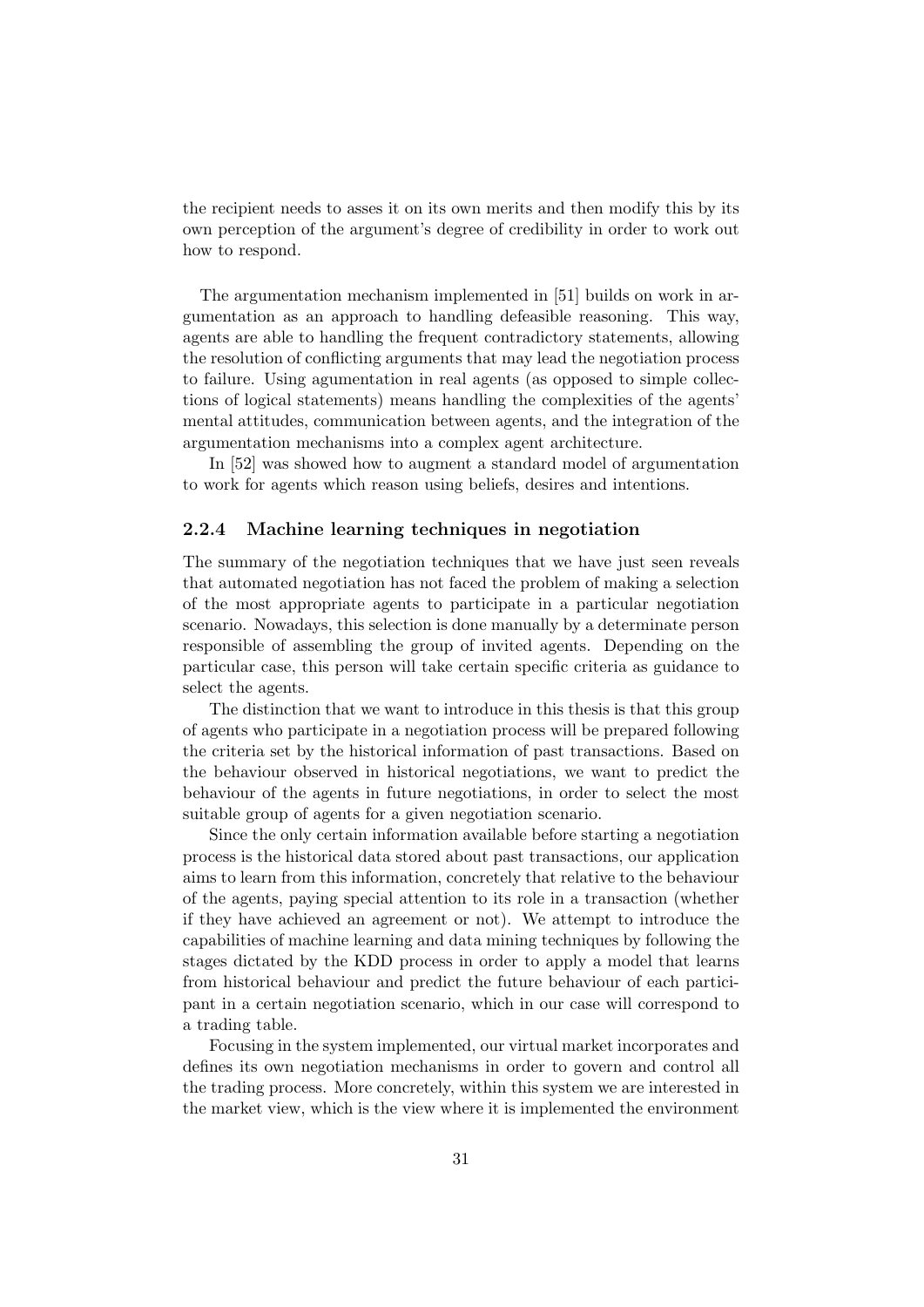of trading tables and agents. Here, during a negotiation process, a group of agents come (or not) to an agreement by using the negotiation mechanisms available and satisfying the rules established in the market scenario.

An approach that also has used data mining techniques in negotiation is [34]. This work has proposed a negotiation model which tries to learn past behaviour of buyers in order to provide the seller with information that he can use to adopt an effective interaction strategy, given a set of registered strategies. In that work, the knowledge extracted from previous negotiations is used to decide strategies during the negotiation, according to the behaviour and the proposals from the other agent. The question they want to answer is which strategy should a seller choose for negotiating with a new buyer. This is solved using experience from previous negotiations and analyzing them. This way, when a seller needs to decide a strategy, he just has to find a cluster of buyers with similar behaviour to the behaviour demonstrated by the buyer with he is dealing in the current negotiation.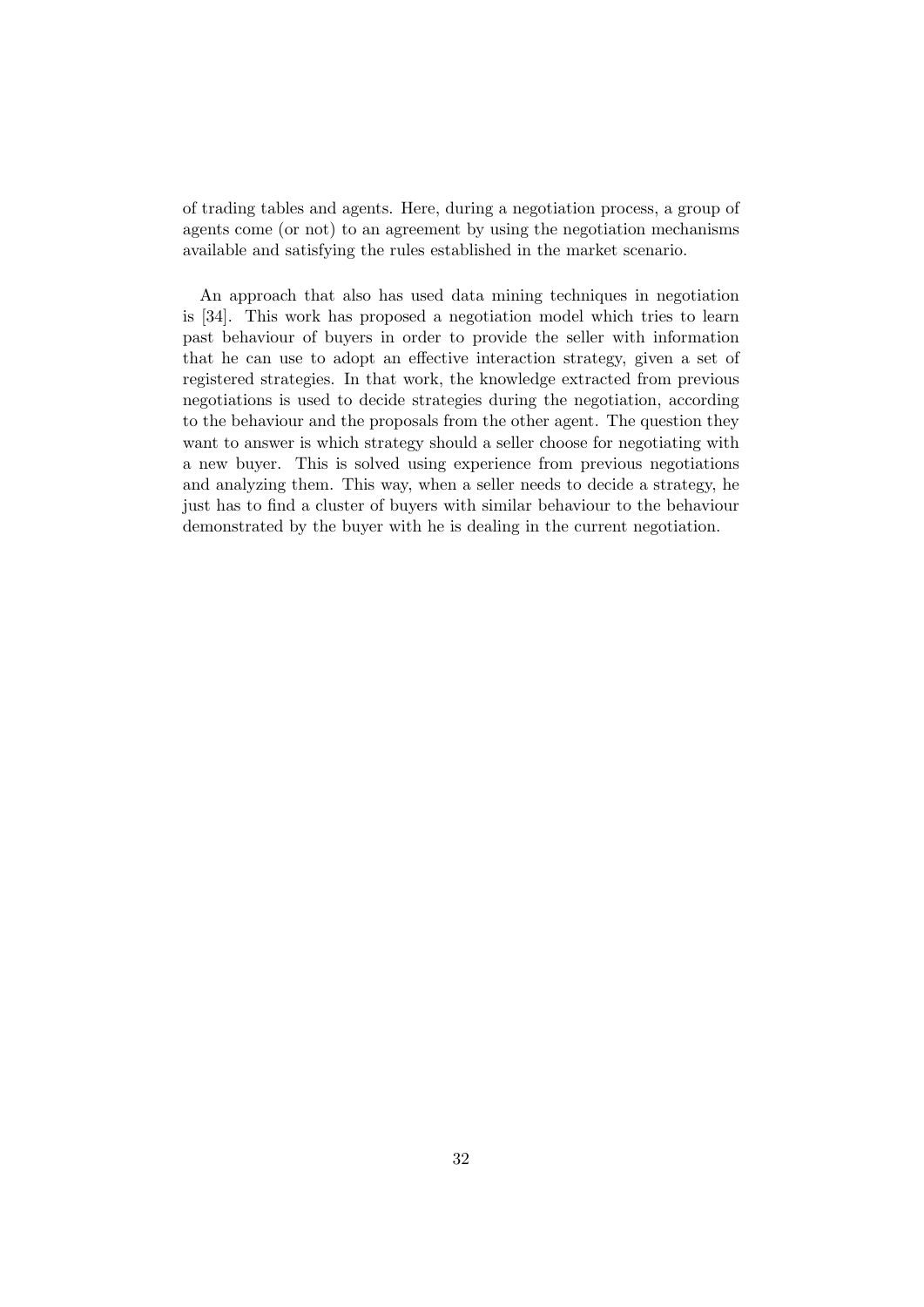### Chapter 3

## Working Hypothesis

As it has been said, the problem we face here consists in finding certain set of appropriate elements, specifically participants, who give the best performance according to a criterion based in their ease to reach a satisfactory transfer agreement.

To prepare this group of best participants, in this work we have approached the problem by setting up a ranking to classify them, from the best to the worst user who can be invited and participate in a certain trading table. In order to create such a ranking, we use the classification algorithm known as probability estimation trees. In next sections, we start commenting supervised learning and explaining decision trees and then we focus in probability estimation.

Among all the aproximations to the supervised learning, which has been studied in prior sections, the so called methods based on models represent the learned knowledge (the model) in some richer language than that used to represent evidence from which the learning is done. These methods build explicit generalizations from the training examples, and then they can be applied to classify other non seen cases. On the other hand, methods based on instances represent the learned knowledge as a set of prototypes described in the same language used to represent the evidence. The prototype can be one of the examples or can be obtained from one or more examples [54].

An advantage of the methods based on models is that once the model is built there is no need to maintain the training examples to classify new ones. Also, models can obviate some attributes if they are not relevant for the classification.

Now are going to study some learning algorithms. According to the way in which the rules are generated, the algorithms are classified in:

• Splitting Algorithms: consist in recursively divide into subsets the initial data according to the value of one attribute until each subset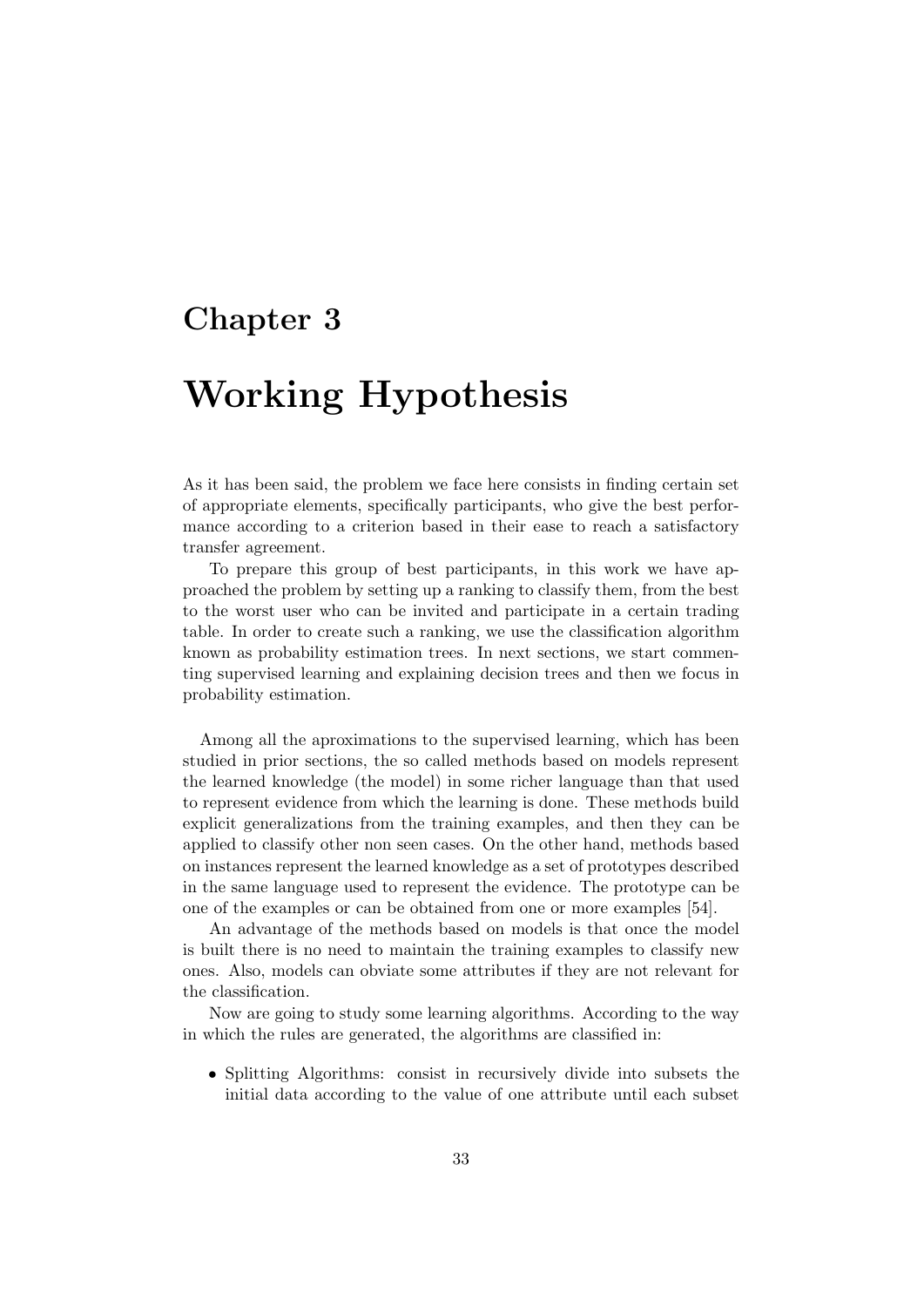contains cases belonging to a single class. This is the strategy followed by the decision trees induction.

• Algorithms based on Covering: this system consists in finding conditions of the rules that cover as many examples of a class and the least amount of the other classes.

In the next sections of this chapter, these algorithms and other approaches will be reviewed.

### 3.1 Decision Trees Induction

Decision Tree Induction is one of the simpliest learning methods. Decision trees are used in different tasks related to data mining, which were studied in prior chapters, like classification [20], regression [24] and clustering [25].

A decision tree is a graphical representation of a procedure to classify or evaluate a concept. They are an excellent support tool to help us to make appropriate choices among many possibilities.

Formally, a decision tree is a tree structure where each inner node represents a condition or test about an attribute and each branch that comes out of the node corresponds to a boolean condition over a possible value of the attribute considered in the node. Each branch leads to another decision node or to a leaf node. Leaves represent the class value for all the instances that reach that leaf. An unseen case is classified starting in the root node and applying the test of the attribute specified by this node and following the branch corresponding to the value that the attribute has in the example. The process is recursively repeated, and this way, a path is traced from the root to the appropriate leaf, and so the instance is classified with the label indicated in that leaf, determined by the set of training cases associated with it. If the class attribute is discrete, the decision tree is called classification tree, while if the class takes values in a continuous rank is called regression tree.

In order to understand this more clearly, we are going to see an example of the classification of iris plants (Iris dataset from UCI repository [26]). This problem consists in determine the kind of an iris plant (iris setosa, iris versicolor, iris virginica), according to the width and length of its petal and/or sepal. In the Figure 3.1 is pictured a classification decision tree for this problem.

Every path from the root node to a leaf correspond to a conjunction of tests about the attributes, while all the tree corresponds to a disjunction of those conjunctions. This can be expressed with a set of *if-then-else* rules, where the conditions are the conjunction of the tests and the leaves are the consequents.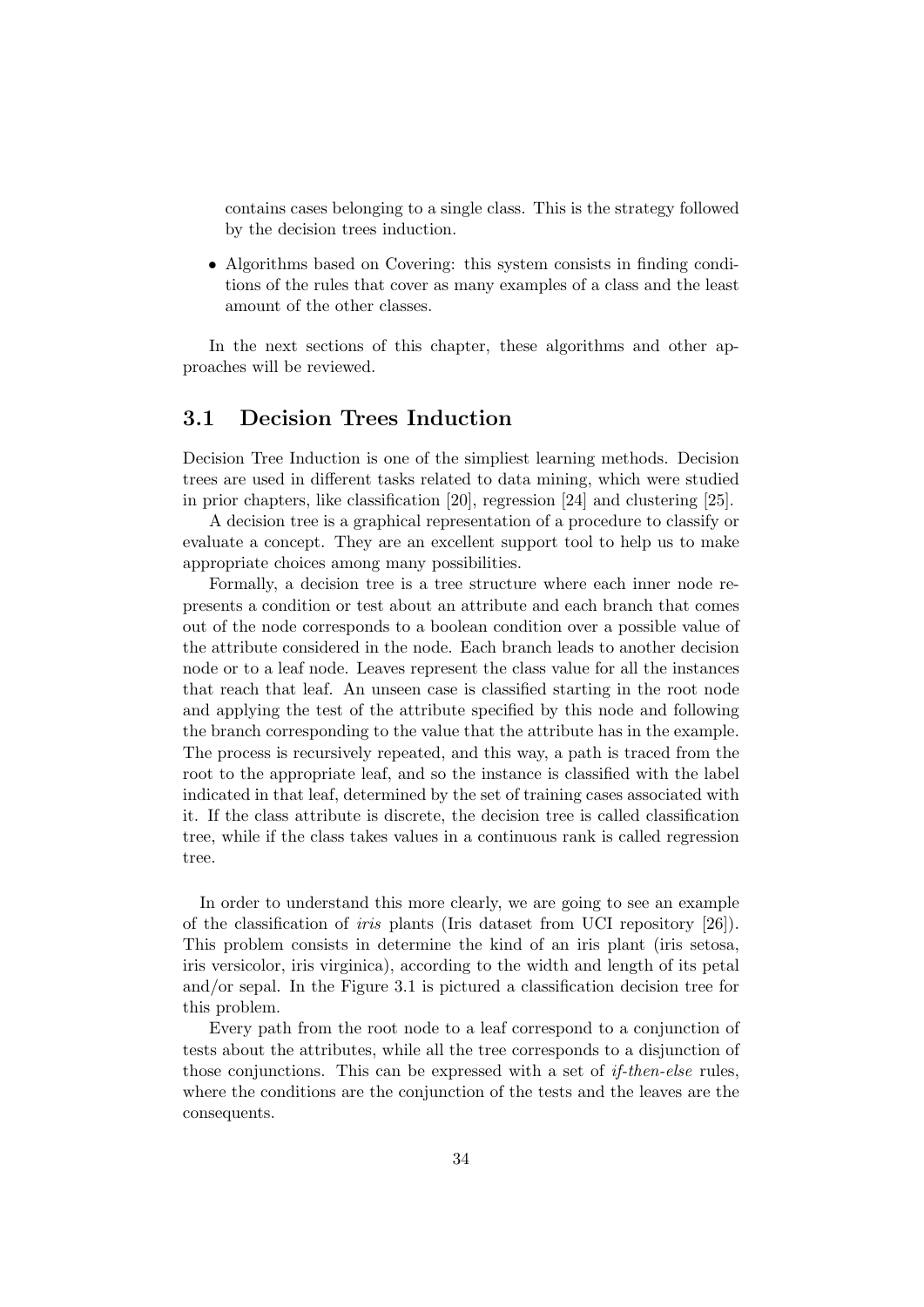

Figure 3.1: Classification decision tree for iris plants.

Below is represented the set of rules corresponding to the previous decision tree of the Figure 3.1.

```
IF petalwidth <= 0.6 THEN Iris-setosa
ELSE petalwidth > 0.6
| IF petalwidth <= 1.7
| | IF petallength <= 4.9 THEN Iris-versicolor
| | ELSE petallength > 4.9
| | | IF petalwidth <= 1.5 THEN Iris-virginica
| | | ELSE Iris-versicolor // petalwidth > 1.5
| ELSE Iris-virginica // petalwidth > 1.7
```
Most of the induction decision tree algorithms build the tree following the top-down system, from root to the leaves [20]. This approach applies a Divide-and-Conquer strategy. Initially we have the training set, at every turn the best attribute is selected, according to a certain criterion, as the test of the node and the examples are distributed among the descendant nodes. The process repeats until all the examples in a node are from the same class. This node becomes a leaf, assigned to that class.

Algorithms that split the instances from the top to the bottom are called partition algorithms. The two main issues in the decision trees induction algorithms are the generation of possible partitions and the criterion of selection of the best partition. These functions are, in fact, what distinguishes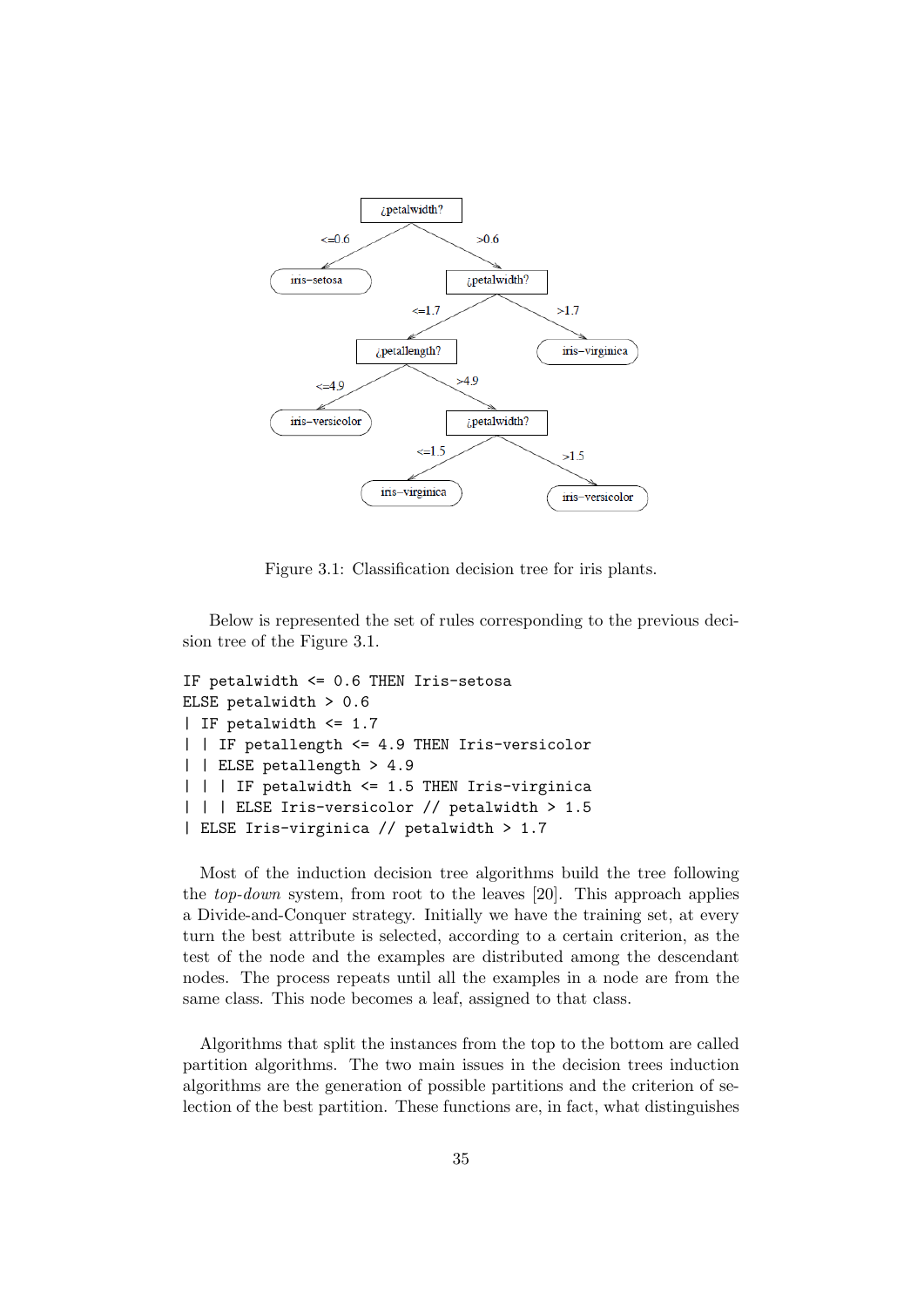the existing partition algorithms, like CART [24], ID3 [20], C4.5 [23] or AS-SISTANT [53]. The importance of these points is due to the fact that once a partition is chosen it can not be changed even though we realize that it was a wrong choice. Furthermore, more number of partitions could generate a more expressive decision tree, but also will increase the complexity of the algorithm. Because of that, most decision tree algorithms allow a very limited number of partitions. For instance, the C4.5 algorithm, developed from the previous algorithm ID3, only contains one type of partition for nominal attributes and one type for numeric attributes. These types of partitions are described as follows [54]:

- Partitions on nominal attributes: if a nominal attribute  $x_i$  has the values  $\{v_1, v_2, ..., v_k\}$ , can generate partitions like  $xi = v_j$ , with  $1 \leq$  $j \leq k$ .
- Partitions on numeric attributes: the rank of a numeric attribute  $x_i$ splits into intervals, such that the partitions are  $(x_i \le v_c, x_i > v_c)$ .  $v_c$ is some intermediate value between the maximum and the minimum value, and it is called cutoff point.

When facing the situation of choosing the best partition for a node, the partitions are ranked by heuristic functions and the first in the ranking is chosen. Most of the heuristics suggested are based on minimize the entropy.

According to [54], entropy is a measure used to characterize the degree of impurity of the examples  $E$ . In a classification problem with  $c$  classes, the entropy is defined as:

$$
Entropy(E) = \sum_{i=1}^{c} -p_i \cdot \log p_i \tag{3.1}
$$

where  $p_i$  is the probability of an example of belonging to a class i.

Another way to observe the effect of splitting the data by a particular attribute is the criterion called Information Gain, which calculates the expected reduction of the entropy by splitting the examples according to that attribute [54]. The  $Gain(E, x)$  of a set of examples E in relation to the attribute  $x$  is:

$$
Gain(E, x) = Entropy(E) - \sum_{v \in V(x)} p_v \cdot Entropy(E_v)
$$
 (3.2)

where  $V(x)$  corresponds to the set of values of the attribute x,  $p_v$  is the probability of the attribute of taking  $v(|E_v|/|E|)$  and  $E_v$  is the subset of E whose attribute  $x$  has the value  $v$ .

As it is said in [54], by maximizing the gain, it is expected to obtain smaller trees, by selecting in a given node the attribute which allows to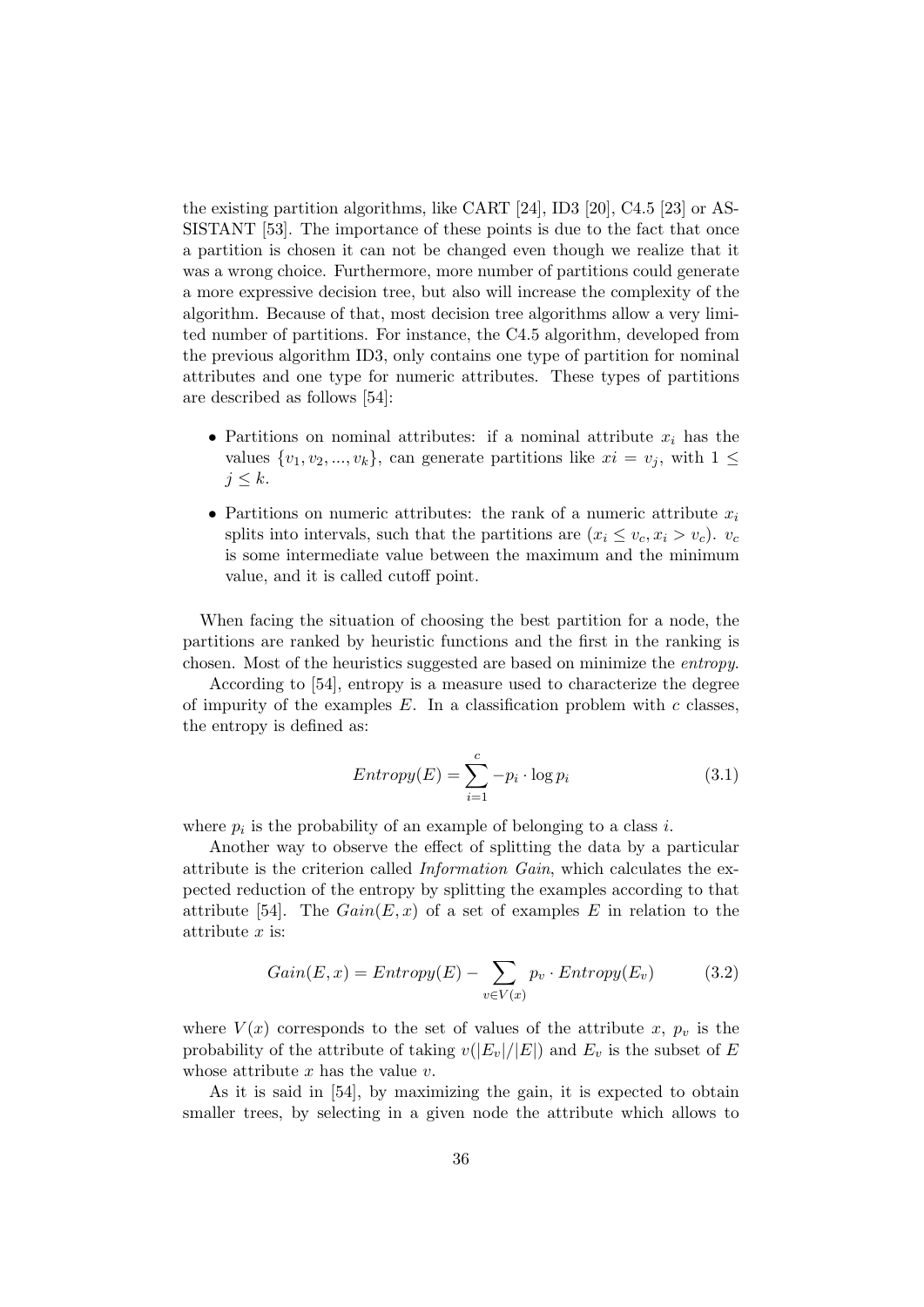distribute the examples in groups that are as homogeneous as possible. Nevertheless, gain does not reflect whether if the attribute  $x$  distributes the examples in a uniform way or not. In order to include this information, it has been proposed the criterion of *gain ratio* [20], which corresponds to a modification of the gain, defined as:

$$
GainRatio(E, x) = \frac{Gain(E, x)}{SplitInformation(E, x)}
$$
\n(3.3)

where  $E$  corresponds to a set of examples, x represents the selected attribute, and  $SplitInformation(E, x)$  is the entropy of E with respect to x.

Another criterion is the *Gini* heuristic [24], which is similar to the gain but it replaces the entropy of a set of examples  $E$  by:

$$
g(E) = 1 - \sum_{i=1}^{c} p_i^2
$$
 (3.4)

Therefore, the quality of the partitions inducted by an attribute  $x$  is settled as:

$$
Gini(E, x) = g(E) - \sum_{v \in V(x)} p_v \cdot g(E_v)
$$
\n(3.5)

#### 3.2 Rules learning based on Covering

This rules perspective is somehow related to the previous one, since, as we have shown, decision trees can be viewed as a collection of propositional rules organized into a tree structure. In systems based on covering, the algorithms build the rules following a covering strategy, consisting in the generation of the rules one by one, and removing the examples covered by the new rule. So that, the process starts again with the remaining uncovered examples until it arrives to the final set of rules. These covering algorithms are based in the family of AQ algorithms [27, 28]. Another example of algorithm based on covering is the CN2 algorithm [44], [45]. CN2 redesigns AQ including pre-processes and post-processes to generalize the rules. FOIL [21] and FFOIL [22] are also based on covering.

There are two main differences between these algorithms and the decision trees recently explained. In a decision tree, the rules are mutually exclusive because of they come from different conditions. However, covering algorithms may overlap rules, since rules are generated independently. The second difference is that a new example will be classified on a single class in a decision tree but can be classifed on several distinct classes in a covering algorithm. Splitting algorithms like decision trees tend to be more efficient due to that each partition generates two or more rules. Even so, the capability of representation of both approaches is very similar.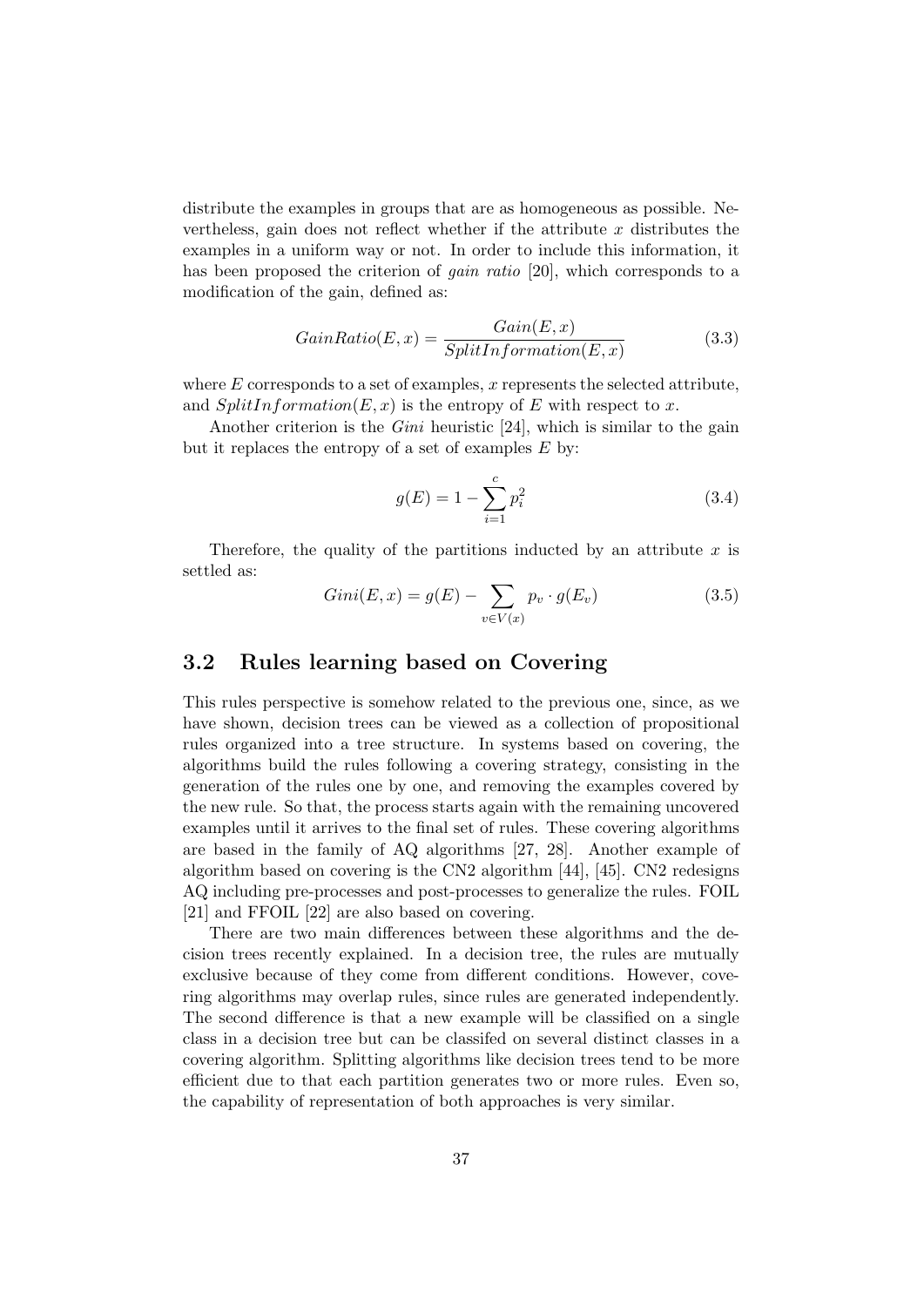#### 3.3 Other applications for Decision Trees

Classification task is the best known application of decision trees, although it is not the only one. There are other variations of the decision trees in order to use them for tasks like regression or clustering. The main difference of a regression tree in front of a classification tree is that leaf nodes are labeled with real values. Even so, regression trees are built similarly to classification ones.

CART Algorithm [24] was one of the firsts decision tree learning systems, and implements both learning models for classification (predict nominal values) and for regression (predict numeric values). This way, the quality of a regression tree is measured in terms of a certain magnitude that we want to maximize. CART makes binary partitions in the atrributes, by assigning values of average and variance to each node, and then trying to select the partitions that lower the variance of child nodes.

As we have said, apart from regression, there are also algorithms for decision trees learning applied to clustering problems. The idea is to generate partitions in order to split into dense zones and sparse zones. The process continues until we get zones with very high density or very low density, which constitute the tree nodes. The method developed by [25] refines this idea, by considering all the examples from a class  $E$  (existing) and by adding fictional examples N (nonexistent) uniformly distributed in the space. Then, it is used a method of decision trees learning in order to classify the examples, having as a result, rules obtained for class E, which become the clusters.

### 3.4 Probability Estimation Trees

Finally, another area where decision trees can be applied is the probability estimation. As it happens in a classification problem, the examples have a discrete label, called class. The main difference is that probability estimators are based on assigning to each new case a probability distribution for all the classes at the leaf nodes, instead of determine which is the class of the case. They count the proportions from each class present at the leaf nodes, based on the training data, and generate a local maximum likelihood estimate.

A probability estimator is specially useful when we need a certain reliability in the prediction, when we want to combine predictions from several classifiers or when we are interested in making a ranking of the predictions, which is the case of our mWater problem. As it happens in mWater, there are problems in which ranking samples by the class probability are more useful than class predictions.

It is simple to adapt a classification tree to turn it into a probability estimator, by means of using class absolute frequencies of each leaf. For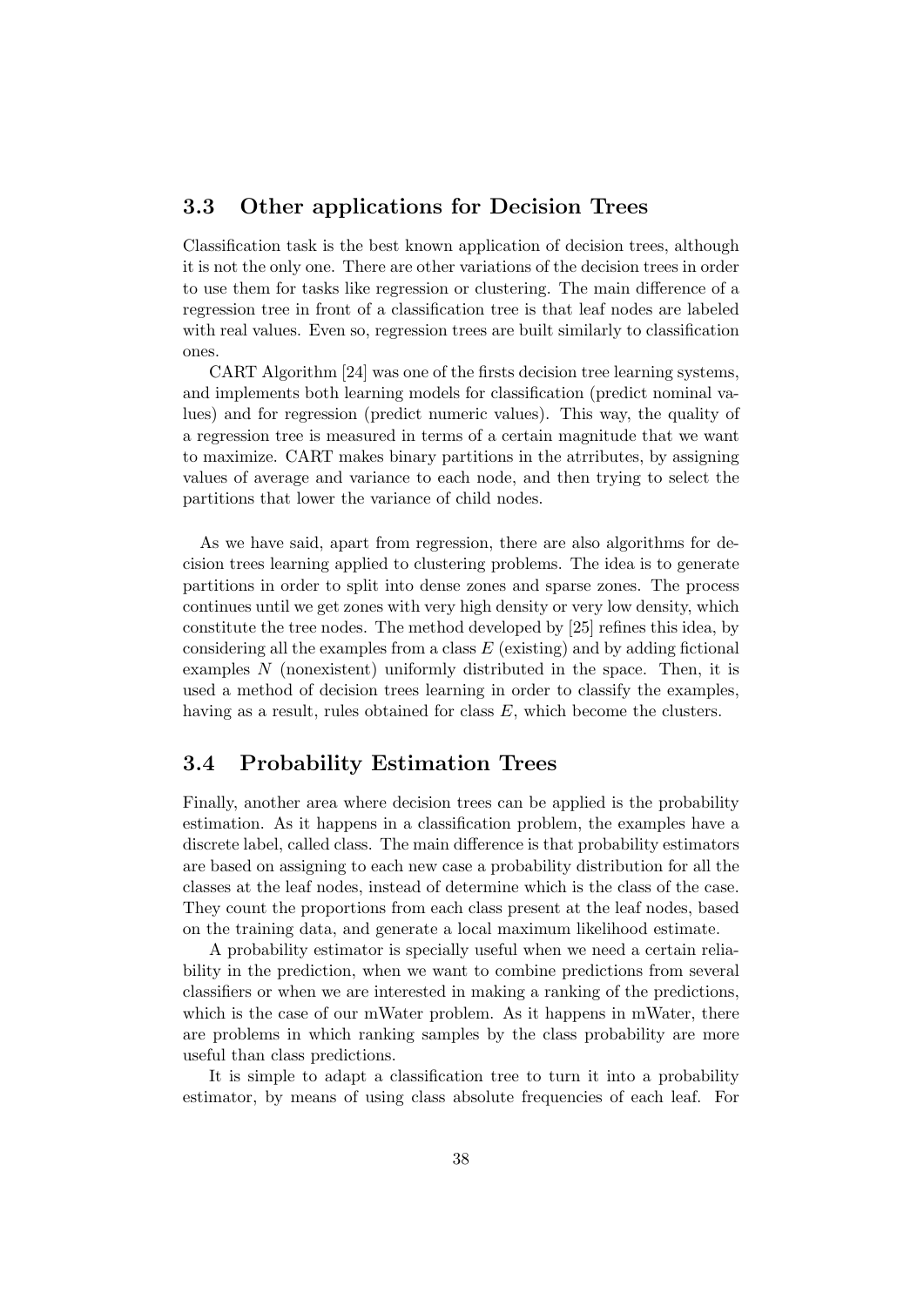example, as seen in [2], if we have three classes:  $a, b, c$ . Each leaf node with a cardinality  $n$  (the total number of training examples that arrive to that node) has a certain number of examples corresponding to each class:  $n_a, n_b$  and  $n_c$ . The probability estimation is obtained by dividing each of those values by the total cardinality, namely:  $p_a = n_a/n, p_b = n_b/n$  and  $p_c = n_c/n$ . This kind of decision trees is called *Probability Estimation Trees*  $(PETs)$  [30, 29].

Despite of the easiness of the conversion, the probability estimates obtained are poor when comparing to other probability estimators. However, there are some ways to change these results. [29] has improved the quality of PETs by applying frequency smoothing like Laplace correction, which has significatively improved the estimations. Similarly, at [30] the probabilities were improved using a ponderation of all the probabilities calculated through each branch, which was called m-branch smoothing. Furthermore, it has been observed that the use of transformations techniques like pruning usually harms the probability estimation. Consequently, trees unpruned produce the best results.

Thus, considering these particularities, decision trees are a good tool for the probability estimation.

Back into mWater problematique and focusing briefly in it, PETs appear to be a valid solution in order to create a best group of participants, due to the fact that we can leverage from the probabilities estimated by the decision tree and rank them. Thereby, we set a group of water users which show the best behaviour according to certain quality factor.

A recent work that have tried to exploit as well the use of PETs in order to generate rankings is [31]. This work faces a mailing campaign application, where a probability estimation model is learned and used to rank customers according to their probability of buying certain target product. From that customers ranking is selected the optimal cutoff that maximizes the overall benefits of the mailing campaign.

Moreover, an extension of PETs recently developed is [55], where it is presented a redefinition of PETs based on stochastic understanding of decision trees that follows the principle of attraction. The probability estimation tree learning method proposed there, is based on computing prototypes and applying an Inverse Square Law that uses the distance to the prototype and its mass in order to derive an attraction force which is then converted into a probability.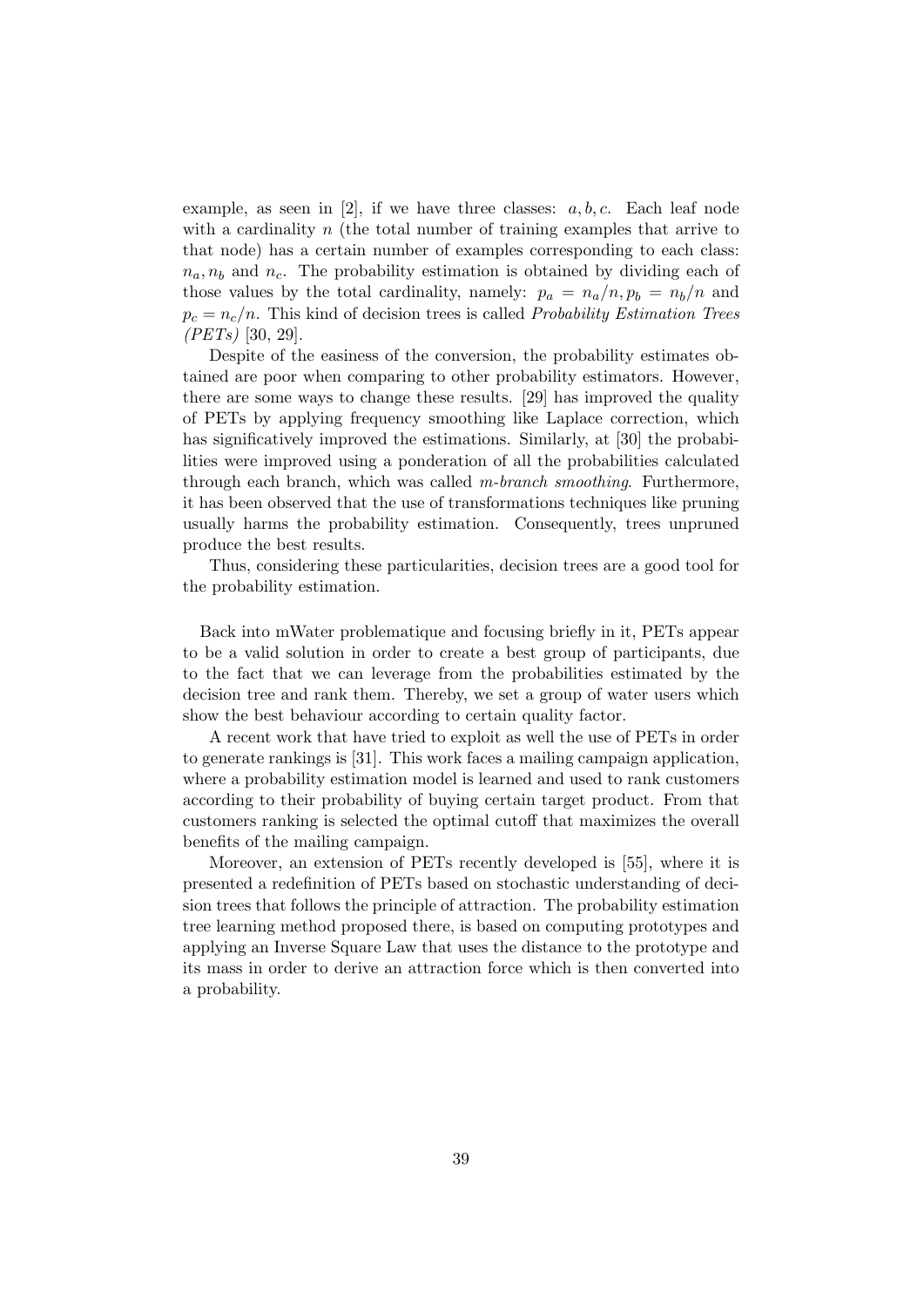### Chapter 4

# Problem Definition

#### 4.1 Case study

The problem we tackle in this thesis consists in, given a set of items, choose the best group of items according to the behaviour of previous groups. The historical data we have is about items and collections, both of them with several features. Each collection may have different number of items, and each item may have appeared in several collections. This way, we can talk about many-to-many relation between items and collections. The goodness of the collection not only depends on the goodness of each individual recommendation, but on the whole set, since in many cases there might be relations between the products.

Given this historical data, we are able to formalize the problem. For a new collection and a set of items, we need to select a number of items such that a certain utility function is maximized.

The case study consists in modelling a virtual water-rights market system, following the process described above. This system will be explained in the next sections. Within this water market context, participants will be the items and trading tables will correspond to the collections. This way, we have to choose the best k users that will participate in a certain trading table, which is characterized with some particular features. These best participants will be inferred according to a utility function that we want to maximize, in order to increase the benefits of the transaction. This group of best participants can be formed in different ways, approaches that we are going to detail deeply in next sections.

#### 4.2 mWater

 $mWater$  is an application of a regulated open Multi-Agent System (MAS) [16, 18]. It uses intelligent agents to simulate a flexible water-rights market, including the model and simulation of the water-rights market itself, the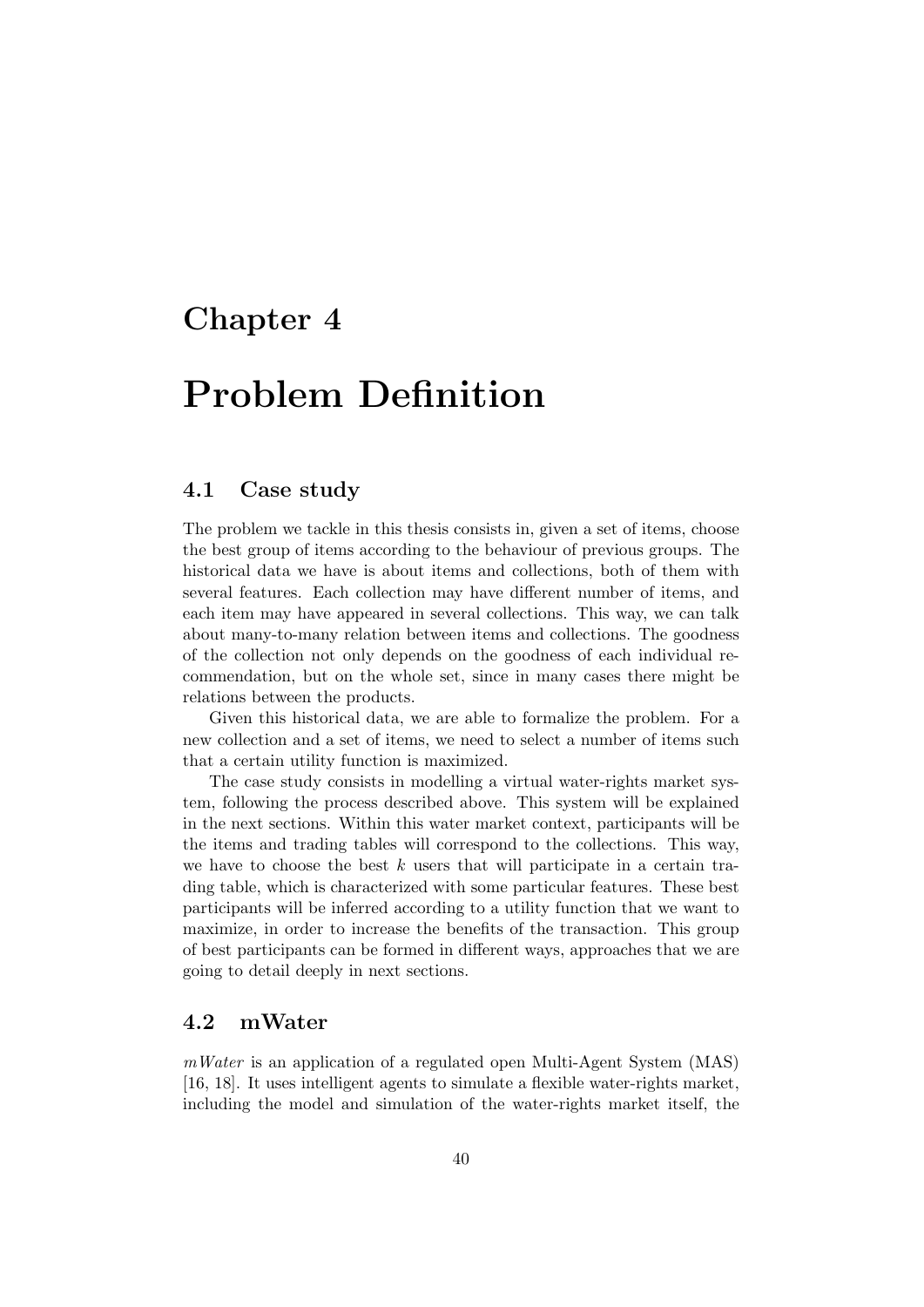basin, users, protocols, norms and grievance situations [17, 18].

In hydrological terms, a water market can be defined as an institutional, decentralized framework where users with water rights are allowed to voluntarily trade them, always fulfilling some pre-established norms, to other water users in exchange of some kind of compensation, economic or not [11].

The motivation of a system like mWater is due to the fact that water scarcity is becoming a major concern in most countries [16, 17, 18]. Particularly, it is specially problematic in dry climates which suffer from severe water shortages, such as the Mediterranean coast of Spain [33], where there is a high degree of public awareness of the main consequences of the scarcity and the need of fostering efficient use of water resources.

Water scarcity threatens the economic viability of current agricultural practices and also is likely to alter an already precarious balance among its different types of use. Countries in arid climates need to find better ways to manage their water. Factors like inneficiency and waste are luxuries that water scarce regions can no longer afford.

This way, more efficient uses of water may be achieved within an institutional framework where water rights may be exchanged more freely [12, 13, 11]. Big problem appears due to the fact that if farmers cannot sell their extra water allotment, and in consequence, receive an economical compensation, they have no incentive to use the allotment efficiently, and it may become wasteful [33]. Initially, the willingness of irrigators to buy or sell water depends on economic motivations, such as the difference between the price of water and net revenue each farmer expects to earn by irrigating.

However, it is not always a matter of price expectations, but also of regulation. Because of water's unique characteristics, it is essential to design appropiate water laws and regulate the users' actions, interactions and trades. This emphasis on regulatory aspects is due to the fact that the main objective of policy-makers is to achieve an adequate behaviour of users to ensure the success of the market [16, 18], and the best way to control this is by means of regulation.

Additionally, it is important to consider also the social perspective. The idea is not only to consider hydraulic factors, such as river basins, water demands or pumping flows, etc., but also different norms typology, human (mis)conducts, trust criteria and users willingness to agree on water-right trading, which may lead to a win-win situation in a more efficient use of water. This requires the use of intelligent agent technology, including trust, cooperation, argumentation and, in general, agreement technologies [18].

The idea is to implement such a market with a regulated open multiagent system, which focuses on demand and, in particularly, on the type of regulatory and market mechanisms that foster an efficient use of water while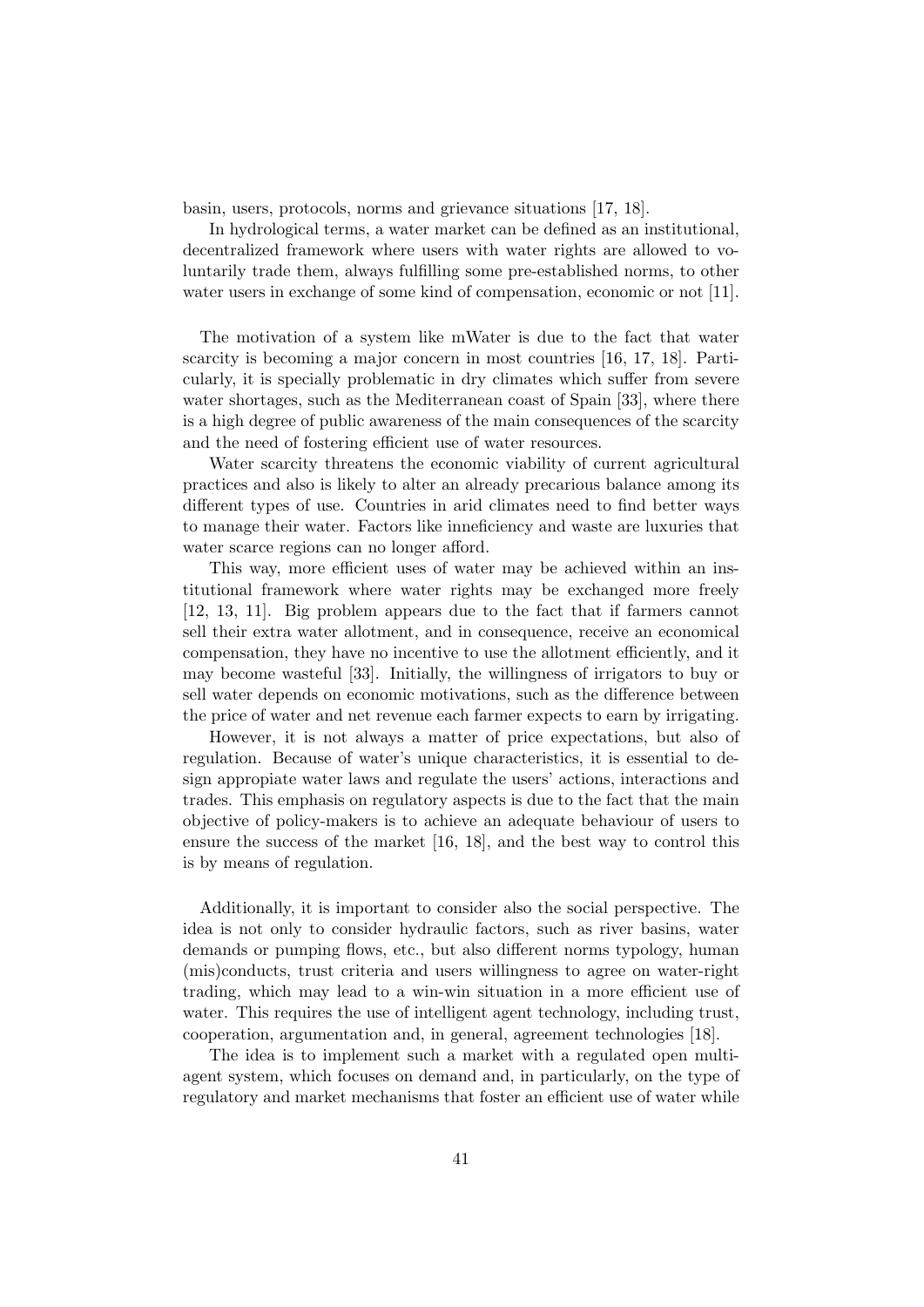preventing conflicts among parties [16, 18]. Also, one of the main goals of mWater is to be used as a simulator to assist in decision-taking processes of policy-makers. This way, it plays a vital role defining norms, agents behaviour and roles, and assess their impact in the market, thus enhancing the quality and applicability of its results as a decision support tool.

In such institutional framework we shall profit from agreement technologies in order to understand the behaviour of participating agents and the collective effects of their behaviour. Taking control of these agents actions and attempting to predict their future behaviour seems to be a useful tool to perform more efficient and beneficial transactions.

#### 4.2.1 mWater Requirement Specification

As it is declared in [16], mWater will be a virtual market system [14, 15, 19], in which water right transfer agreements will be executed by autonomous normative entities. In this environment, different entities will get in contact with water right holders that are willing to transfer their rights. By means of mWater system they will be able to negotiate the terms and conditions of the transfer agreement, following the spanish National Hydrologic Plan laws. The correct execution of the water balanced distribution and usage will be assured by normative entities that will represent the Basin Administration in the mWater system.

The two main scenarios mWater will support are: water markets among water users of the same basin and water markets among users of different basins. Both are quite simple, and comprise the temporary transfer of waterright from one right-holder to another after reaching an agreement in terms of the rights to be transferred and the economic compensation associated [14, 15, 19]. These two scenarios are well detailed in [16]. In the first case, the stakeholders are formed by all the members of the basin together with the administrative organisms of the basin. Equally, when water users come from different basins, stakeholders are members and administrative organisms of the basins involved.

The two right-holders that finally come to an agreement are allowed by law to establish the economic compensation by means of a private agreement process. Also, when water requieres third parties' infrastructure, its use must be freely agreed by the parties: seller, buyer and infrastructure owners.

On the other hand, mWater system implements a MySQL database, which will be seen later. According to the mWater implementation [18], there are three views that comprise the basin, market and grievance structure. In the first view all the information about the nodes, connections, users, norms and water-right definition is modeled. The second view models the information related to the entire market, including trading tables and their protocols,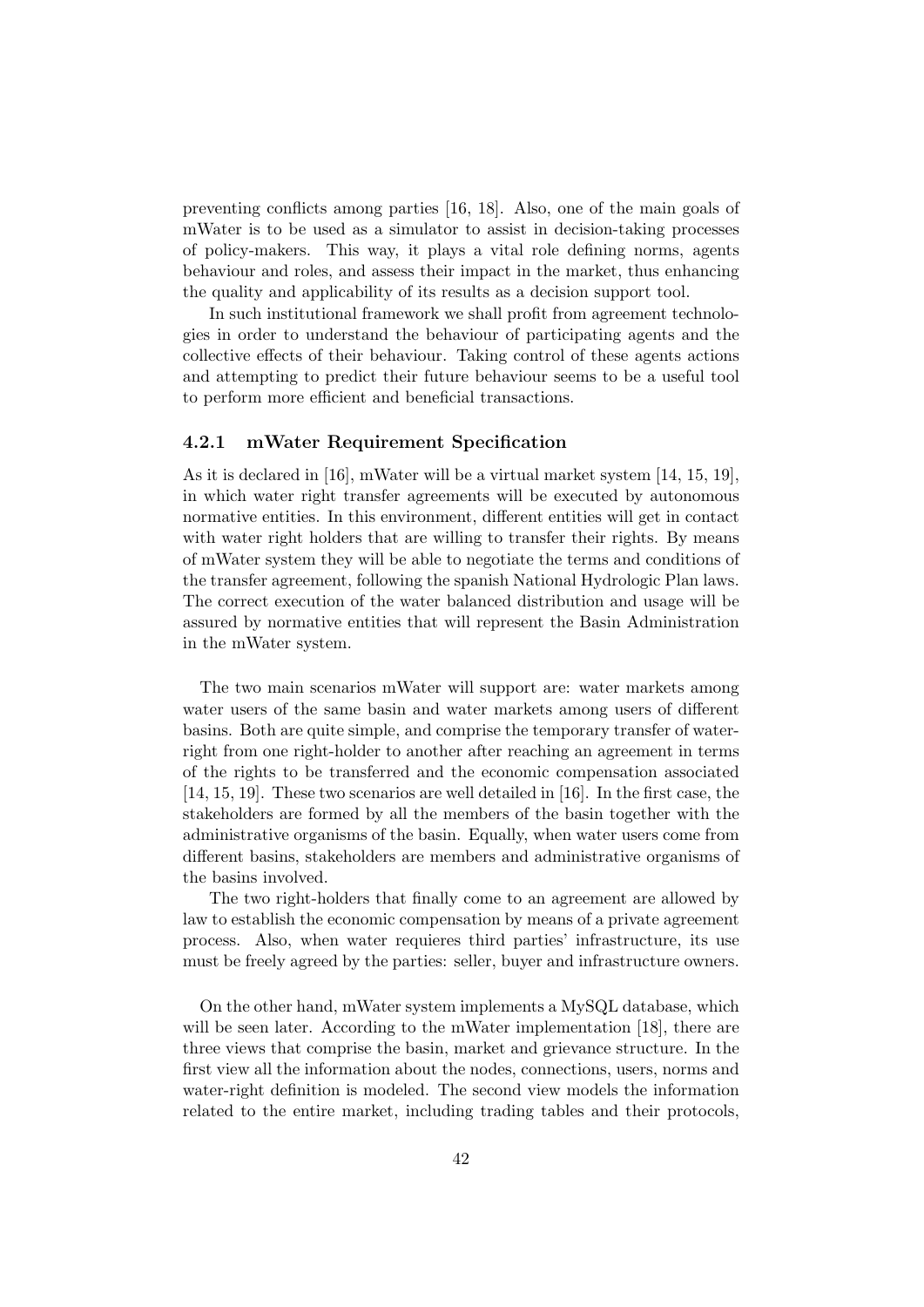the water rights to be traded, participants, agreements and contracts that can be signed. Finally, in the third view, is modeled the information about the legislation and conflicts that may appear after an agreement or contract and the mechanisms for solving them. Anyway, in this work we only focus in the market view, and its related tables.

#### 4.2.2 Activities in the Market scenario

Here are described the different activities required for any of the aforementioned market scenarios, as it is defined by mWater documentation. For more information, see [16]. For our purposes, the activities have been grouped by their scope, and the scopes are ordered according to their appearance in the scenario. The scopes that have been considered are the following four: Registration, Offers and Demands, Transfer Agreements and Grievances.

#### • Registration

The initial group of activities is related to the registration of all the necessary elements in the system. These are the beginning steps in order to fulfill the conditions required to create the scenario.

The activities included are:

- Admission and Registration of Water Users
- Registration of a Buyer
- Registration of a Seller
- Group Formation
- Offers and Demands

This scope combines the activities related to the offer and demand of water rights, before they are negotiated.

- Publish Water-Right Offer
- Publish Water-Right Demand
- Withdraw Water-Right Offer
- Withdraw Water-Right Demand
- Query Water-Right offers
- Query Water-Right demands
- Transfer Agreements

Once the Water-Right offers and demands are public, the negotiation can start, and so, all the activities included in it. This scope groups the actions around a transfer agreement.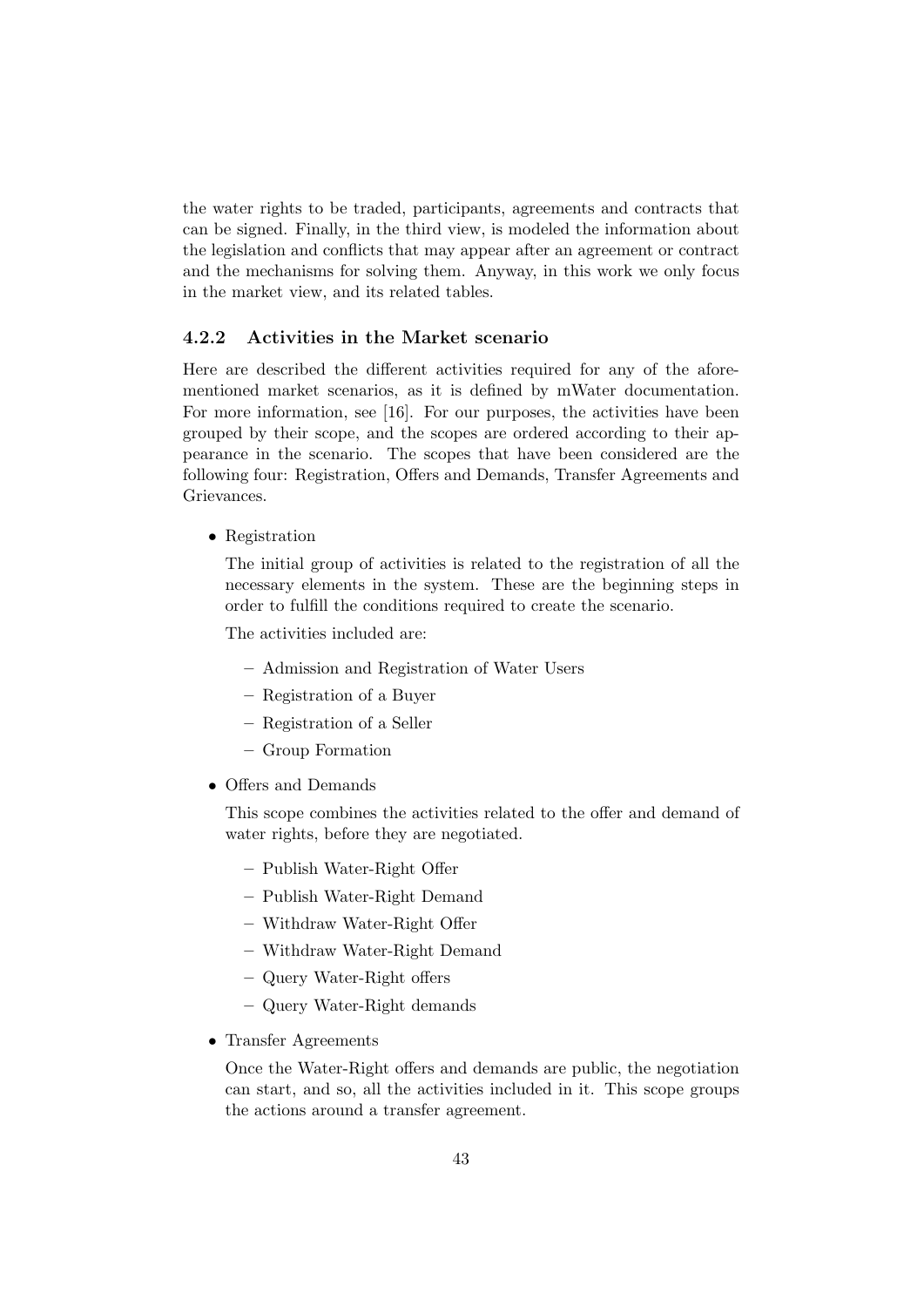- Negotiate Water-Right transfer agreement
- Registration and publication of Water-Right transfer agreement
- Query Water-Right transfer agreement
- Authorization of Water-Right transfer agreement
- Execution of Water-Right transfer agreement
- Grievances

Last scope refers to the grievances mechanism. Water users are allowed to initiate a conflict resolution procedure about a transfer agreement. The activities in this group correspond to the typical stages on a conflict.

- Allegation against Water-Right transfer agreement
- Hearing of water dispute
- Sanctioning offenses in a Water-Right transfer agreement
- Expel Water user

Despite of the existence of these four groups of activities in the market scenario, this work only takes into consideration the two of them directly related to the trading mechanism, namely, Offers and Demands and Transfer Agreements.

If we focus in Offers and Demands scope and take a look to the activities that it involves, we can extract that they are all actions taken by a Water user, who wants to do something with a water right that owns, or a water right that he or she is willing to buy. The activities concerning to the publication of a water-right offer or demand constitute the trigger of a trading process, which will be included as an instance in the corresponding table of the database and, if it ends successfully (with an agreement), it will appear also in the table that contains all the transfer agreements.

But before this happens, it is necessary to develop the activities included in the Transfer Agreements scope. Here are defined the actions that can be done about a transfer agreement, and correspond to the subphases which an agreement can pass through. First step is the negotiation between the seller and the potential buyers (and perhaps, a third party affected). In a trading table is defined a certain number of invitations, which are sent to the wished participants to join the negotiation. Anyway, this does not mean that all the participants invited actually accept the invitation. The water users are free to decline an invitation to a trading table if they are not interested or if they consider that they can not extract anything positive from the trading process. During the negotiation procedure, and according to the settled protocol, the seller can hear the economic proposals of the different users and freely negotiate with them in order to achieve the best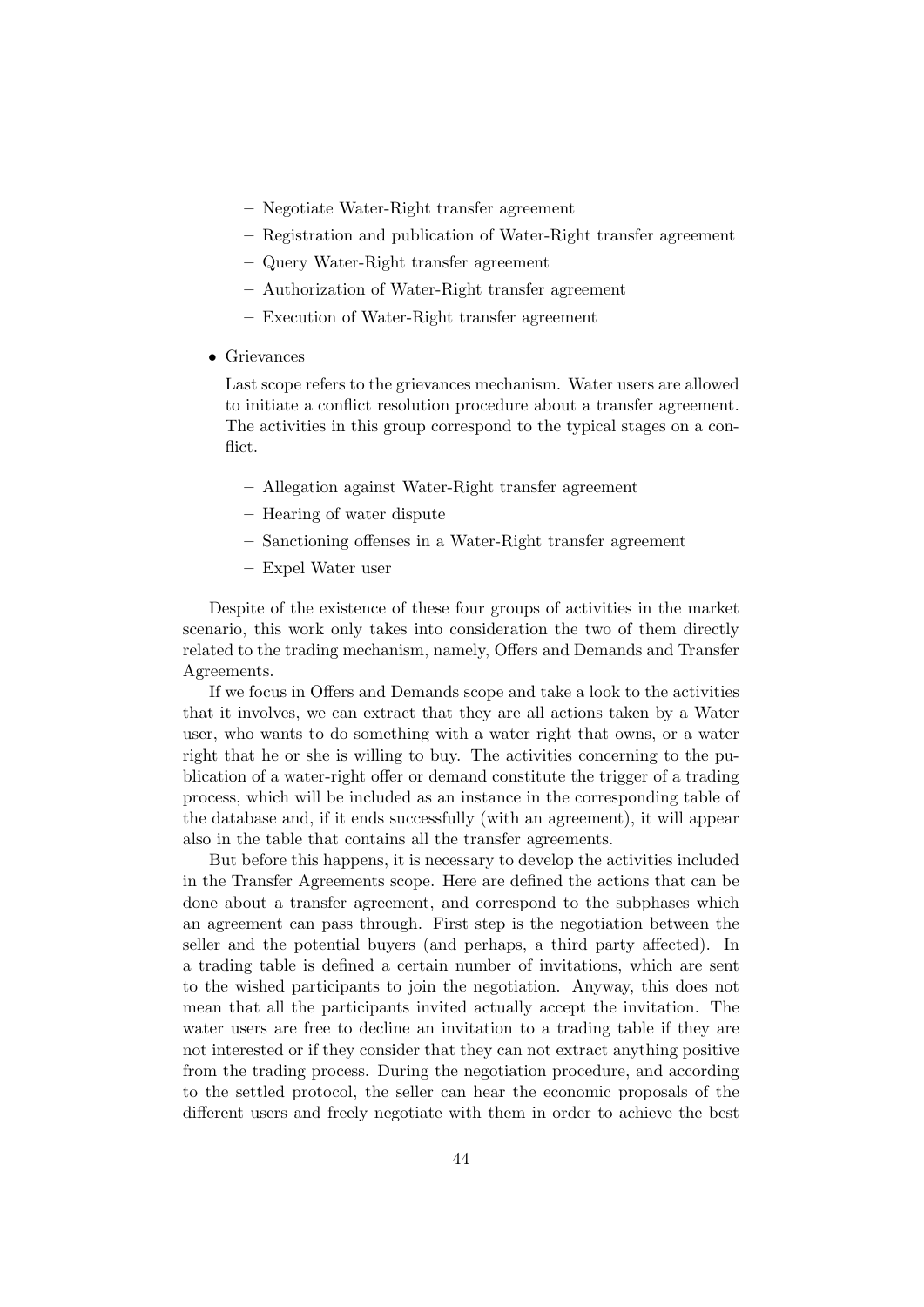compensation in accordance to his individual needs. It is possible that a potential agreement requires the intervention of another water user, besides from seller and buyer. This user is called third party and it is due to the fact that to carry out the transfer agreement is needed his infrastructure or his authorization to use some area in his property. In this case, seller and buyer negotiate together with the third party to give him a compensation according to the help he has provided. Once the seller has accepted the offer of a buyer and both have established the conditions (and, if it is appropriate, with the third party), a transfer agreement is signed and remains pending of the authorization from the Basin Administration. If the transfer agreement conforms the normative regulation and there is no allegation (which would be administered in the Grievance area), the transfer agreement is authorized and will be executed in due course.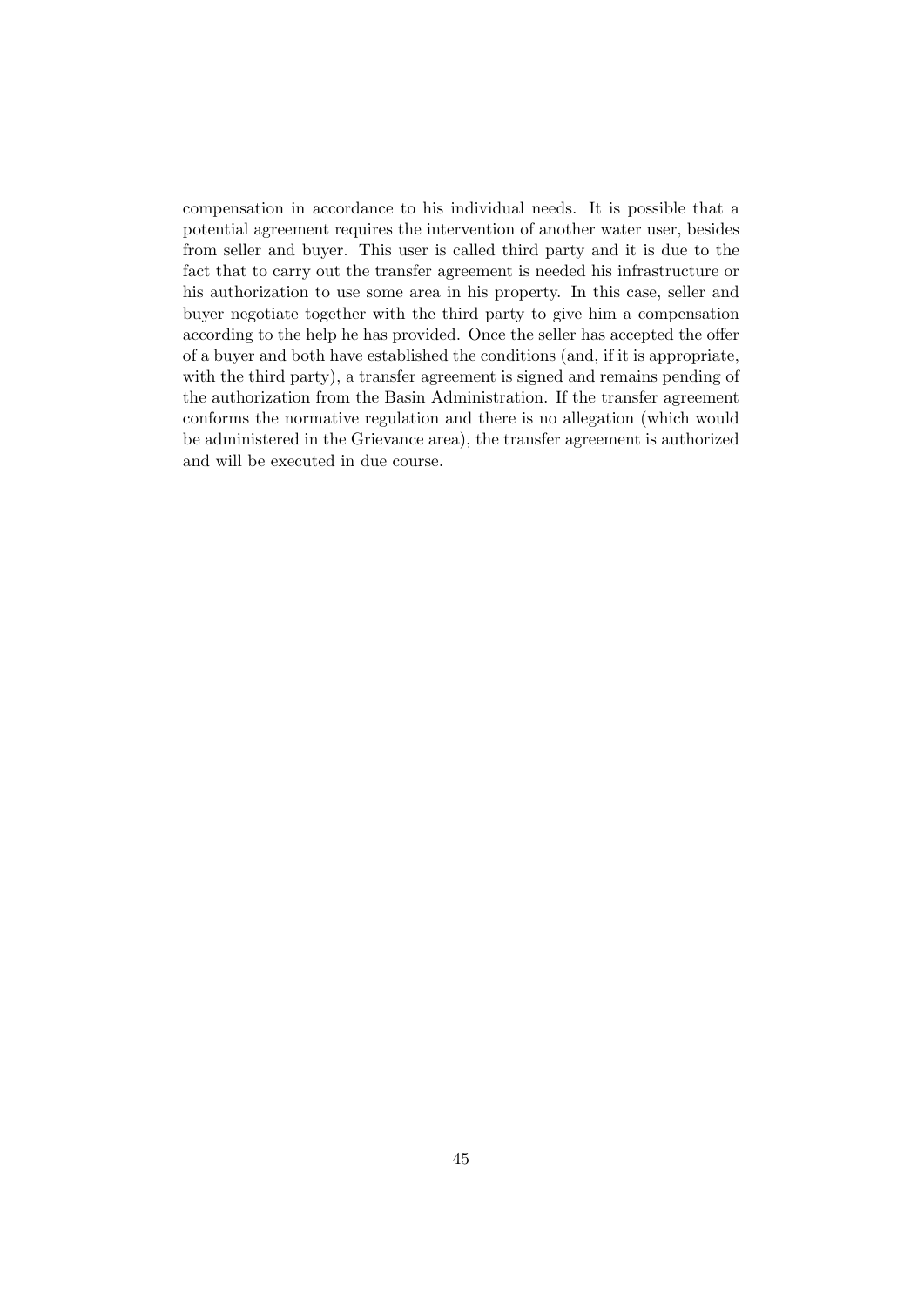### Chapter 5

## Data description

#### 5.1 mWater Database

Once we have seen a summary of the mWater characteristics, in this section we focus in the implementation of the system. The MySQL database implemented by mWater system is filled with 63 relational tables which store the historical data of the water market. As we have said, in this work we only care about the tables concerning the market view of the implementation.

In relation to this view of the database, the main tables we use for the application are the following:

• TradingTable: represents the tables opened, each one having an opening user and a certain protocol type, and with an opening and closing date. Its primary key is formed by a combination of configuration id, trading table id and mwater market id. A market facilitator is able to open a new trading table whenever a new auction period starts or whenever a right-holder requests to trade a right [18]. In such a case, the right-holder (opening user) chooses the negotiation protocol from a set of available ones. mWater system defines several scenes through which can pass a trading table, namely, Registration, Negotiation and Validation. This three-scene performative structure is handled by the system.

It is important to note that the trading tables are stored here whether the trading agreement has been reached or not. Instead, only the trading tables where the seller has successfully transferred the water right will appear in the table explained below.

• TransferAgreement: represents an agreement of a transaction on a water right made by a buyer in a TradingTable, with a price accorded with the seller by means of the negotiation protocol set in the TradingTable. If the water-right transfer agreement conforms to the National Hydrological Plan (current Spanish law on water rights)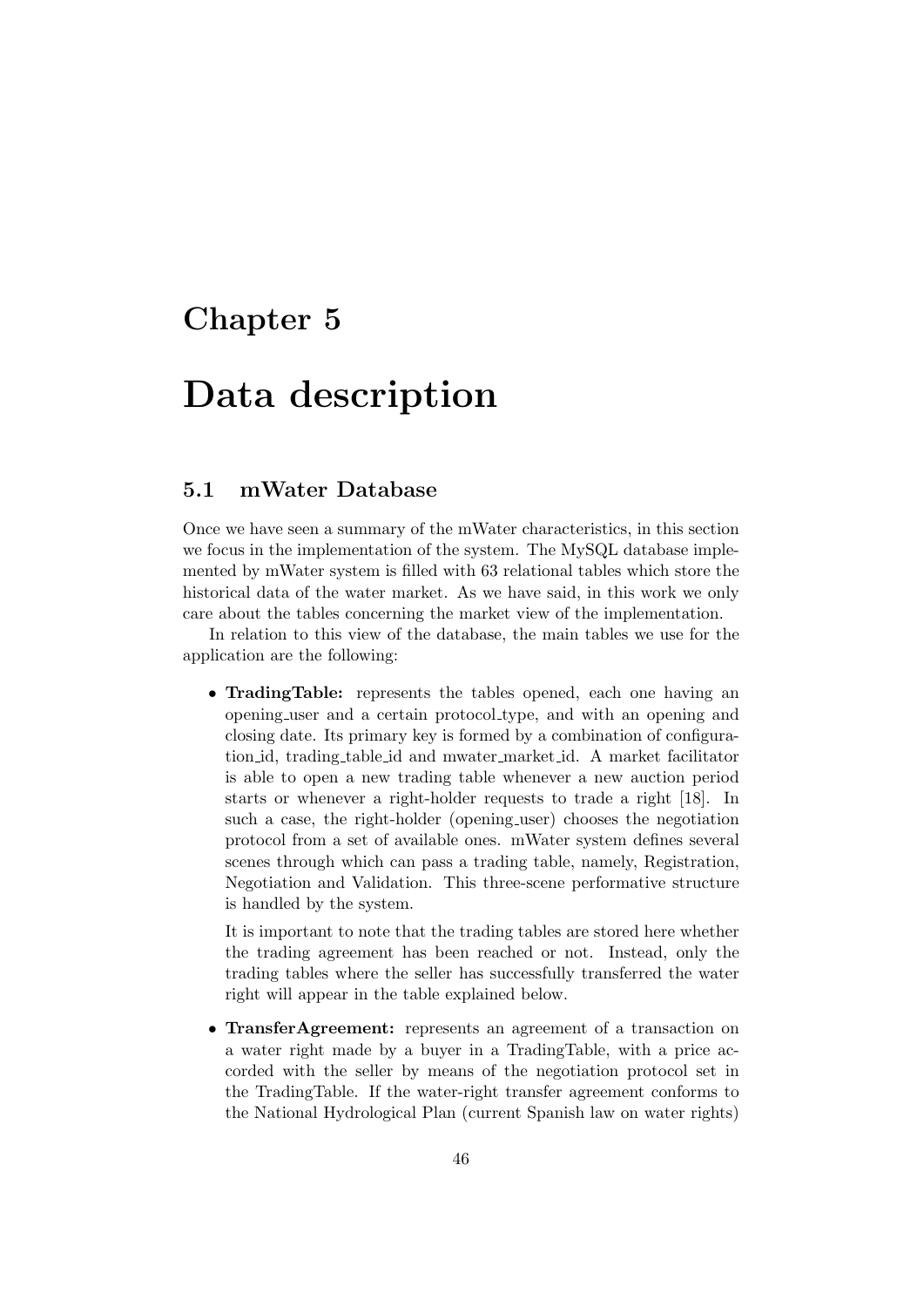normative regulation and there is no allegation, the agreement is authorized by the Basin Administration. Once a trading table has been succesfully validated reaching an agreement, a new instance appears in TransferAgreement table. Furthermore, if in the transfer agreement has participated a third party, he or she receives the agreed compensation.

• User: contains all the water users included in the database, whatever its function. Every user has a user type which indicates his priority value, and other individual properties, concerning to their behaviour in the negotiation. The table UserType adds more information about these properties.

Although this table only stores users with water rights, mWater prototype specifies the following stakeholders, where the first point corresponds to the different types of user reflected in the database:

- Water users: A water user is a water right holder. It could be:
	- ∗ Human water suppliers: a company that supplies water for human consumption.
	- ∗ Irrigator: owner of a property that uses water for agriculture.
	- ∗ Power companies: a company that produces electricity by means of hydraulic power.
	- ∗ Industries: other industrial uses.
	- ∗ Aquiculture Users: water use for growing plants in water dissolved nutrients.
	- ∗ Leisure Users: sport and leisure uses of water.
	- ∗ Navigation and Aquatic Transportation

Water users can adopt four different roles in the market scenarios:

- ∗ Water User: a water right-holder of the basin.
- ∗ Buyer: a Water User that wants to transfer its right and or buy a transportation resource.
- ∗ Seller: a Water User that wants to purchase rights and or sell a transportation resource.
- ∗ Third Party: a Water User that can be affected by a waterright transfer agreement.

mWater specification defines several attributes that describe a water user, which are: name of the farm, area of the farm, delimitation and boundary localization, district where it is settled, owner's name, participation in the assembly expenses, water volume and type of water.

– Basin Adminsitration: assures an adequate management of the water requests, in order to promote saving and socio-economical efficiency in the different water uses.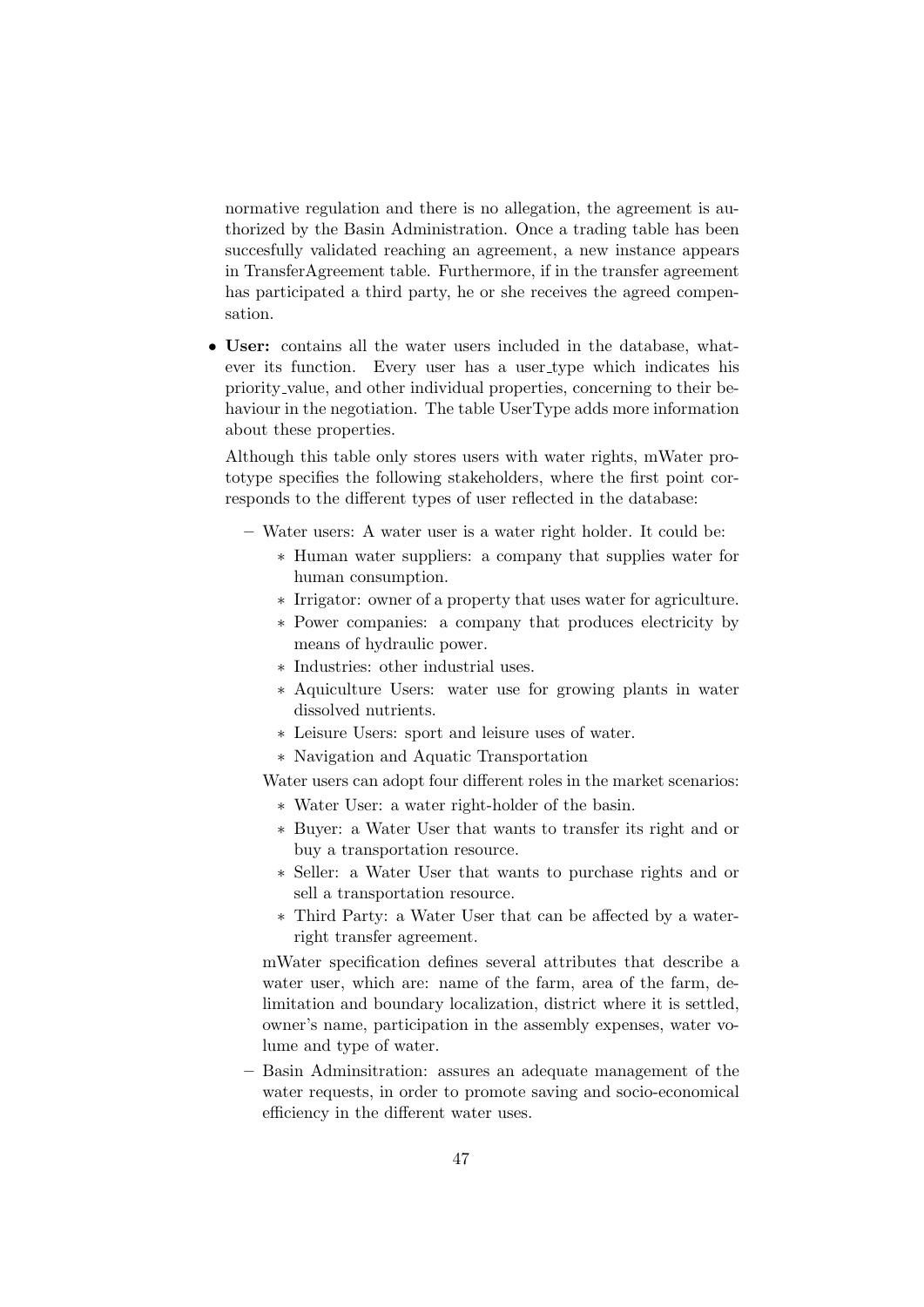- Ministry of the Environment and Rural and Marine Affair: is the major authority on water uses regulation.
- The Irrigators and other Uses Jury: is acquainted of the possible problems that may appear among the User Assembly members.
- RecruitedParticipant: represents all the water users who have participated in a TradingTable, whether they are the final buyer or not. For each participant there is an invitation date and the number of his participations within the negotiation is recorded in the table.

A water right-holder becomes a recruited participant when he or she accepts an invitation for a trading table. During the negotiation, every participant is allowed to interact and discuss offers for the water right. If he arrives to an agreement with the seller, the participant turns into buyer.

There is another possibility for a recruited participant in a trading table to be a part of the transfer process, and it happens when the participant becomes a third party, as it is listed in User part. This may occur if the seller and the buyer need others' infrastructure to carry out the transfer.

- WaterRight: represents the water rights that will be traded in the trading tables, owned by a certain water user from the system. The water right is defined by: basin, water user, water volume, district where it is settled, time period and type of water. The type of water is determined by the type of user that owns it. The types of water defined in this table are: Aquiculture, Human, Energy, Industrial and Irrigation.
- Resource: represents resources that will be used in a TransferAgreement (RequiredResource) between an initial and final date and with an agreed price. The main resource in the system is obviously water, but there are different water sources which are also resources of the system, and the transportation infrastructure that connects different sources and allows water flow. These resources are the following: river, dam, underground water and transportation infrastructure. Nevertheless, in our implementation we only consider water as a resource.

### 5.2 Selection of Data

We have seen in the previous section the most important tables in the database for our purposes. Following the steps dictated by the KDD process, all these tables correspond to the first stage, the one dedicated to Integration and Data Collection. The mWater database collects all the information about past transactions performed within the framework. All this data needs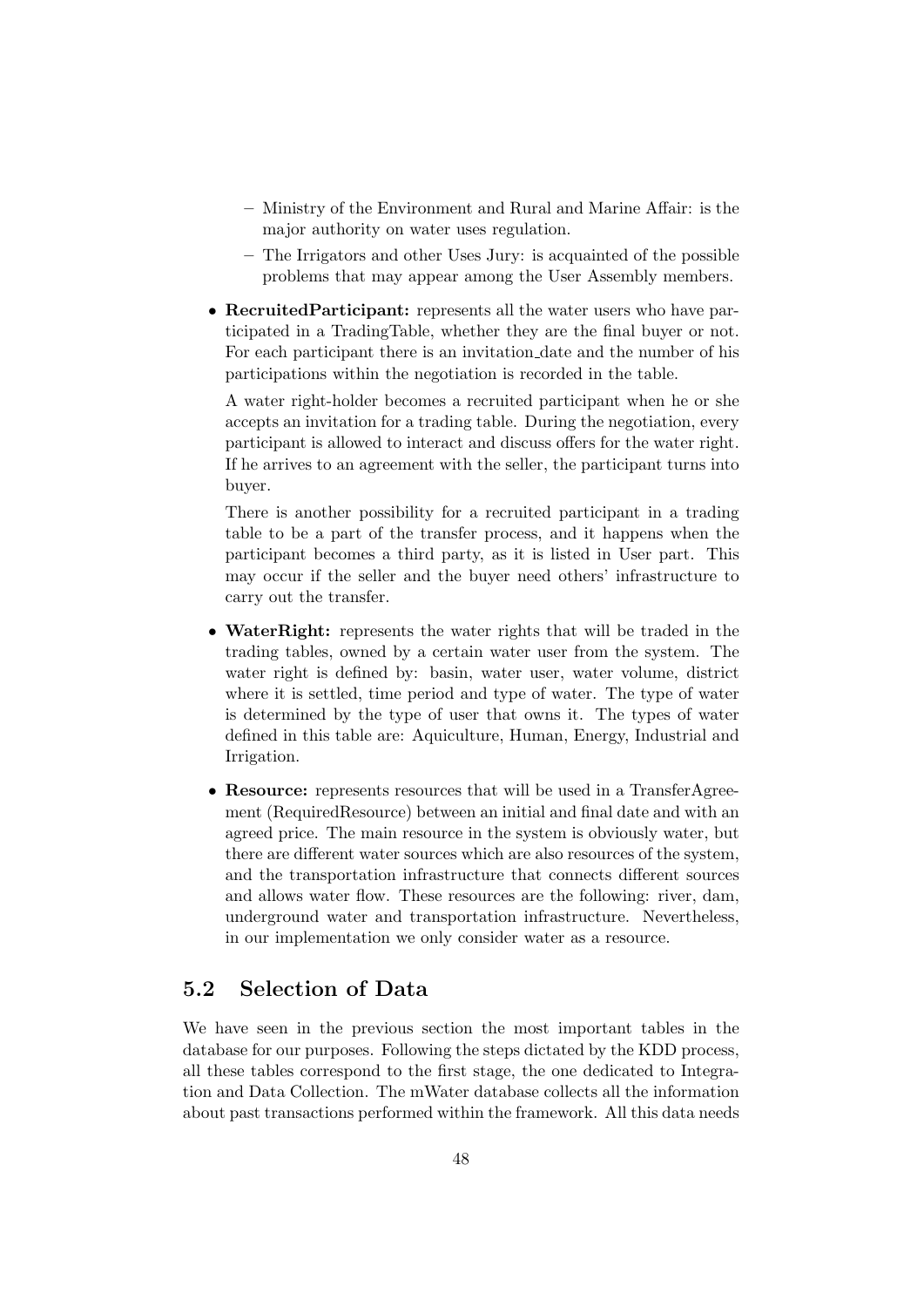to be analyzed in order to select only the information that is useful to our purposes. In this section we study how the minable view has been built, which corresponds to the second stage of the KDD process, which precisely outputs a minable view, ready to begin the process of data mining. The minable view generated will be used in the third stage of KDD to build a model that can make predictions and discover patterns in the data.

In order to selecting data to build the minable view, we design several SQL queries that help us to extract the information that we need from all the historical data stored in the water market system. The idea is to prepare three different datasets, containing the training set, the group of trading tables and the group of water users. For creating each dataset, it has been modeled a query, which extracts the required attributes and instances for each dataset.

Below it is presented as an example one of these three queries, specifically the one used for obtaining the trading tables dataset.

```
SELECT TradingTable.configuration_id, TransferAgreement.trading_table_id,
TransferAgreement.mwater_market, 'opening_user', 'protocol_type' ,
'authorized_extraction_flow', 'type_of_water',
DATEDIFF(WaterRight.initial_date_for_extraction, '2000-01-01') AS dias_inicio,
DATEDIFF( WaterRight.final date for extraction, '2000-01-01') AS dias fin
FROM 'TransferAgreement' , 'TradingTable', 'WaterRight'
WHERE TransferAgreement.trading_table_id = TradingTable.trading_table_id
AND TransferAgreement.mwater_market = TradingTable.mwater_market
AND TradingTable.configuration_id = TransferAgreement.configuration_id
AND WaterRight.id=TransferAgreement.waterright_id
ORDER BY 'trading_table_id', 'configuration_id', 'mwater_market'
```
This SQL query extracts from the tables TransferAgreement, TradingTable and WaterRight the attributes that are needed in the minable view, such as the identifier of the trading table (composed necessarily of three elements), the water user who has opened the trading table, the type of the protocol used in the negotiation, the type and quantity of the water to be traded and the initial and final dates of the extraction right.

Next, we are taking a deeper look to the attributes extracted in the query. Regarding to the trading table identifier, as we just said, it is necessarily composed of three attributes. These attributes are the identifier of the trading table, the identifier of the configuration and the identifier of the water market which the trading table belongs to. This three-set will unequivocally stand for a single trading table.

The water right holder who requests to trade a right is the user who opens the table (actually, this task is developed by a market facilitator, but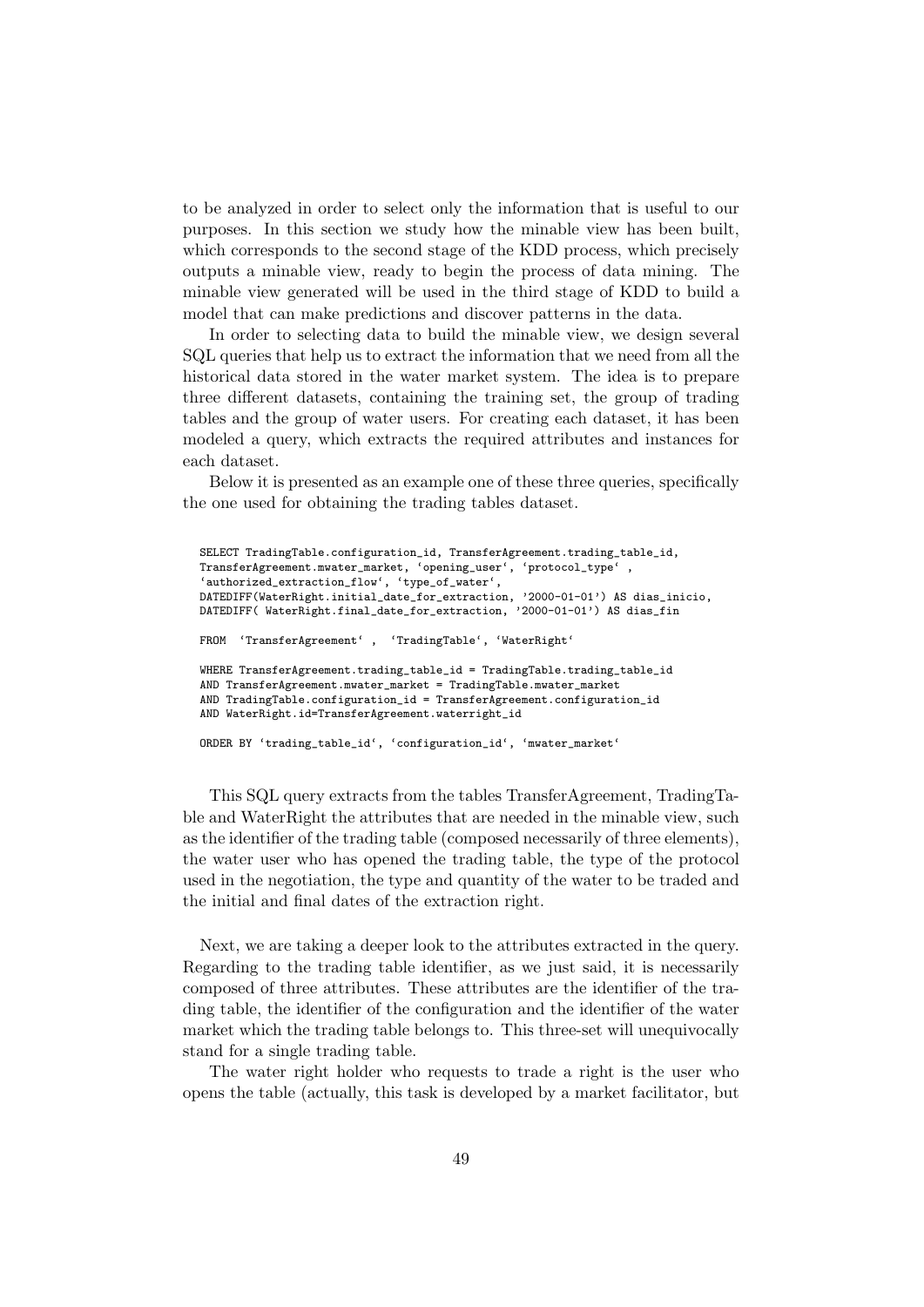for our purposes and with the aim of a better understanding, the right-holder will receive the designation of opening user).

The type and the quantity of the water to be traded also appear in the minable view, as well as the type of negotiation protocol that is used in the trading process. Finally, the initial and final dates for the extraction right, which are settled by the seller, are also an aspect to be considered.

With regards to the other two SQL queries mentioned, the aspect of both queries is very similar to the showed prior. The one intended to contain the training set extracts the information about the ended training tables, wherever an agreement has been reached or not. This data set will be split in two parts, in order to use one of these parts for the training and one for the test. By making this partition, we guarantee the independence of the measure taken in the validation of the model obtained in the training.

The other data set obtained by a query is the list of all the water users included in the database who are able to participate in trading procedures. Each water user is accompanied by the statistics of its participations in the historical trade, that is, the number of times that he has participated in a trading table, what role he took and the number of succesful trades in which he has been involved, either as seller or buyer. These statistics have been extracted from the database by means of the definition of several aggregate functions, one for each value that we want to obtain. In a SQL query, the aggregate functions return a single value by performing a mathematical calculation on a set of some values of the table. All the aggregate functions used in the users query are quite simple, since they just need to make use of the COUNT function. This function returns the number of items in a group, in our case the number of rows in a certain table that satisfy the criteria specified in the WHERE clause. For instance, if we require the number of final transfer agreements that each water user has reached in the history of the market system, the query and its corresponding aggregate function would have the following aspect:

```
SELECT user AS user_id, count(*)
FROM 'TransferAgreement' , 'TradingTable', 'RecruitedParticipant'
WHERE TransferAgreement.trading_table_id = TradingTable.trading_table_id
AND TransferAgreement.trading_table_id = RecruitedParticipant.trading_table
AND RecruitedParticipant.trading_table = TradingTable.trading_table_id
AND TransferAgreement.mwater_market = TradingTable.mwater_market
AND TransferAgreement.mwater_market = RecruitedParticipant.mwater_market
AND RecruitedParticipant.mwater_market = TradingTable.mwater_market
AND TradingTable.configuration_id = TransferAgreement.configuration_id
AND RecruitedParticipant.configuration_id = TransferAgreement.configuration_id
AND TradingTable.configuration_id = RecruitedParticipant.configuration_id
AND RecruitedParticipant.user=buyer_id
```
GROUP BY RecruitedParticipant.user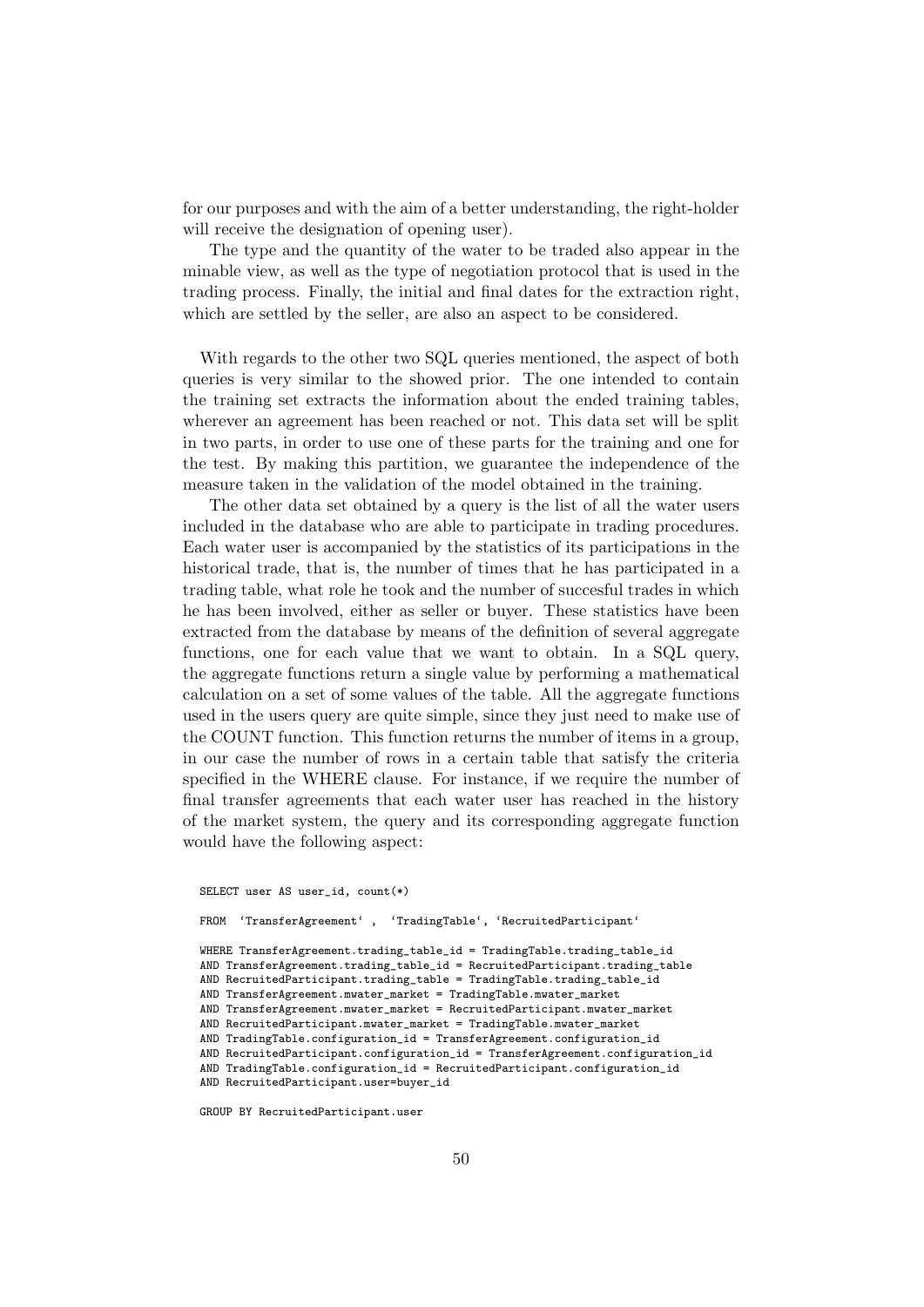In this simple case, the COUNT function only cares about the number of rows that fulfill the conditions required in the WHERE clause, namely, if the identifier of a participant in the trading table corresponds to the identifier of the final buyer.

In the users query, the functions are a bit more complex. Below are presented one by one the four aggregate functions defined:

count(case when RecruitedParticipant.user=opening\_user then 1 end) as seller participations

This aggregate function returns the total number of times each water user has opened a trading table in order to trade a water right he was willing to sell. We must highlight that the fact that a trading table has been opened does not mean that an agreement is reached in that table. Because of this, it has been created another aggregate function that shows the total number of sales that each opening user has achieved. Obviously, this number must be obligatorily less or equal to the number thrown by the previous function. The following query corresponds to that total number of sales. It makes an intersection between the tables TradingTable and TransferAgreement, as a result we get the quantity of trading tables that are not included in the TransferAgreement table, because there was no succesful agreement reached in those trading tables. Since this intersection shows the number of unsuccesful trading tables opened by each water user, we just need to substract this quantity to the total number of opened tables by each one, namely, the quantity obtained in the previous query.

```
SELECT count(*)
```

```
FROM TradingTable
LEFT OUTER JOIN TransferAgreement
ON TradingTable.configuration_id = TransferAgreement.configuration_id
AND TradingTable.mwater_market = TransferAgreement.mwater_market
AND TradingTable.trading_table_id = TransferAgreement.trading_table_id
WHERE TransferAgreement.configuration id IS null
AND TransferAgreement.mwater_market IS null
AND TransferAgreement.trading_table_id IS null
```
On the other hand, the next two aggregate functions focus on the buying statistics. The function presented below makes the count of the total number of times each water user has participated in a trading table playing the role of a potential buyer (this does not mean that finally becomes the buyer). To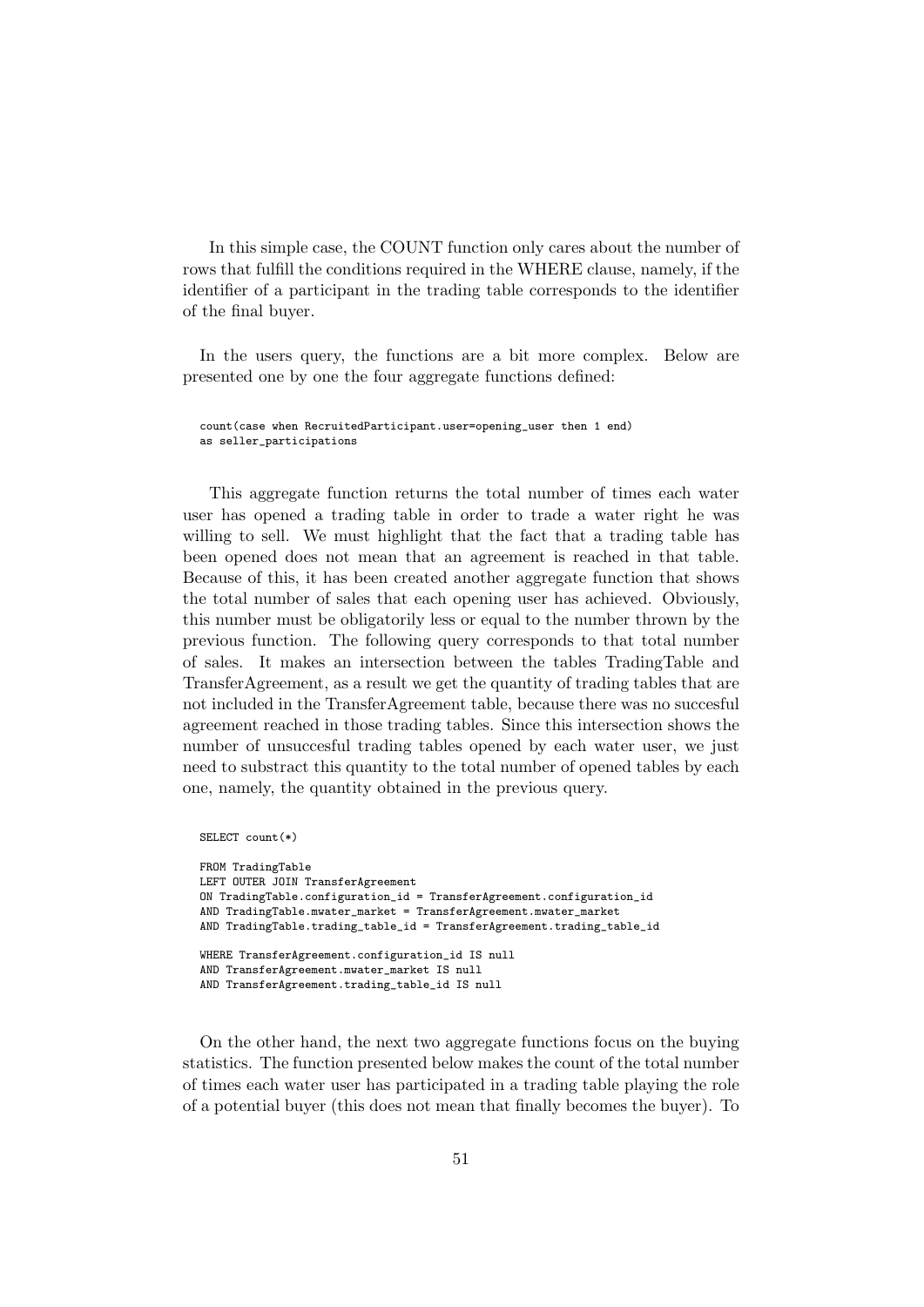count the participations of a water user as a potential buyer, the function calculates the difference between the total number of appearances of each user in a trading table and the number of times that he appears as a seller.

```
count(*) - count(case when RecruitedParticipant.user=opening_user then 1 end)
as buyer_participations
```
Similarly, in order to compute the number of final transfer agreements that each water user has obtained as a buyer in all the trading tables, the function pays attention to the correspondence between the identifier of the participant and the identifier of the user that has bought the water right in each table.

```
count(case when RecruitedParticipant.user=buyer_id then 1 end)
as num_agreements
```
Another remarkable function defined in the queries is DATEDIFF. This function returns the amount of time between two given dates. In the context of the system's database, the function is used to denote the difference between the initial and the final date specified for the right of the water extraction. The idea is to mark a previous reference date, from which we can place any day, so that the starting day for the extraction (and also the final date for extraction) appears as the interval between the reference date and that day, calculated in days. The functions are defined as following:

DATEDIFF(WaterRight.initial\_date\_for\_extraction, '2000-01-01') AS dias\_inicio, DATEDIFF( WaterRight.final\_date\_for\_extraction, '2000-01-01') AS dias\_fin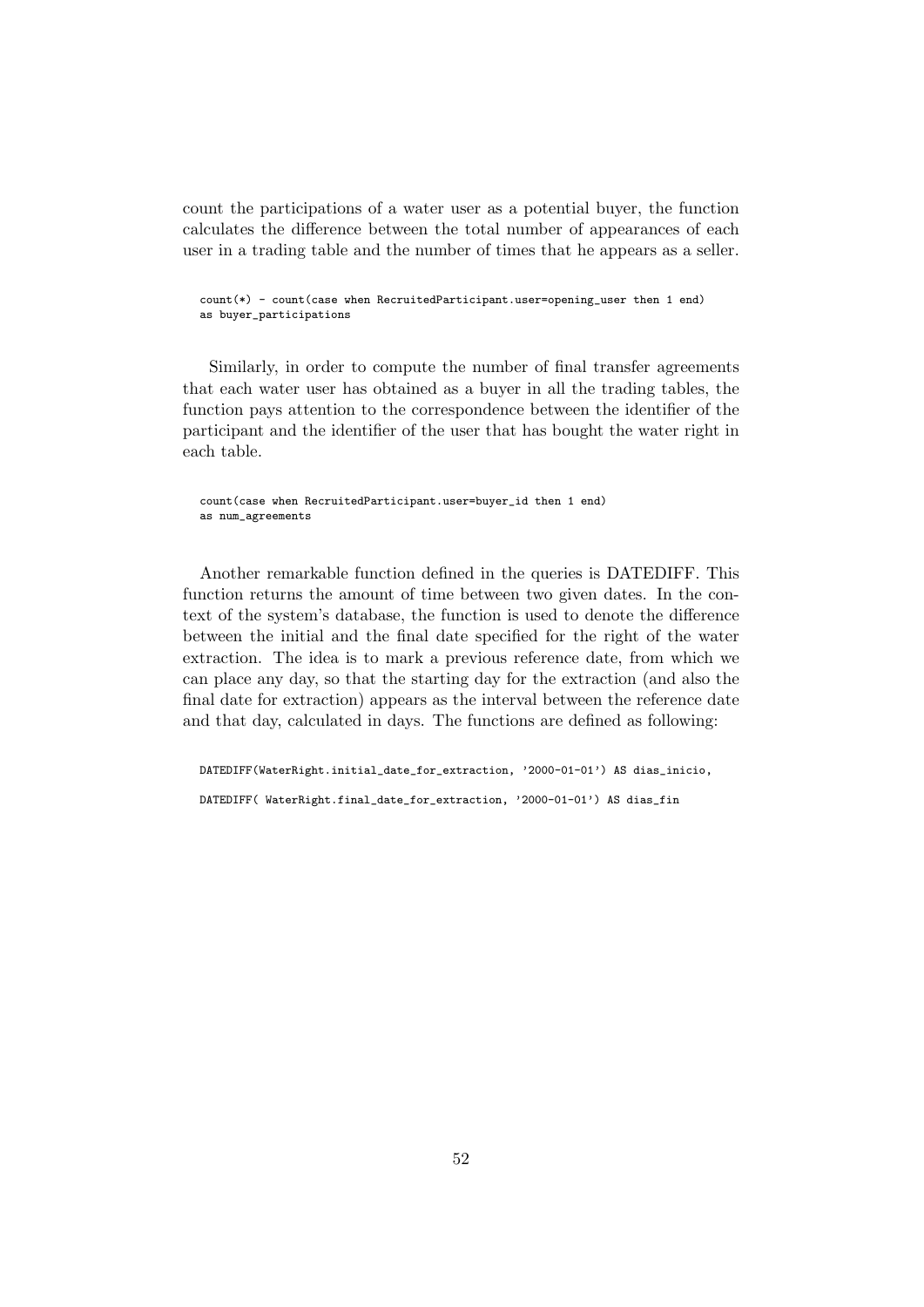### Chapter 6

# Making mWater recommendations based on probabilities

In this chapter, the approaches proposed for solving the problem are presented. Our application deals with the problem of assembling an optimal group of water users that achieve the best performance in a particular trading table. The basic idea is to observe the historical information stored in the market's database in order to study the past behaviour of the participants to successfully predict future behaviour under specific conditions. As we are saying along this thesis, the predictions of the future behaviour will be obtained by using the probabilities that can estimate a probability estimation tree. By means of taking the value thrown by the tree for each participant about the probability of becoming the final buyer, a ranking is generated. A ranking is a great tool in order to visualize in a clear way which are the best items of a list. In this particular scenario, the best items shape the ideal group of participants for a trading table.

This issue has been faced in different ways. In this chapter we present the best approaches that we have developed, those that produced the best performance.

All the implementations make use of the three datasets mentioned in the section 5.2. They coincide in the fact that they all split data in two parts, one for training and one for the test. This way, the evaluation of the model can be done over a set of data different from the set in which the model is learned.

Below are presented these approaches dealing with the problem of making the group of the best participants for a trading table.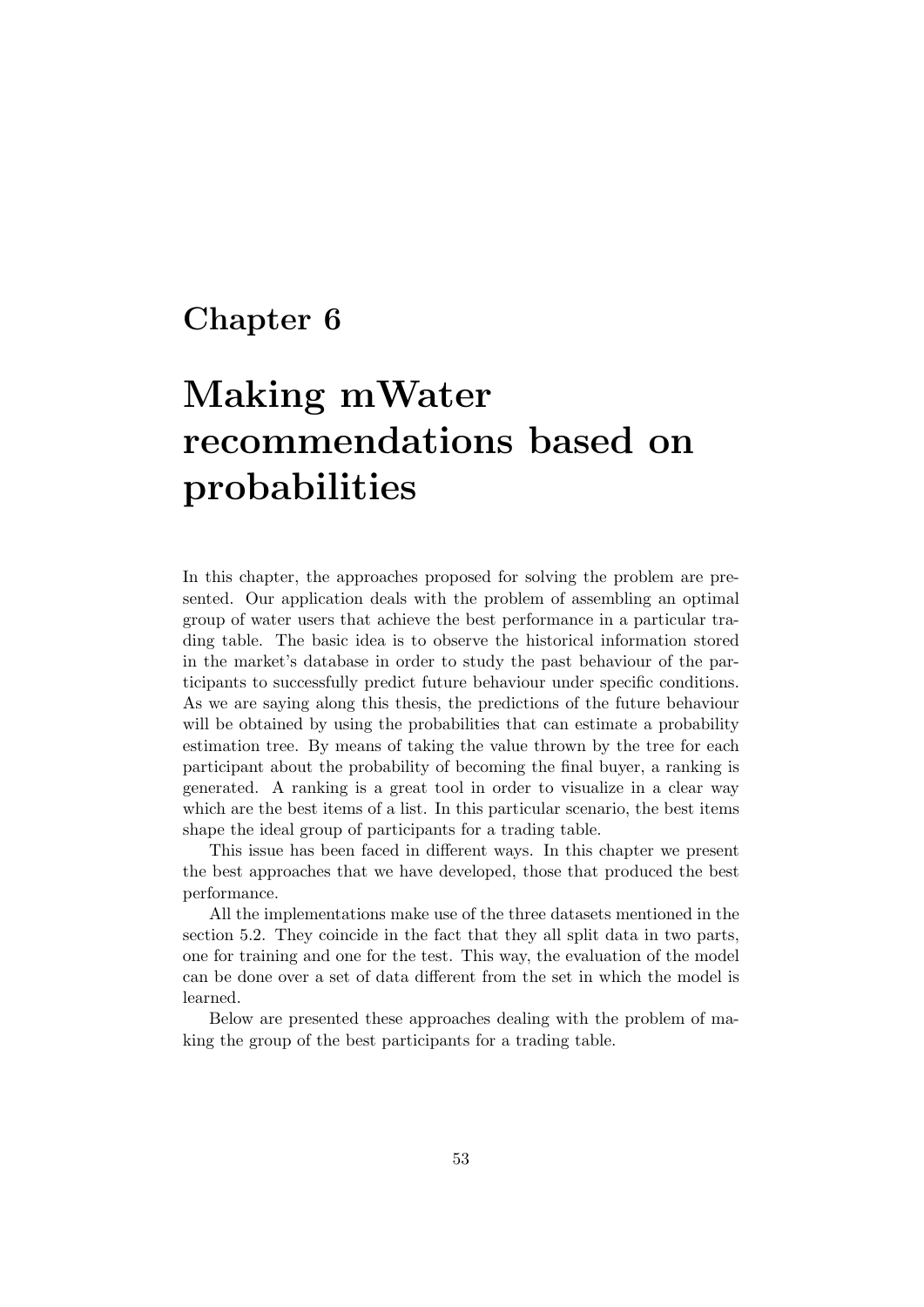#### 6.1 Direct Ranking approach

In this simple approach, for each trading table considered we will obtain a ranking of the water users that can be invited as participants. These users are ranked according to their probability to get a transfer agreement during the negotiation with the seller who is trading his water-right. From this ranking, we offer to the water market system a recommended group of agents, formed by the k first classified users.  $k$  will correspond to the number of invited participants required by the mWater system.

How can we perform that? We start from the idea of having, on the one hand, a dataset with trading tables, and on the other hand, one dataset with all the existing participants and their attributes. The 75% of the trading tables dataset is taken for the training, and the remaining 25% is used for the test. The trading tables stored for the training include, besides of the main attributes that characterize a trading table and explained in the prior chapter, the information about the participants in each one, and an output attribute indicating whether the user has got a transfer agreement in the trading table or not. In the Table 6.1 is represented an extract of these trading tables used for the training. In order to better visualization of the data, we omit some columns of the table that have no relevance to the example. Each row stands for a trading table stored in the system's database and a water user who has participated in it. For each trading table it is indicated which was the agent who achieved the transfer agreement, in case that it is necessary (can exist trading tables without buyer).

| configuration_id | trading_table_id | mwater_market | opening_user   |          | user $(id)$    |          | buyer          |
|------------------|------------------|---------------|----------------|----------|----------------|----------|----------------|
| 572              |                  | 571           |                | $\cdots$ | 3              |          | NO             |
| 572              |                  | 571           |                | $\cdots$ | $\overline{4}$ |          | NO             |
| 572              | 1                | 571           | 7              |          | 9              |          | <b>YES</b>     |
| 587              |                  | 586           | 5              | $\cdots$ | 9              | $\cdots$ | NO             |
| 587              |                  | 586           | $\overline{5}$ | $\cdots$ | 10             |          | <b>YES</b>     |
| 1537             | 1                | 1536          | $\overline{4}$ |          | 3              |          | <b>YES</b>     |
| 1537             | 1                | 1536          | $\overline{4}$ | $\cdots$ | 7              |          | NO             |
| 1537             | 1                | 1536          | $\overline{4}$ | .        | 8              |          | NO             |
| 1537             |                  | 1536          | $\overline{4}$ | .        | 10             |          | NO             |
| 1537             | 1                | 1536          | $\overline{4}$ | .        | 11             |          | N <sub>O</sub> |
| 1952             |                  | 1952          | 10             |          | 4              |          | YES            |
| 1952             | 1                | 1952          | 10             | $\cdots$ | 7              |          | NO             |
| 1952             |                  | 1952          | 10             | $\cdots$ | 8              |          | NO             |
| 1952             | 1                | 1952          | 10             | $\cdots$ | 11             |          | NO             |
| 2251             | 3                | 2250          | 8              | $\cdots$ | $\overline{2}$ |          | NO             |
| 2251             | 3                | 2250          | 8              | $\cdots$ | 9              |          | N <sub>O</sub> |
| 2251             | 3                | 2250          | 8              | $\cdots$ | 10             |          | N <sub>O</sub> |

Table 6.1: Trading tables in training dataset.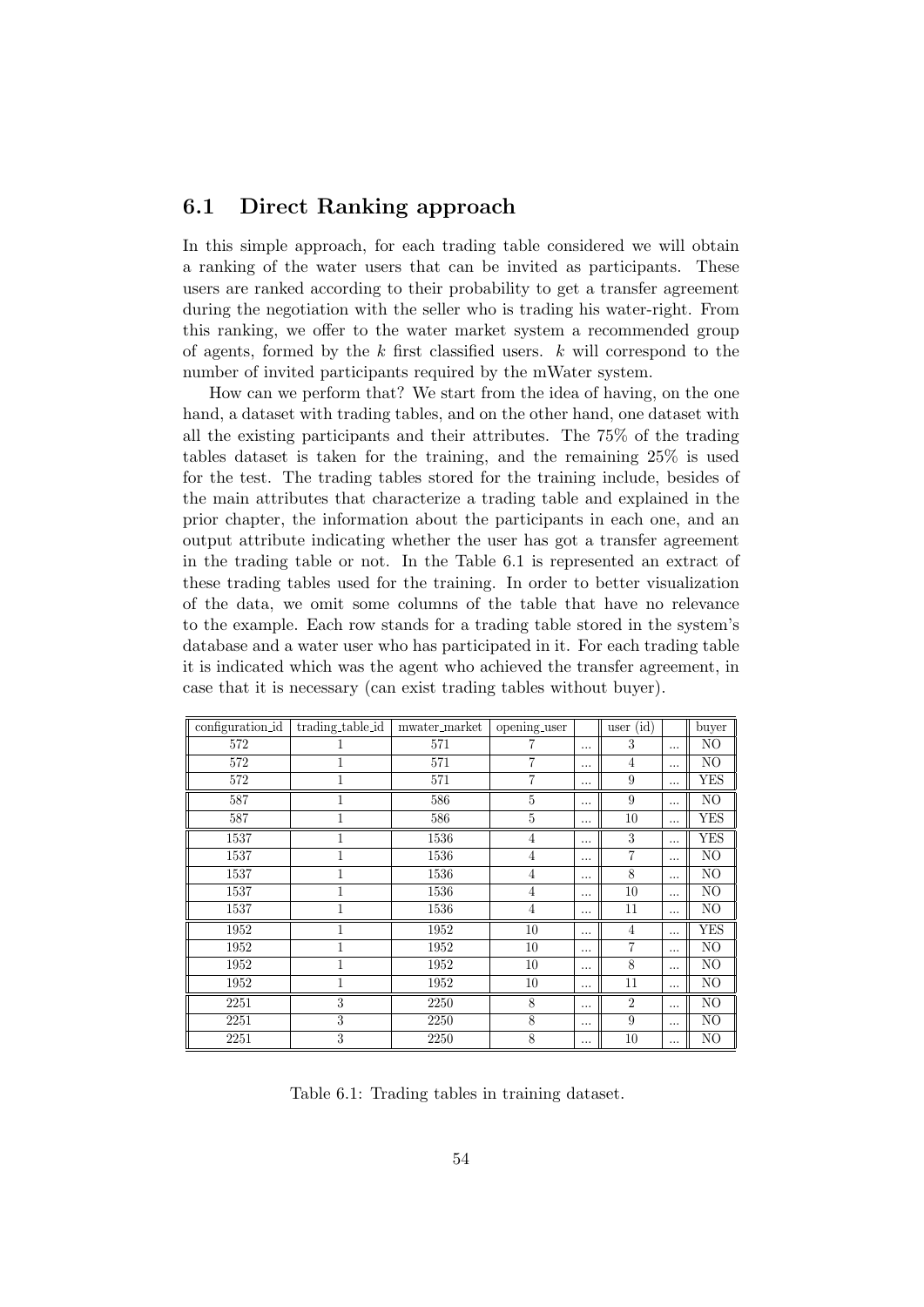From this minable view, we would learn a model for the utility variable. The model is learned by means of a probability estimation tree, specifically the application works with a version of the classifier C4.5, called J4.8. In the next chapter are reviewed the details of the communication between our application and the environment used. This way, a C4.5 decision tree is generated from the training dataset. This model will be used to evaluate the test dataset and predict future buyers on the trading tables included in that dataset.

With respect to the test, for each trading table we analyze its performance with each single water user, namely, we create as many new table+participants as trading tables we have in the test dataset. As a result, for each resulting dataset (each individual trading table combined with all the potential participants), is generated a ranking of the participants that better performance offer in the trading table. This performance is determined by the probability of each participant of having an agreement in the conditions settled in the table. The probabilities are calculated by a probability estimation tree mentioned, the J4.8 classifier, which assigns to each unclassified instance (trading table + participant) a probability distribution for the output classes, yes/no in our application ('yes' stands for a user has reached an agreement on the trading table, if not, the label is 'no'). Because of we care about the possibility of a participant becoming a final buyer, we are interested in the 'yes' probability, so each instance is ranked according to it. It is generated a ranking for each trading table in the test dataset, this way each single trading table will have different appropriate participants according to its particular features. From each ranking of probabilities, a certain number of water users is chosen, according to the number of participants required in the trading table associated to the ranking. This group of selected participants will constitute the recommendation given to the water market system by our implementation.

### 6.2 Incremental Ranking approach

This approach is conceived as a redefinition and improvement of the previous one. It also aims to create a ranking of participants according to their 'yes' probabilities, but it takes into consideration more elements. We include some aggregate information about the historical behaviour of the participants in each trading table, with the purpose of refining the prediction of the model.

Following the steps detailed for the previous approach, the model is learned similarly, data splits in two parts and the same datasets are used. Up to this point, the steps followed are the same. The main difference arises when the ranking is generated, because we re-evaluate the model introducing several modifications. The first improvement is produced when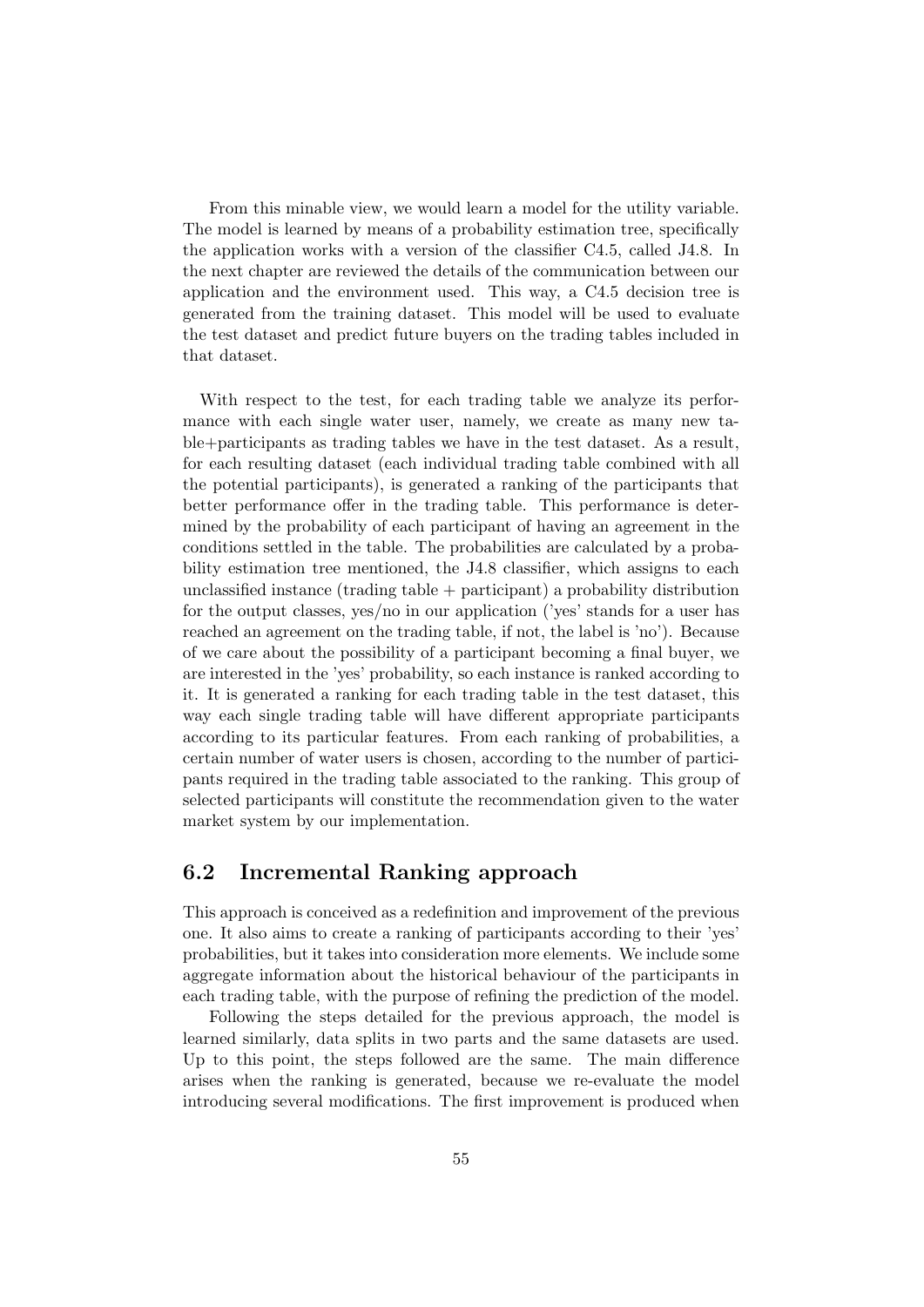the ranking for each trading table is available, so for each one we take the first classified of the ranking, namely, the instance who has obtained the highest probability for the 'yes' class, and keep this user apart as the first of the final group of recommended participants, that we will offer to the mWater system. This user is called the winner. In order to choose the next participant, we rebuild the classifier, but before rebuilding we introduce slight changes in the datasets that we are using. This means that this time the winner is removed from the users' dataset (this way that participant can not "win" again) and also we add an attribute in the training dataset which contains the information associated to the winner statistics. For each trading table of the training set, this new attribute indicates whether the winner had participated in it or not. The model is re-evaluated and a new probability estimation tree is generated. The test is evaluated similarly to the prior approach, and a new ranking is generated for each trading table of the test dataset. In the new rankings is obviously not included the winner of the previous iteration, and each ranking tends to be different from the ranking generated previously for the same instance. Choosing the top of the list again, we have the second participant for each trading table recommendation. Then we repeat the process iteratively until we obtain the required number of participants for the trading table.

Let us illustrate the process with an example. Suppose we have a test dataset containing all the unclassified trading tables combined with all the potential water users that can be invited to the negotiation process. Suppose also that the required number of invitations has been fixed on  $k = 4$ , so that in the incremental approach we will run the application until we get the 4 recommended participants. This means 4 iterations. For example, an instance of one of these trading tables is represented in the Table 6.2.

| atıon<br>и     | tradı.<br>.11ng<br>table<br>-1d | market<br>mwater. | ∴user<br>opening | protocol | <b>HOW</b> | type_of_water | 111C10<br>dias | dias. |
|----------------|---------------------------------|-------------------|------------------|----------|------------|---------------|----------------|-------|
| 9917<br>44 L L |                                 | 2216              |                  |          | 07<br>J.   | auman         | 3653           |       |

| user           | user_type | priority_value | seller_participations | buyer_participations | num_sales | num_agreements |
|----------------|-----------|----------------|-----------------------|----------------------|-----------|----------------|
| $\overline{2}$ | 5         |                | 232                   | 645                  | 133       | 143            |
| 3              | 4         |                | 210                   | 660                  | 109       | 162            |
| 4              | 6         | 5              | 170                   | 678                  | 80        | 247            |
| 6              |           |                | 169                   | 700                  | 93        | 260            |
| ⇁              | 6         |                | 208                   | 635                  | 121       | 125            |
| 8              | 6         | 5              | 187                   | 696                  | 92        | 203            |
| 9              |           |                | 150                   | 663                  | 101       | 122            |
| 10             | 5         | 6              | 134                   | 744                  | 50        | 241            |
| 11             |           |                | 151                   | 730                  | 66        | 154            |

Table 6.2: Test instance of a trading table.

Table 6.3: Test dataset of water users.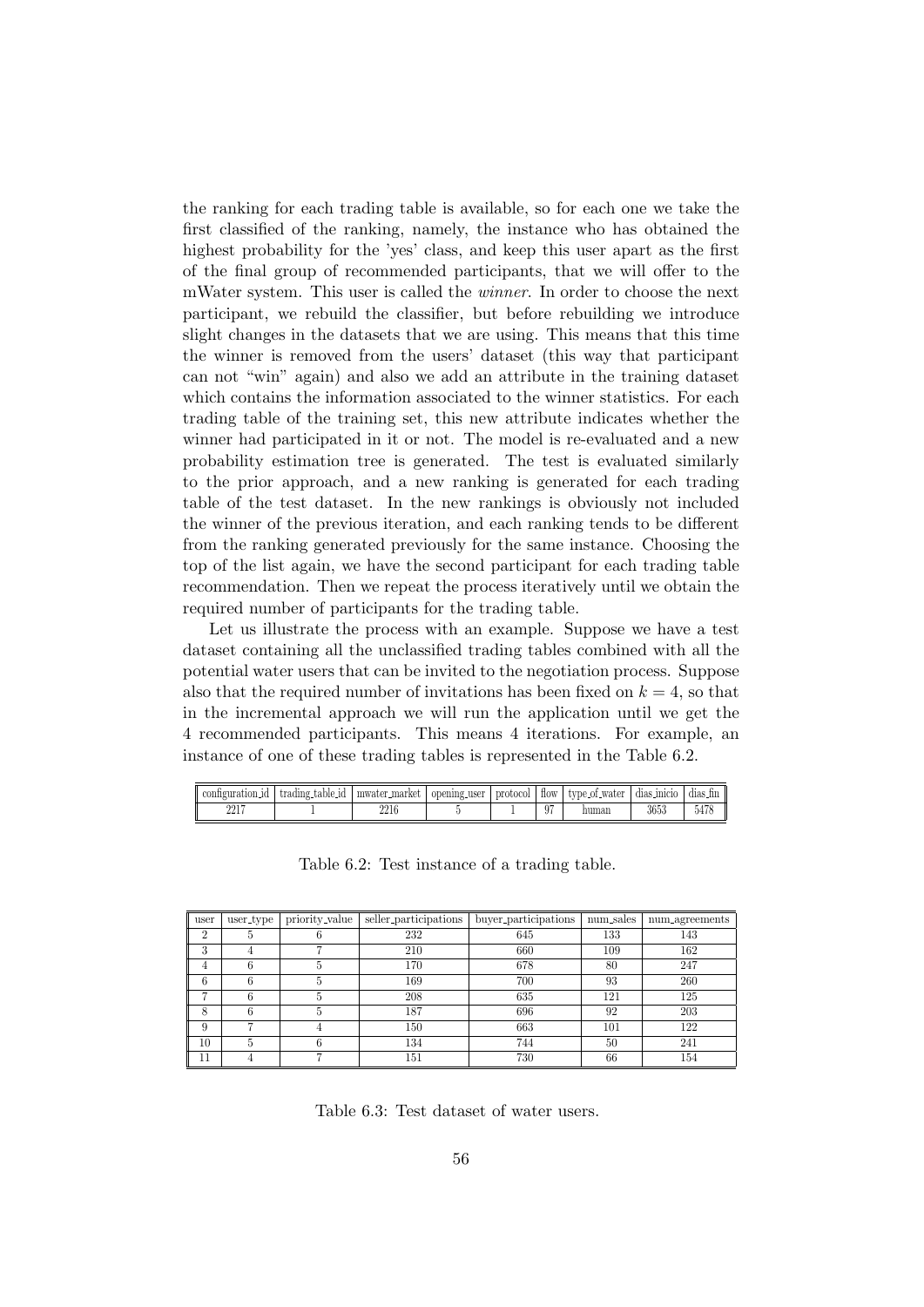The potential participants are represented in the Table 6.3. Each user is accompanied by information about the past transactions in which he has participated, both as seller and as buyer. The model would predict, for each user, the probability of becoming a buyer in the trading table of Table 6.2, by means of achieving an agreement with the opening user of the trading table after a negotiation process. Then, these probabilities are ranked in order to choose the participant who occupies the top position of the ranking.

The classification obtained for the trading table after ranking the 'yes' probabilities takes the form pictured below. Assuming that the number of invitations required by the system is  $k = 4$ , the ranking only shows the top four participants.

| Water User | Probability |
|------------|-------------|
| 10         | 60%         |
| 6          | 48,24\%     |
|            | 48,24%      |
|            | 42,42\%     |

Table 6.4: Ranking associated to the trading table (1st iteration).

| Water User | Probability |
|------------|-------------|
| 6          | 85,81%      |
| 11         | 72,16%      |
|            | 50,77%      |
|            | 34,32 %     |

Table 6.5: Ranking associated to the trading table (2nd iteration).

Following the scheme described before, from this ranking we choose only the top of the list (that is, user with  $id = 10$  in our example) and rebuild the model, introducing the modifications already mentioned. Now, the training set includes a new attribute indicating, for each trading table, whether the winner of the previous iteration had participated in it or not. The winner is also removed from the pool of water users (pictured in Table 6.3) that can be invited to the trading table. After the second iteration, the ranking generated is showed in Table 6.5. We should emphasize that the ranking after the second iteration has changed significantly from the first ranking showed in Table 6.4, due to the introduction of aggregate information which reflects the possible relationships and influences between the agents. It seems obvious that if the iterations after the first one do not change the results of it, it would be not necessary to develop this incremental approach.

Then, the process repeats until we obtain the required number for the group of recommended participants (in this particular example, until we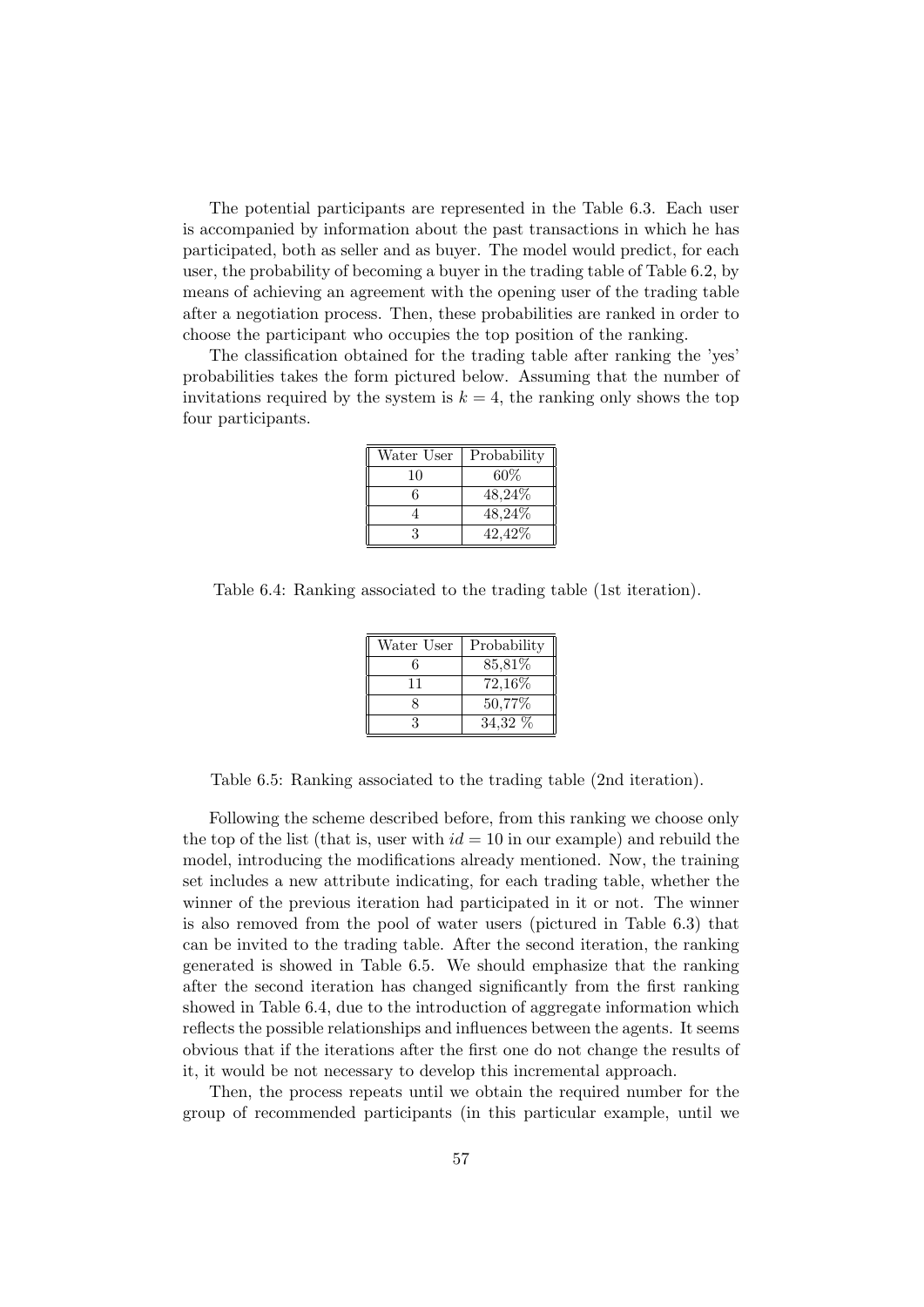make four iterations).

In order to understand this more clearly, let us see one more example of the execution of the application. In the Table 6.6 there are pictured ten trading tables predicted, showing the prediction made by the model and the buyer who achieved the transfer agreement in the real world.

| configuration_id | trading_table_id | mwater_market | 1st ranked (id) | Real case buyer $(id)$ |
|------------------|------------------|---------------|-----------------|------------------------|
| 757              |                  | 756           | 10              |                        |
| 311              |                  | 310           | 4               | 4                      |
| 573              | 2                | 572           | 8               | 6                      |
| 704              |                  | 703           | 6               |                        |
| 505              | 2                | 504           | 3               | 8                      |
| 1986             |                  | 1985          | 10              | 10                     |
| 1193             |                  | 1192          |                 |                        |
| 858              |                  | 857           | 6               | 10                     |
| 1052             |                  | 1051          | 4               | 2                      |
| 236              |                  | 235           | າ               | 10                     |

Table 6.6: Example of the prediction of 10 trading tables.

In this incremental ranking approach, the results of this table would correspond to the first iteration. We can observe that each trading table has an independent prediction, namely, the user predicted as the winner in each one is not affected by the predictions of other trading tables. In the next chapter, we will study the different ways of how this results have been evaluated.

This method would improve over the previous one as more appropriate aggregate attributes are included, in such a way that this information captures global information about the trading tables and not only local information.

It is important to highlight also that in the previous approach the values of the probabilities obtained by the decision tree for each instance are independent from the other water users considered for the same trading table. Meanwhile, in the incremental approach the other users information is used to calculate the probability of each participant. This occurs after the first iteration, when we start to take into consideration who was the participant with the highest probability in the previous iterations and also it is included the information of the participation of that user in the trading tables of the training dataset. This way, the estimation of the future behaviour of a water user is conditioned by its relationship with the other users of the pool. The social aspect of a negotiation is an important issue to consider, since the relationships between real users can facilitate or lead to failure a trading operation. In the incremental method, we take into account the agents that worked together in past negotiations and then appreciate this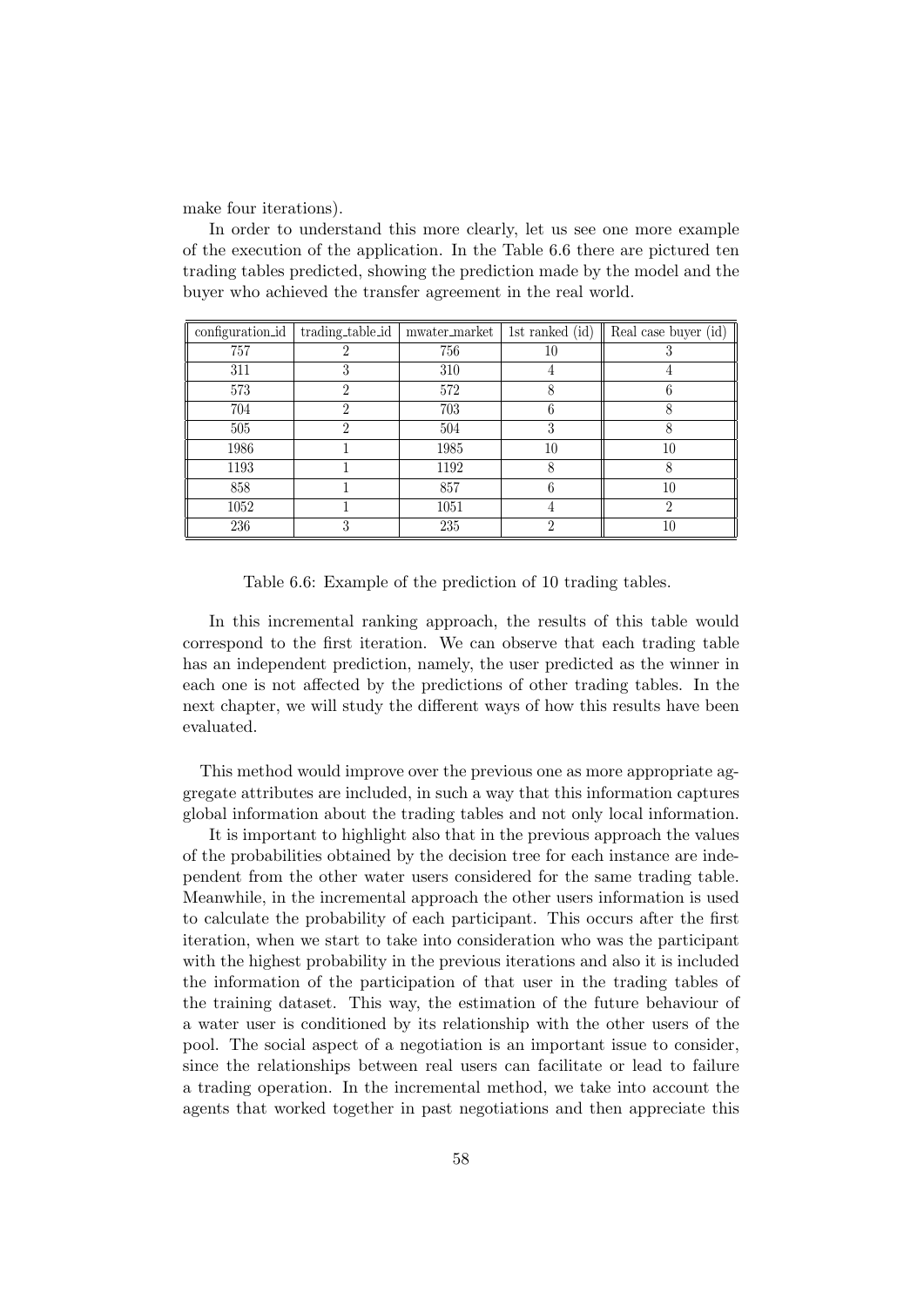information in order to predict the most suitable group of participants for each new trading table.

Related to that, our incremental approach has resemblances with the concept of Structured Prediction. This kind of problems deals with the task of predicting structured objects by means of learning a function  $h: X \longrightarrow Y$ where Y corresponds to complex structured outputs. This output space Y decomposes over some smaller substructures and the different output values are related to each other. As it is commented in [68], these dependencies between the output units suggest that in each case it makes more sense to solve a single task of predicting structured outputs rather than a collection of independent classification problems.

The incremental approach defined is halfway between the structured prediction and the idea of simply rank the probabilities. As we have said, the resulting value of the probability of getting an agreement is affected by the dependence of the water user to the other users. In our particular case, the output space is not so much a structured prediction as a prediction depending on the relationships between the individual agents.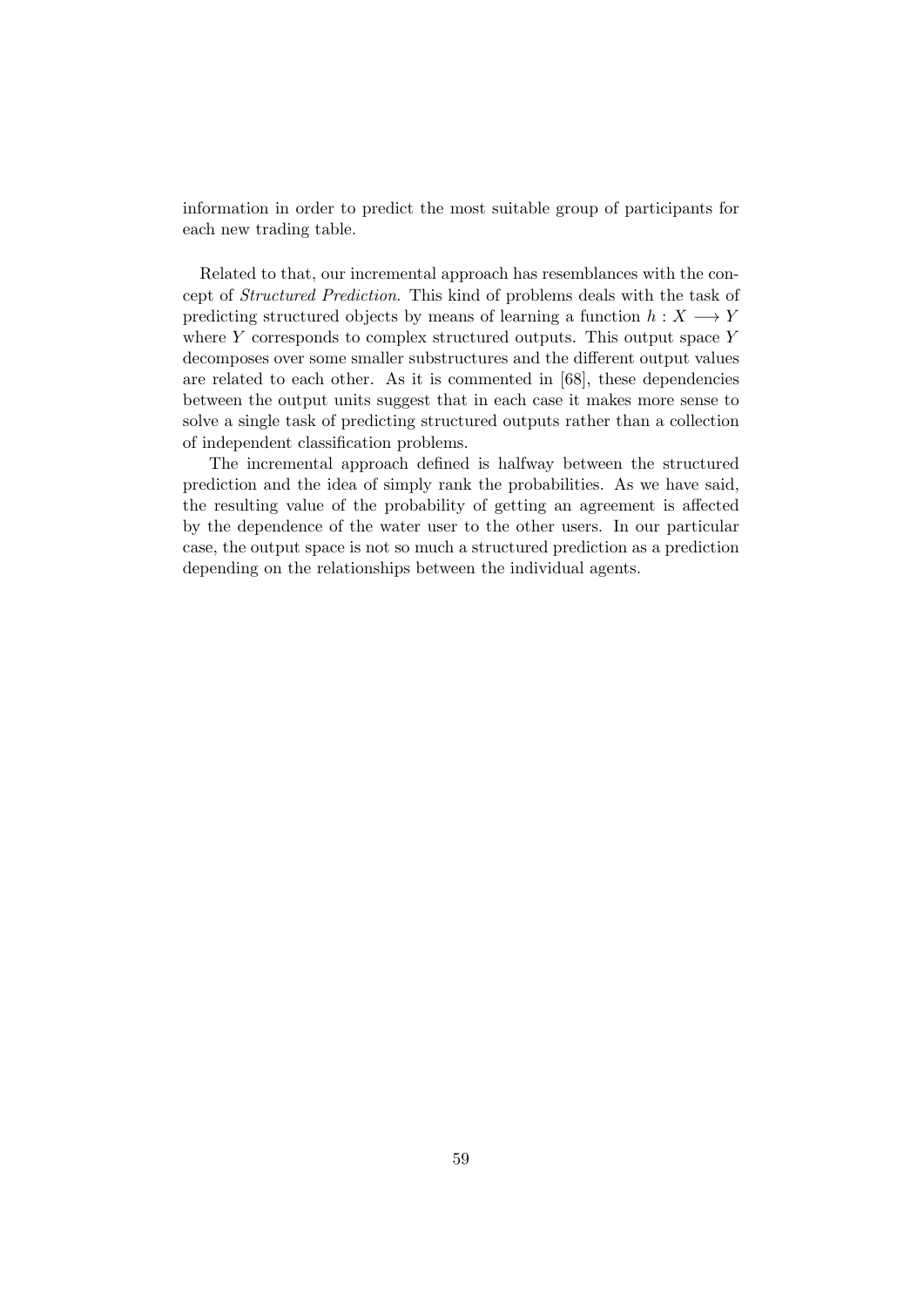## Chapter 7

# Implementation and Experimental Evaluation

### 7.1 Communication with Weka

The classifiers generated in the approaches studied in the previous chapter have been learned by means of WEKA. It is a free distribution data mining tool, Java implemented. In this section it is presented a brief review of the main points of how the application interacts with Weka.

WEKA is a data mining environment capable of accessing to data. Because of that, we can load the data from files in a '.arff' format. This corresponds to a plane file structured in rows and columns. So that, we need to settle the datasets extracted from the database in that format, in order to become understandable by WEKA. This way, the application developed can read the datasets as external files and work with them by using WEKA libraries in a successful way.

WEKA provides us with many algorithms that we can apply to datasets. As it has been studied, the application works with probability estimation trees, in order to create a ranking of participants according to their probabilities. WEKA implements a version of C4.5 classifier, mentioned in the section 3.1 when talking about decision trees induction, called J4.8. This method builds a model from the training dataset with the form of a decision tree, which will be used in the test, for classifying new instances.

As regards to the test, WEKA evaluates the test dataset according to the previously trained set of instances. By means of the probability decision tree mentioned, for a new instance (a trading table combined with a potential participant) it will assign a probability of the participant of belonging to each class, 'yes' or 'no', according to his probability to become a buyer in the trading table.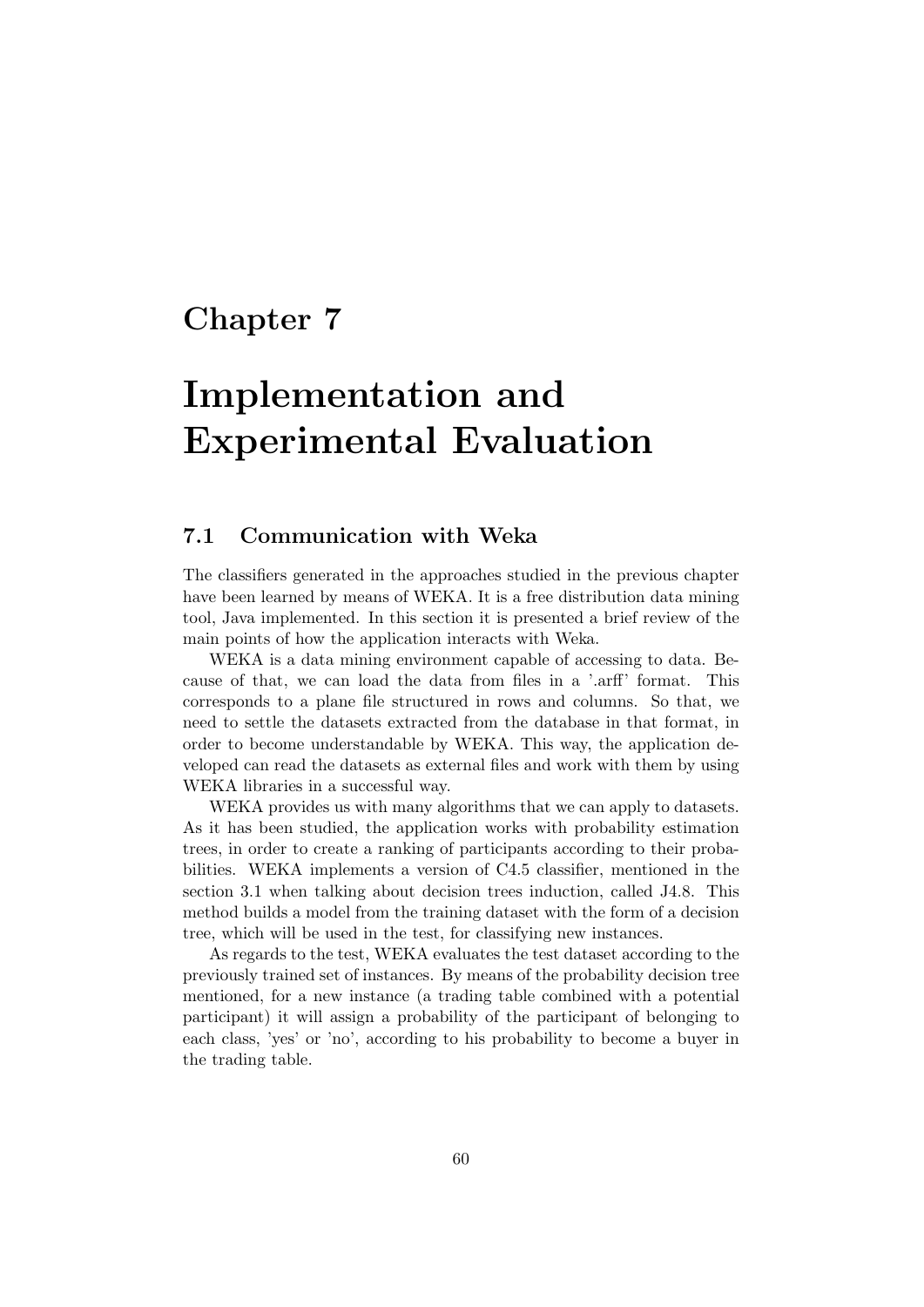#### 7.2 Experimental Evaluation

Once the models are built, we test the validity of their predictions in the evaluation part. As it has been examined in the previous chapter, we analyze the performance of each new trading table combined with all the potential users that are able to join the negotiation that is about to start. For this purpose, we have used a test dataset filled with 382 instances, each one corresponding to an unlabeled trading table. This number of instances has been extracted from the total training dataset, consisting of 1562 trading tables. From this dataset we have taken the 25% (382 instances) for the test, and the remaining 1144 were used for the training. The results reviewed in this section are taken from the average of ten executions of each of the two approaches explained in the prior chapter.

This way, for each dataset trading table  $+$  users, it is calculated, by means of the probability estimation tree, the probability of each instance to belong to the class 'yes' and to the class 'no'. Then, a ranking is generated in order to observe which are the participants who have obtained the highest 'yes' probabilities. After generating the rankings for each trading table, and for each iteration in the case of the incremental ranking approach, we test their hit rate. Before studying the results, we are going to see how the evaluation is performed.

It have been used two ways of measuring the models. In both of them, the hit rate is obtained by observing how the trading table predicted was developed in the real world. The difference comes because in the first way, if the participant that was actually the final buyer of the water right in a specific trading table is the same as the one that our model has ranked on the top of the list, we conclude that the model has achieved a succesful prediction. Instead, the second way aims to see further than the user placed on the top of the list. This way to evaluate the predictions is to form, for each trading table, the pool of  $k$  participants required by the mWater system and to observe if the real world buyer is in that group of users recommended by the model. In the case of the incremental ranking approach, whenever an iteration is produced, one participant is picked for the group associated to each trading table. Meanwhile, in the direct ranking approach, the group is extracted directly from the ranking obtained for each trading table.

In the Table 6.6 of section 6.2 was showed an example of an execution of the incremental ranking approach, considering the first type of evaluation just commented. The total hit rate of the model corresponding to that example was 23.82%. This hit rate corresponds to the possibility of "guessing" the real buyer in the first iteration of the execution, but since the mWater system usually asks our application for a recommendation of a group of best agents, it seems more appropriate to measure the quality of the predictions in terms of a group of several users, as it is evaluated in the second way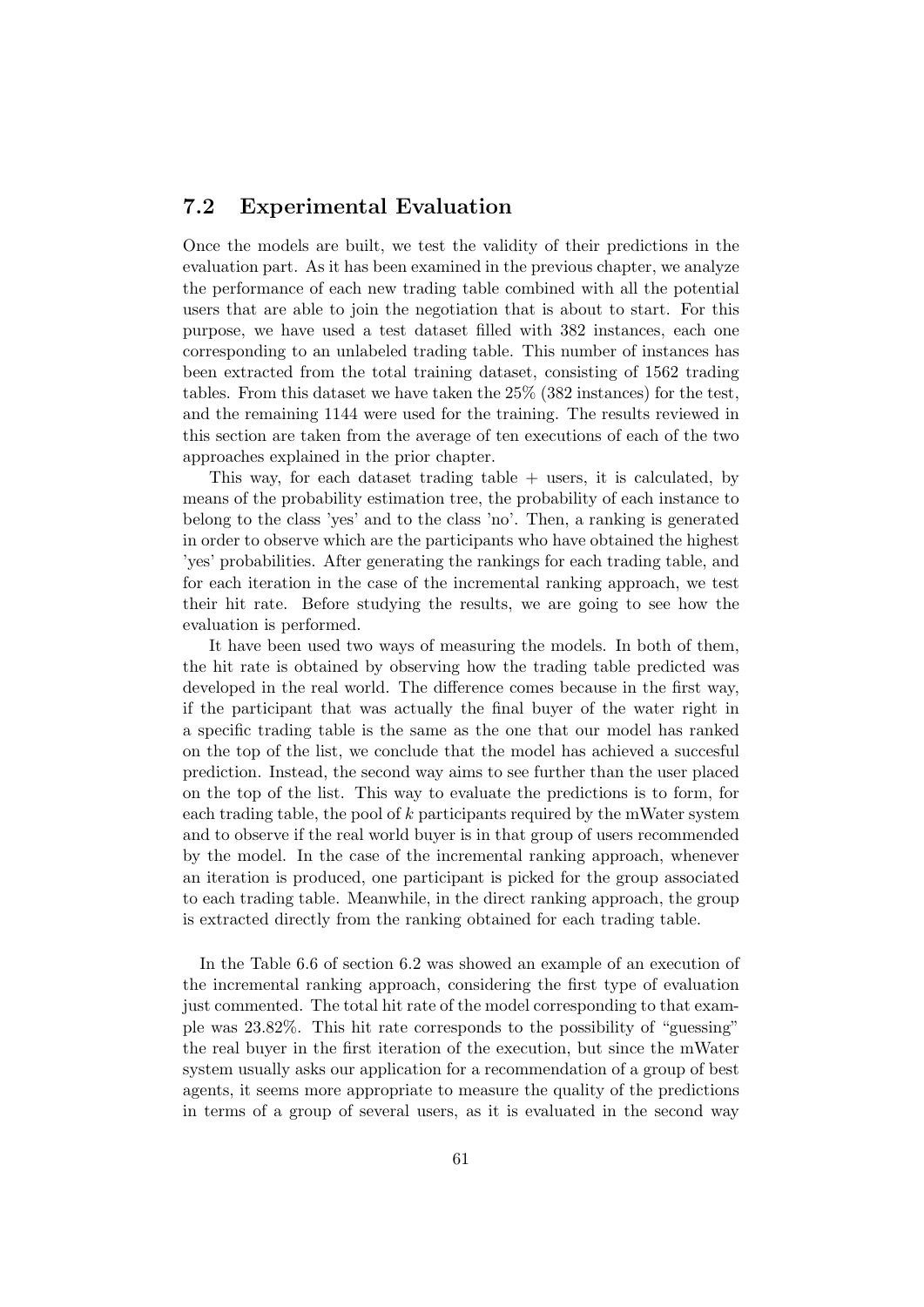| configuration_id | trading_table_id | mwater_market | 1st            | 2nd | 3rd | 4th            | Real case buyer (id) |
|------------------|------------------|---------------|----------------|-----|-----|----------------|----------------------|
| 757              |                  | 756           | 10             | 8   | 6   | 4              | 3                    |
| 311              | Ő                | 310           | 4              | 10  | 9   | 3              | 4                    |
| 573              | $\mathfrak{D}$   | 572           | 8              | 3   | 10  | 6              | 6                    |
| 704              |                  | 703           | 6              | 10  | 4   | 8              | 8                    |
| 505              |                  | 504           | 3              | 8   | 6   | 10             | 8                    |
| 1986             |                  | 1985          | 10             | 6   | 5   | 8              | 10                   |
| 1193             |                  | 1192          | 8              | 3   | 10  | $\overline{2}$ | 8                    |
| 858              |                  | 857           | 6              | 10  | 4   | 7              | 10                   |
| 236              | 3                | 235           | $\overline{2}$ | 10  | 3   | 11             | 10                   |
| 1052             |                  | 1051          | 4              | 17  | 8   | 3              | $\overline{2}$       |

Table 7.1: Example of recommended groups of participants (Incremental ranking approach).

explained above. This way, considering  $k = 4$ , Table 7.1 completes the Table 6.6 by picturing an example of several groups of participants made for different trading tables. The right column contains the real buyer in each trading table. In this particular case, the total hit rate, considering a hit when the real buyer is contained in the group, reaches the 62.56%.

Meanwhile, the corresponding results of the direct ranking approach for the same trading tables of the previous table are represented in the Table 7.2. In this approach, the group of selected participants for a new trading table is taken directly from the top  $k$  users of the ranking associated to the trading table. The total hit rate in this example, also considering a hit when the real buyer is contained in the top k ranked agents, reaches the  $54.45\%$ (208 hits over 382 trading tables in the test dataset).

| configuration_id | trading_table_id | mwater_market | 1st            | 2nd | 3rd | 4th            | Real case buyer (id) |
|------------------|------------------|---------------|----------------|-----|-----|----------------|----------------------|
| 757              |                  | 756           | 10             | 9   | 4   | $\overline{2}$ | 3                    |
| 311              | 3                | 310           | 8              | 10  | 3   | 11             | 4                    |
| 573              | 2                | 572           | $\overline{2}$ | 8   | 10  | 6              | 6                    |
| 704              |                  | 703           | 8              | 10  | 6   | 4              | 8                    |
| 505              |                  | 504           | 8              | 6   | 3   | 11             | 8                    |
| 1986             |                  | 1985          | 10             | 6   | 4   | 8              | 10                   |
| 1193             |                  | 1192          | 8              | 10  | 6   | 7              | 8                    |
| 858              |                  | 857           | 4              | 10  | 6   | 3              | 10                   |
| 236              | 3                | 235           | 5              | 9   | 11  | 8              | 10                   |
| 1052             |                  | 1051          | 8              | 4   | 3   | 10             | $\mathfrak{D}$       |

Table 7.2: Example of groups of participants (Direct ranking approach).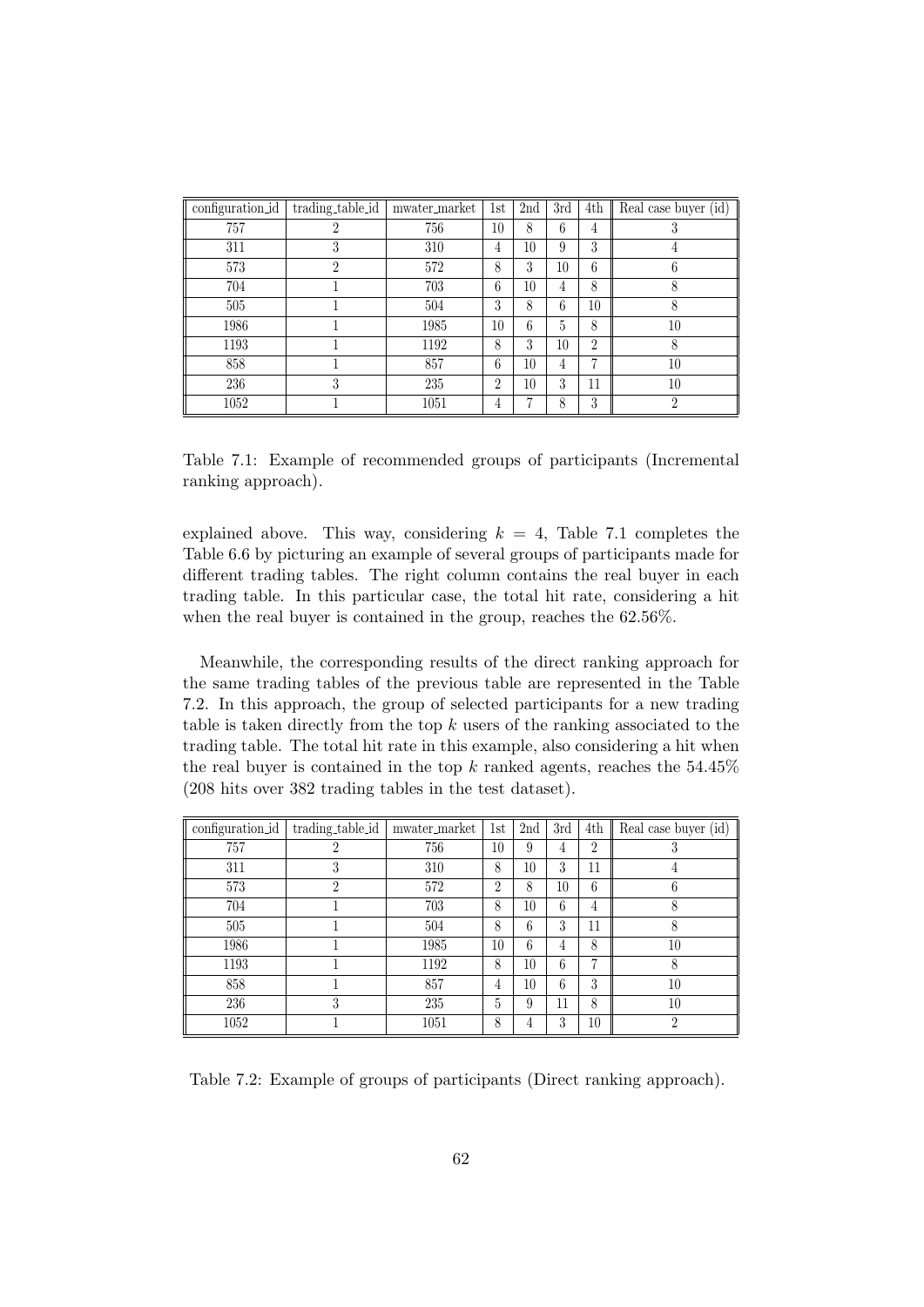In order to understand how the hit rate is calculated, the Table 7.3 shows the number of hits achieved by an execution example in each iteration of the incremental ranking approach. We need to keep in mind that in each iteracion, a hit is produced when the top agent of the ranking corresponds to the buyer in the real world case. Obviously, when a hit is produced in a certain trading table in the iteration n, the next iterations  $(n + 1, n + 2...)$ of that particular table will not be considered as potential hits, because the top user (who coincides with the real case buyer) has been already removed from the pool of potential participants.

| Iteration    1st   2nd   3rd   4th    Total |     |    |     |     |     |
|---------------------------------------------|-----|----|-----|-----|-----|
|                                             | 76. | 64 | -67 | -32 | 239 |

Table 7.3: Hits in each iteration (with  $k = 4$ ).

In this case, the total number of hits of the table is 239. As the test dataset used for the example contained 382 trading tables, the total hit rate is 62.56%.

The next table summarizes the average hit rates of each approach after several executions of the application, considering the two ways mentioned of evaluating them.

| Approach                     |         | First classified   Group of 4 agents |
|------------------------------|---------|--------------------------------------|
| Direct Ranking Approach      | 19.11\% | 54.97%                               |
| Incremental Ranking Approach | 23.82\% | 61.78%                               |

|  | Table 7.4: Summary of the resulting hit rates. |  |  |  |  |
|--|------------------------------------------------|--|--|--|--|
|--|------------------------------------------------|--|--|--|--|

As we can observe, in both examples of Tables 7.1 and 7.2, and in the summary of Table 7.4 (and therefore, in the rest of the execution, since the examples pictured are a representative sample of the results), usually the real buyer is contained in the group of participants selected by the application. This way of evaluating, in contrast to the first one, which only cares about the first classified, seems to be a fairer measure of the validity of the prediction, since when a new trading table is opened within the framework, what we offer to the system is the recommendation of this group of agents, and if it is considered appropriate, those will be the participants invited to the negotiation process. The hit rates of 62% (at incremental ranking approach) and 55% (at direct ranking approach), constitute a good measure of the goodness of the application developed.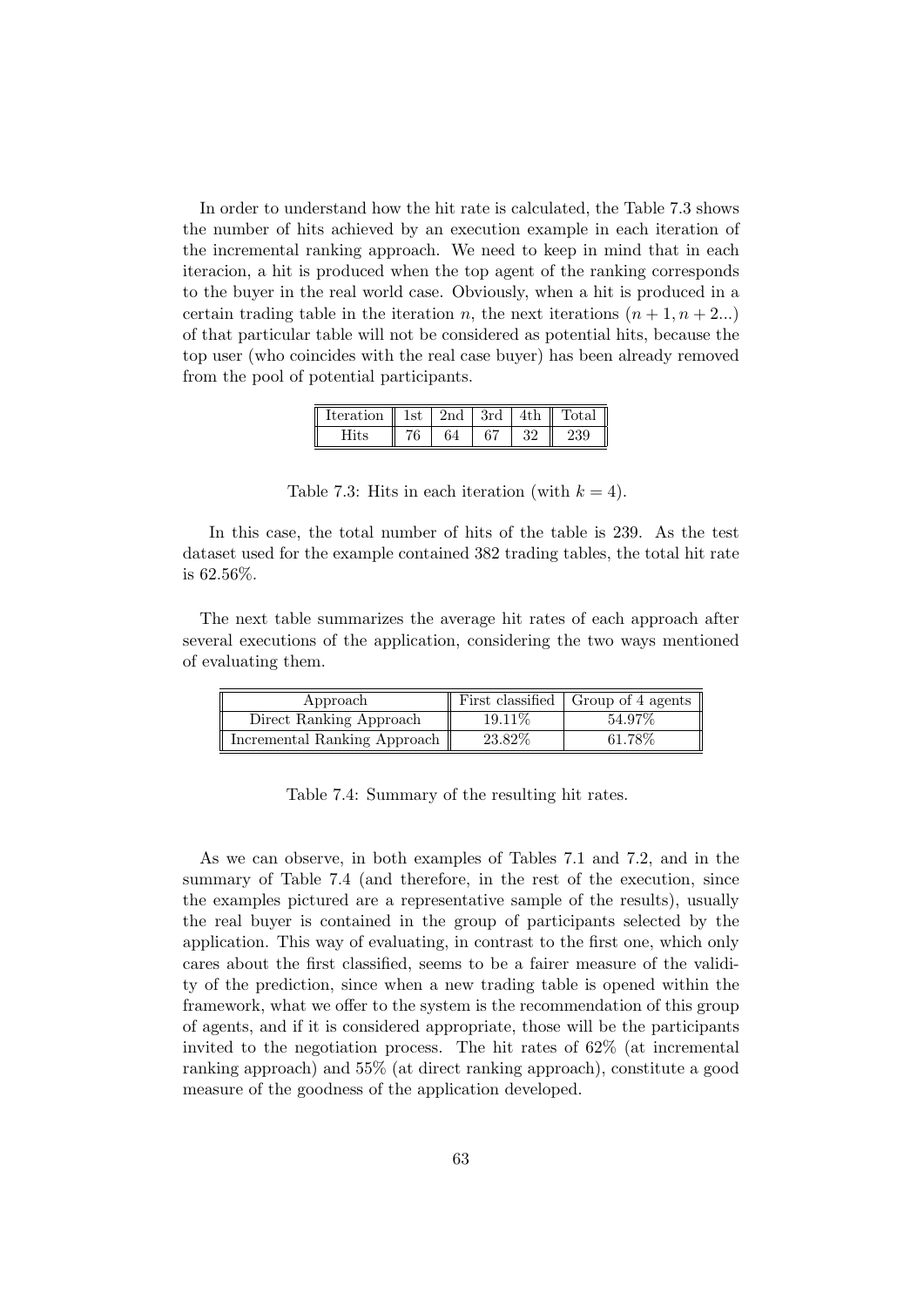The Table 7.5 presents a compilation of the differences of the hit rates obtained according to the number of agents picked to form the recommended group (namely, the possible values of  $k$ ).

| Approach                                                                                     | $k = 1$ $k = 2$ $k = 3$ $k = 4$ $k = 5$ $k = 6$          |  |  |  |
|----------------------------------------------------------------------------------------------|----------------------------------------------------------|--|--|--|
| Direct Ranking                                                                               | 19.11\%   29.32\%   43.2\%   54.97\%   66.23\%   74.61\% |  |  |  |
| Incremental Ranking    $23.82\%$   $38.22\%$   $50.26\%$   $61.78\%$   $73.04\%$   $83.78\%$ |                                                          |  |  |  |

Table 7.5: Hit rates according to the value of  $k$ 

We can observe the solid performance of the incremental method when the number of invited participants is increased to five or six, reaching a hit rate of nearly 84%, which could be considered a good estimation of the trading table development.

As we commented in the presentation of incremental ranking approach in section 6.2, this method is supposed to improve the direct ranking approach by capturing aggregate information about the agents who participate in the negotation process, as the relationships between the users that can affect the trading. Thanks to the execution of several iterations, the probabilities of each participant of getting an agreement in a trading table are recalculated in the  $n > 1$  iterations, based on the relationships and interactions between individual users. After seeing the results, we can conclude that this improvement actually happens, since most of the times the execution of the incremental ranking approach throws a higher hit rate than the other approach.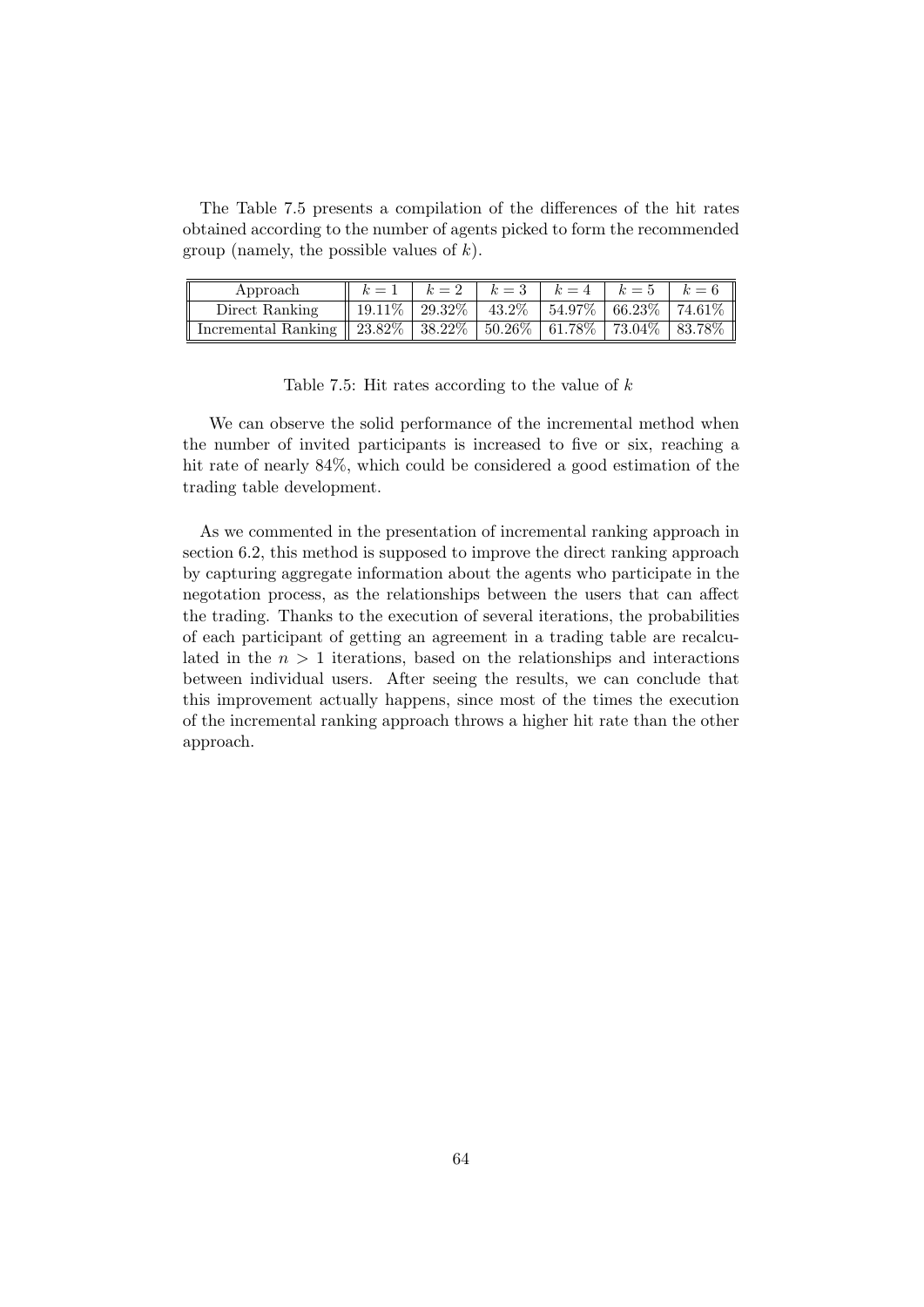## Conclusions

In this thesis we have presented an approach based on automatic learning in order to elaborate trading tables within the framework of a negotiation process. We have applied the methods developed to a particular case: a water market system. It have been proposed two methods based on computing the probabilities of each agent of buying a water right, by means of taking into consideration the information about their trading behaviour in past negotiation processes.

The process that leads to the need of the proposed methods works as it follows: the virtual market receives the demand of opening a new trading table in order to trade a water right by a water user who is interested in temporarily transfering its right. Then, the system requires to our application of a recommendation of the best group of agents to join the negotiation in order to achieve the most satisfactory agreement. At this point, the methods developed prepare that recommended group according to the different characteristics of each trading table, the agents and the behaviour observed in past negotiations within the same framework.

The groups are formed using the probabilities thrown by a classification algorithm of a probability estimation tree. Each probability stands for the likelihood of an agent of becoming the final buyer of the water right traded. The agents with the highest probabilities are picked up to concoct the recommended group.

After studying the results reviewed in section 7.2, it can be highlighted that the incremental ranking approach throws nearly a 75% of hits, when the trading tables are composed of five agents, and nearly 84% when six agents are required. This hit rate overcomes the outcomes of the direct ranking approach. This improvement is due to the fact that the incremental method aims to include aggregate information about the historical behaviour of the agents, and also incorporate the social aspect of the negotiation, by means of considering the relationships between the individual participants. The inclusion of such aspects makes the incremental ranking approach more sensitive to the details of interactions between agents that could decant the negotiation towards a specific user.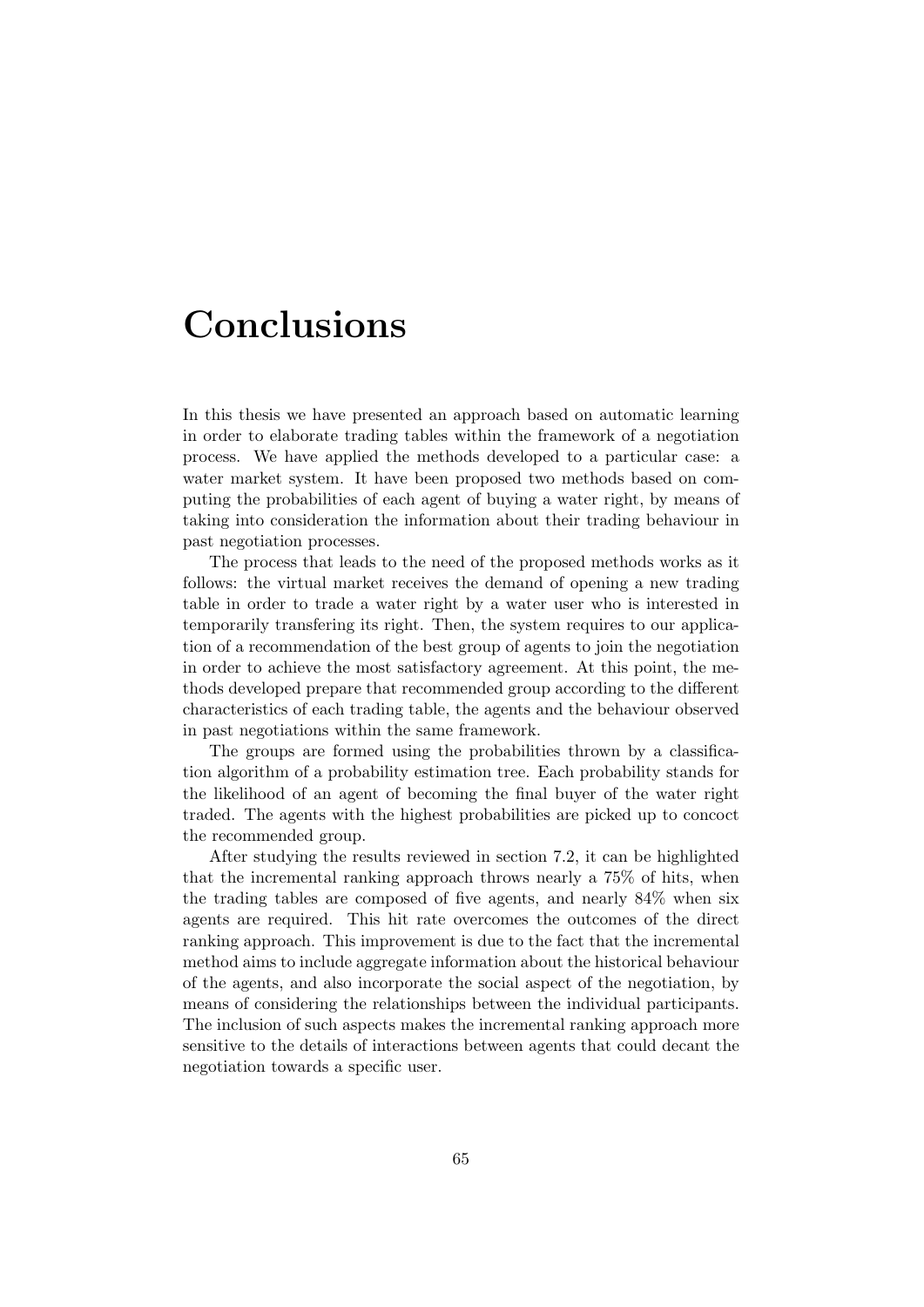On the other hand, in a case of a trading table where the application predicts a group of participants in which the real case buyer is missing, it would be a very interesting issue the possibility of checking how this group handles the negotiation and if they achieve a transfer agreement that is more beneficial for the parties involved than the original agreement that the real buyer reached. This kind of evaluation of the predictor could not be performed because of several difficulties (beyond our control) in the simulation tool used to simulate the whole water market system. However, it is a very interesting aspect to consider in possible future improvements of the work developed in this thesis.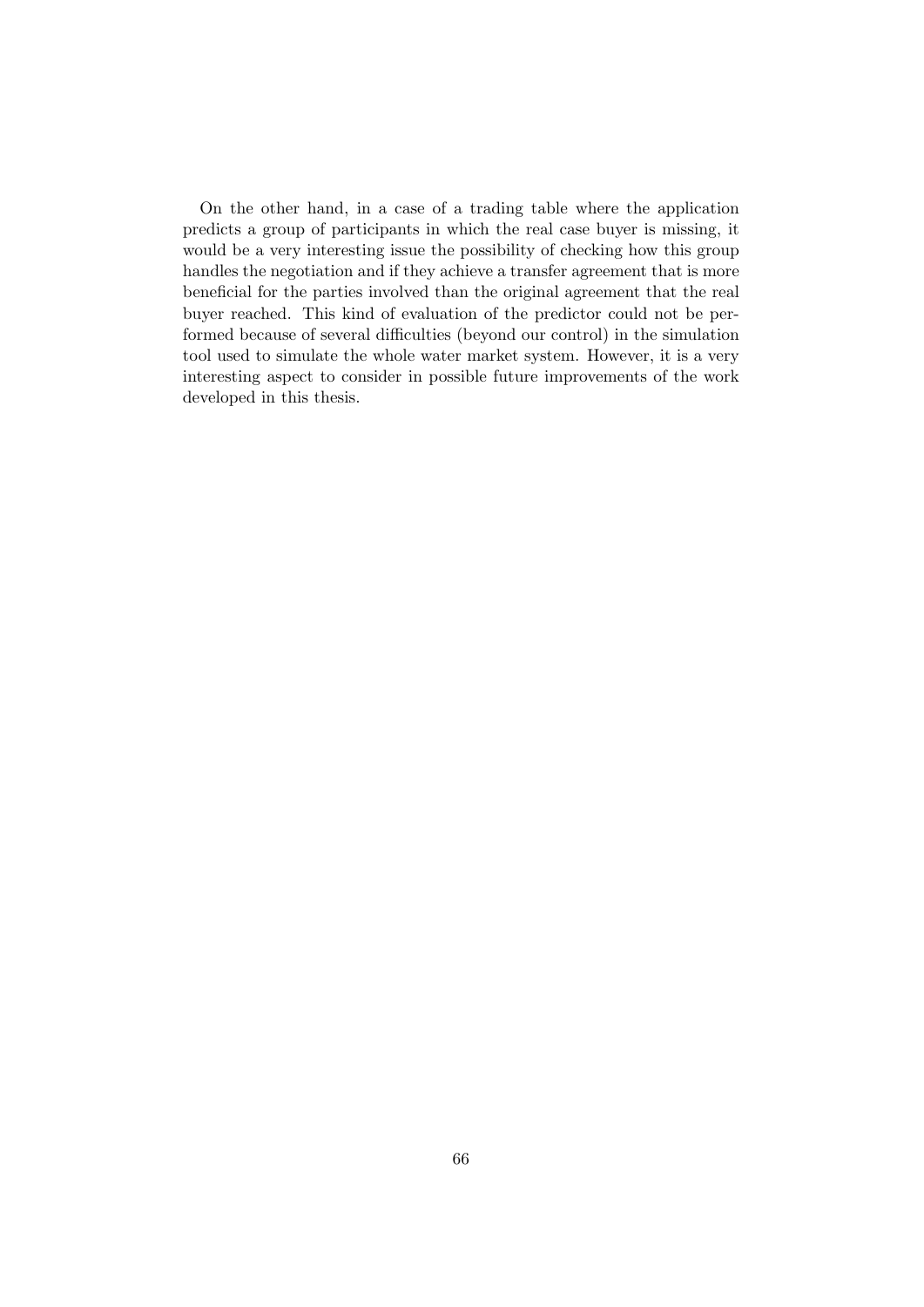# Bibliography

- [1] Clark, P.; Boswell, R.: Data Mining. Practical Machine Learning Tools and Techniques with Java Implementations, Morgan Kaufmann Publishers, 2000.
- [2] Hernández, J., Ramírez, M.J., Ferri, C.: Introducción a la Minería de Datos, Pearson Prentice Hall, 2004.
- [3] BakIr, G., Hofmann, T., Scholkopf, B., Smola, A.J., Taskar, B.: Predicting structured data, The MIT Press, 2007.
- [4] Ricci, E., De Bie, T., Cristianini, N.: Magic moments for structured output prediction, Journal of Machine Learning Research, 9:2803-2846, 2008.
- [5] Joachims, T., Hofmann, T., Yisong Yue, Chun-Nam Yu: Predicting structured objects with support vector machines, Communications of the ACM, Research Highlight, 52(11):97-104, November 2009.
- [6] Vembu, S.: Learning to Predict Combinatorial Structures, PhD thesis, Department of Computer Science, University of Bonn, 2009.
- [7] Fayyad, U.M., Piatetsky-Shapiro, G., Smyth, P.: From Data Mining to Knowledge Discovery: An Overview, Advances in Knowledge Discovery and Data Mining, 1-34, AAAI/MIT Press 1996.
- [8] Two Crows Corporation: Introduction to Data Mining and Knowledge Discovery, 1999.
- [9] Mitchell, T. M.: Machine Learning, McGraw-Hill, 1997.
- [10] Solomonoff, R.: A Formal Theory of Inductive Inference, Part I, Information and Control, Part I: Vol 7, No. 1, 1-22, March 1964.
- [11] Thobani, M.: Formal water markets: Why, when and how to introduce tradable water rights, The World Bank Research Observer, 12(2):161179, 1997.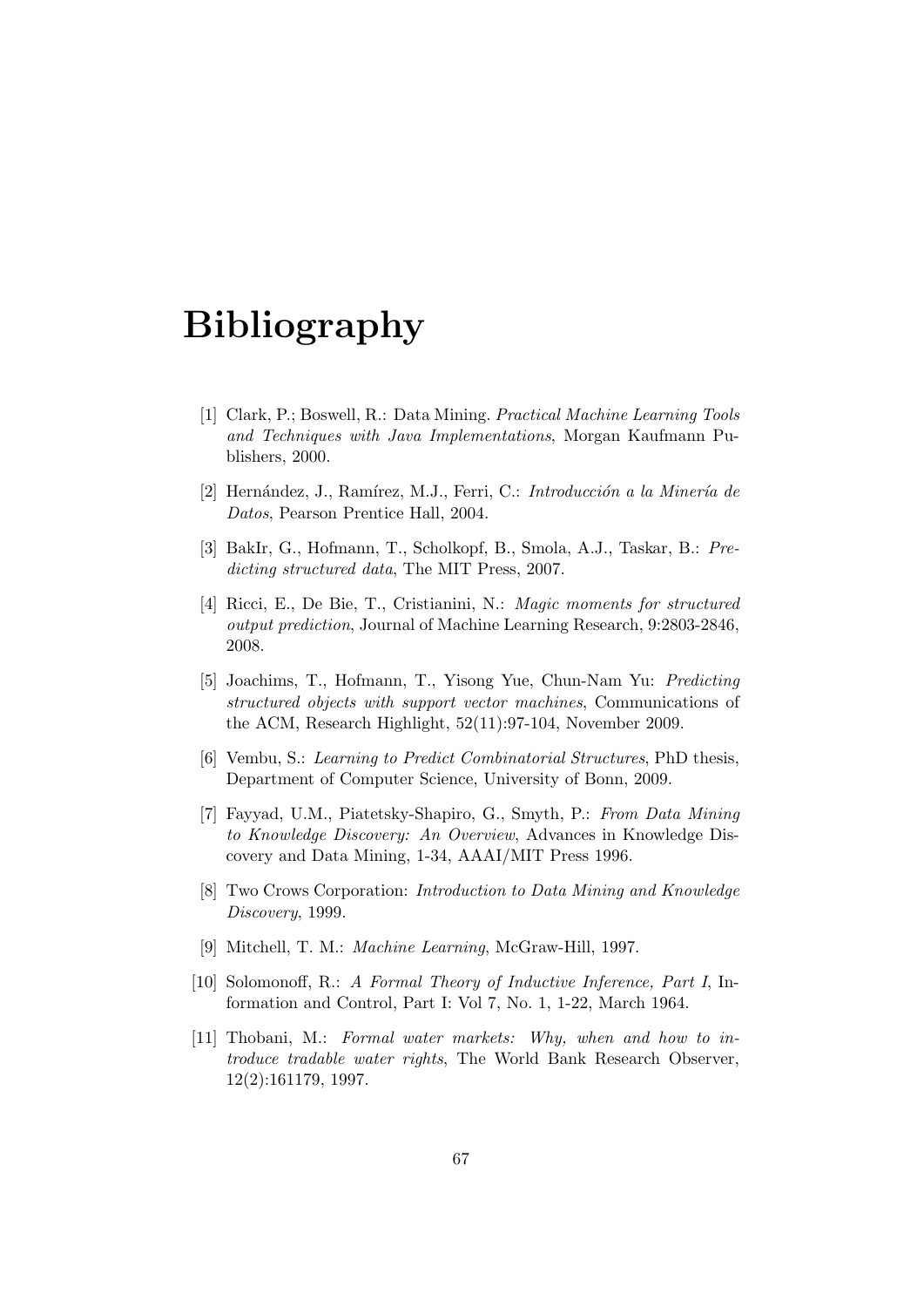- $[12]$  Calatrava, J.: Mercados y bancos de agua en España, Agricultura Familiar en España, 99105, 2006.
- [13] Riesgo, L., Gómez Limón, J.A.: *Mercados del aqua. análisis de las* opciones elegidas para su aplicación en España, IV Congreso Nacional de Economía Agraria, 2004.
- [14] Botti, V., Garrido, A., Giret, A., Noriega, P.: Managing water demand as a regulated open MAS, Proceedings of the MALLOW Workshop on Coordination, Organization, Institutions and Norms in agent systems in on-line communities (COIN@MALLOW09), 108109, 2009.
- [15] Botti, V., Garrido, A., Giret, A., Igual, F., Noriega, P.: On the design of mWater: a case study for agreement technologies, Proceedings of the 7th European Workshop on Multi-Agent Systems (EUMAS 2009), 2009.
- [16] Botti, V., Garrido, A., Giret, A., Igual, F., Noriega, P.: mWater Analysis and Design, AT/2008/Deliverable D8.2.1/v0.7, 2009.
- [17] Botti, V., Criado, N., Garrido, A., Garrido, J.A., Giret, A., Noriega, P.:  $mWater$  prototype review  $#2$  analysis and design, AT/2008/Deliverable D8.2.1.P2/v0.5, 2010.
- [18] Botti, V., Garrido, A., Gimeno, J.A., Giret, A., Noriega, P.: mWater Analysis and Design, AT/2008/Deliverable D8.2.3/v0.1, 2010.
- [19] Garrido, A., Giret, A., Noriega, P.: mWater: a sandbox for Agreement Technologies, Proceedings of the XII Congreso Catalán de Inteligencia Artificial (CCIA09), 252261, 2009.
- [20] Quinlan, J.R.: Induction of decision trees, Machine Learning, 1(1):81- 106, 1986.
- [21] Quinlan, J.R.: Learning logical definitions from Relations, Machine Learning, 5:239-266, 1990.
- [22] Quinlan, J.R.: Learning first-order definitions from relations, Machine Learning, 5(3), 239-266, 1996.
- [23] Quinlan, J.R.: C4.5. Programs for Machine Learning, San Francisco, Morgan Kaufmann, 1993.
- [24] Breiman, L., Friedman, J.H., Olshen, R.A., Stone, C.J.: Classification and Regression Trees, Wadsworth and Brooks, Monterey, CA, 1984.
- [25] Liu, B., Xia, Y., Yu, P.S.: Clustering through decision tree construction, Proceedings of the ninth international conference on Information and knowledge management, 20-29, 2000.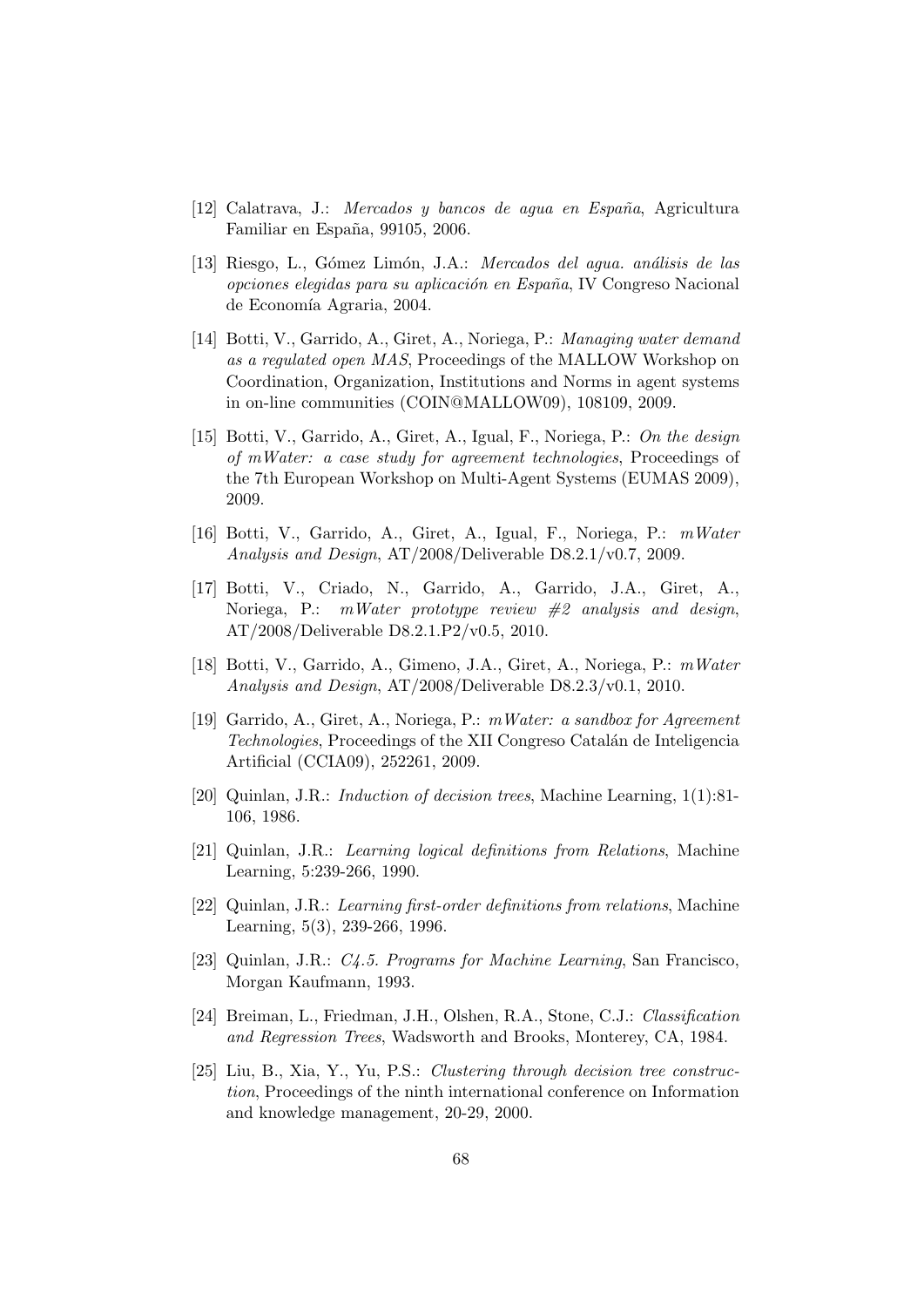- [26] Newman, D.J., Hettich, S., Blake, C.L., Merz, C.J.: UCI repository of machine learning databases, 1998.
- [27] Michalski, R., Larson, J.: Incremental generation of VL1 hypotheses: The underlying methodology and the description of program AQ11, ISG 83-5, Computer Science Department, University of Illinois at Urbana-Champaign, 1980.
- [28] Michalski, R., Mozetic, I., Hong, J., Lavrac, N.: The AQ15 inductive learning system: an overview and experiments, Proceedings of IMAL 1986, Orsay 1986. Université de Paris-Sud.
- [29] Provost, F.J., Domingos, P.: Tree induction for probability-based ranking, Machine Learning, 52(3):199-215, 2003.
- [30] Ferri, C., Flach, P.A., Hernández, J.: Improving the AUC of probabilistic estimation trees, Machine learning: ECML 2003, 14th European Conference on Machine Learning, Cavtat-Dubrovnik, Croatia, September 22-26, 2003, Proceedings 121-132, 2003.
- [31] Bella, A., Ferri, C., Hernández, J., Ramírez, M.J.: *Joint Cutoff Pro*babilistic Estimation Using Simulation: A Mailing Campaign Application, Intelligent Data Engineering and Automated Learning - IDEAL 2007, Lecture Notes in Computer Science 4881, 609-619, 2007.
- [32] Estruch, V.: Bridging the Gap between Distance and Generalisation: Symbolic Learning in Metric Spaces, PhD thesis, Departament de Sistemes Informàtics i Computació, Universitat Politècnica de València, 2008.
- [33] Honey-Roses, J.: Assessing the potential of water trading in Spain, ENR 319 Advanced International Environmental Economics, Professor Theo Panayotou at Harvards John F. Kennedy School of Government, 2007.
- [34] Mashayekhy, L., Nematbakhsh, M.A., Ladani, B.T.: E-negotiation model based on Data Mining, IADIS International Conference e-Commerce, 2006.
- [35] Lai, H., Doong, H., Kao, C., Kersten, G.E.: Understanding Behavior and Perception of Negotiators from Their Strategies, Hawaii International Conference on System Science, Hawaii, 2006.
- [36] Coehoorn, R.M., Jennings, N.R.: Learning an opponents preferences to make effective multi-issue negotiation tradeoffs, Proceedings of the 6th International Conference on Electronic Commerce (ICEC2004), Delft, The Netherlands, 5968, 2004.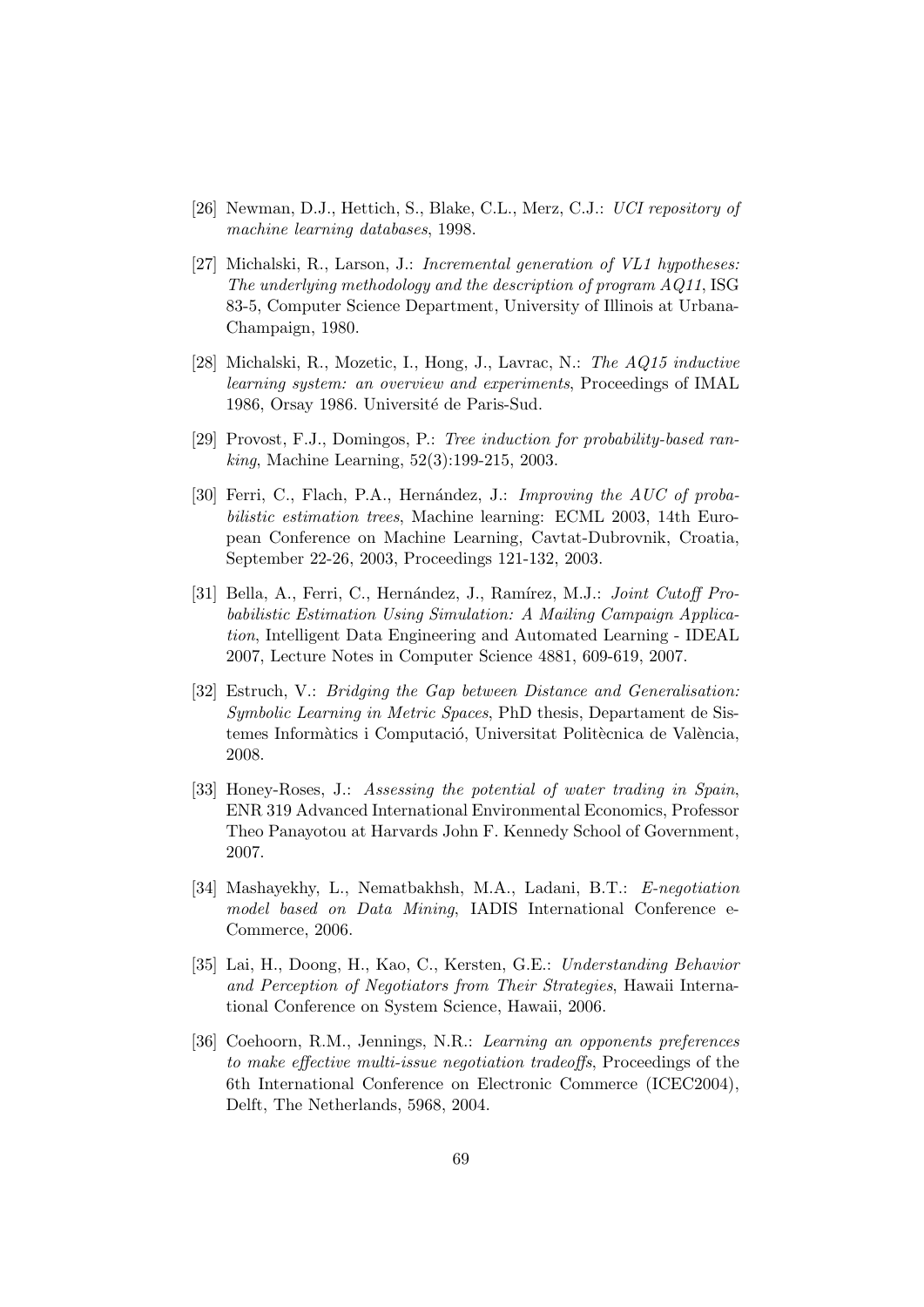- [37] Jennings, N.R., Faratin, P., Lomuscio, A.R., Parsons, S., Sierra, C., Wooldridge, M.: Automated Negotiation: Prospects, Methods and Challenges, Int Journal of Group Decision and Negotiation, 2000.
- [38] Jennings, N.R.: On Agent-Based Software Engineering, Artificial Intelligence, 117 (2) 277-296, 2000.
- [39] Wooldridge, M.: Agent-based software engineering, IEE Proc Software Engineering 144 (1) 26-37, 1997.
- [40] Nilsson, N.J.: Artificial Intelligence: A New Synthesis, Morgan Kaufmann, 1998.
- [41] Sandholm, T.W.: Distributed Rational Decision Making, Multiagent Systems, MIT Press, 201-258, 1999.
- [42] Lomuscio, A.R., Wooldridge, M., Jennings, N.R.: A classification scheme for negotiation in electronic commerce, Agent-Mediated Electronic Commerce: A European Perspective, Springer Verlag, 19-33, 2000.
- [43] Rodríguez-Aguilar, J.A., Martín, F.J., Noriega, P., García, P, Sierra, C.: Towards a tesbed for trading agents in electronic auction markets, AI Communications 11 5-19, 1998.
- [44] Clark, P., Niblett, T.: The CN2 induction algorithm, Machine Learning, 3(4):261-283, 1989.
- [45] Clark, P., Boswell, R.: Rule induction with CN2: Some recent improvements, Proceedings of the Fifth European Working Session on Learning, 151-163, Springer, Berlin, 1991.
- [46] Rosenschein, J.S., Zlotkin, G.: Rules of encounter, MIT Press, 1994.
- [47] Zeng, D., Sycara, K.: How can an agent learn to negotiate?, in J. Mller, M. Wooldridge and N. R. Jennings, Intelligent Agents III, 233- 244, Springer Verlag, 1997.
- [48] Faratin, P., Sierra, C., Jennings, N.R.: Negotiation Decision Functions for Autonomous Agents, Int. Journal of Robotics and Autonomous Systems 24 (3-4) 159-182, 1998.
- [49] Faratin, P., Sierra, C., Jennings, N.R., Buckle, P.: Designing Responsive and Deliberative Automated Negotiators, Proceedings AAAI Workshop on Negotiation: Settling Conflicts and Identifying Opportunities, Orlando, FL, 12-18, 1999.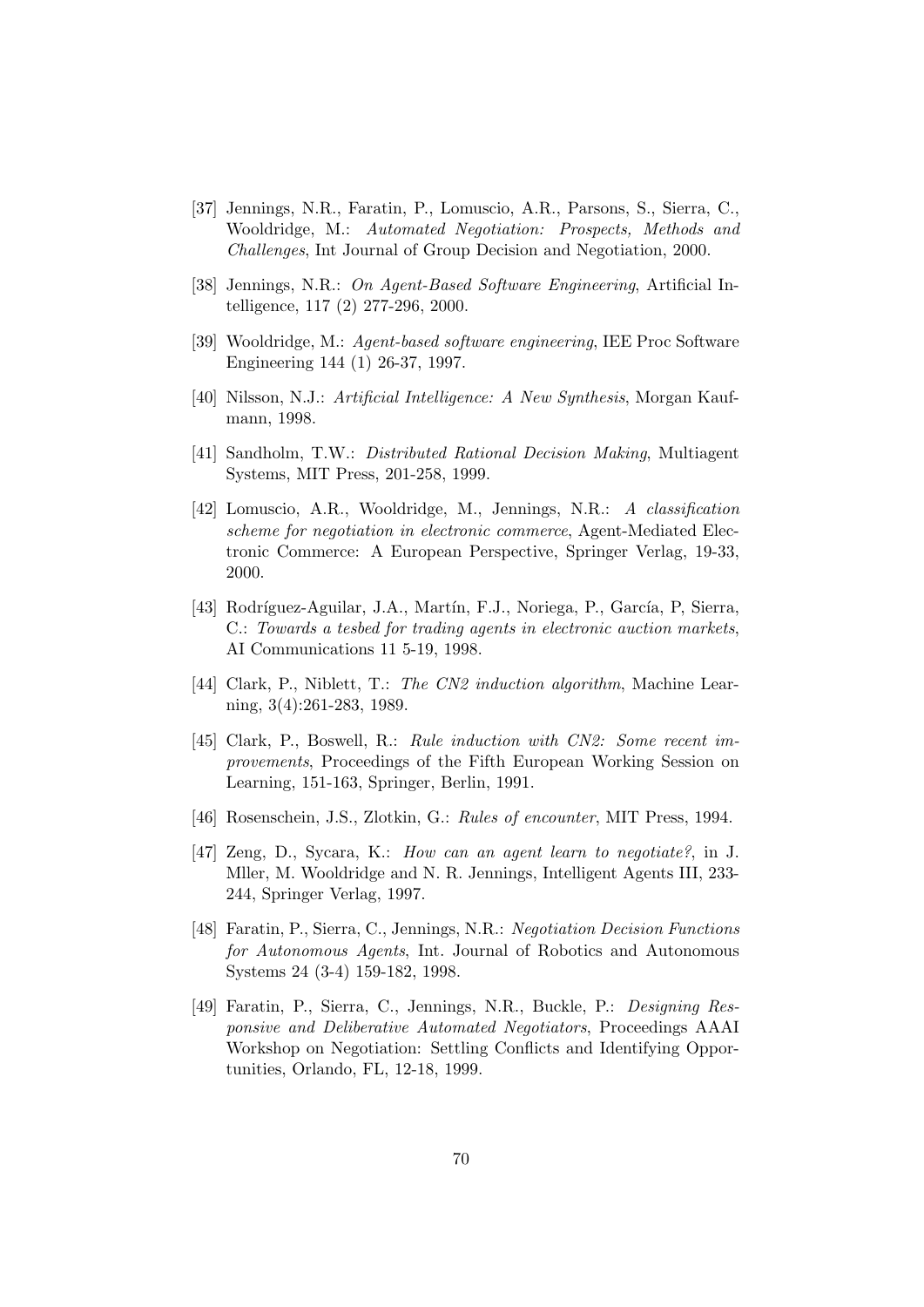- [50] Faratin, P., Sierra, C., Jennings, N.R.: Using Similarity Criteria to Make Negotiation Trade-Offs, Proceedings 4th Int. Conf on Multi-Agent Systems, Boston, USA, 119-126, 2000.
- [51] Parsons, S., Jenning, N.R.: Negotiation Through ArgumentationA Preliminary Report, Proceedings 2nd Int. Conf. on Multi-Agent Systems, Kyoto, Japan, 267-274, 1996.
- [52] Parsons, S., Sierra, C., Jennings, N.R.: Agents that reason and negotiate by arguing, Journal of Logic and Computation 8 (3) 261-292, 1998.
- [53] Cestnik, G., Kononenko, I., Bratko, I.: Assistant 86: A knowledge acquisition tool for sophisticated users, Progress in Machine Learning, Sigma Press, 1987.
- [54] Palma, J.T., Marín, R.: *Inteligencia Atificial: Técnicas, métodos* y aplicaciones, McGraw Hll, 2008.
- [55] Martínez, F., Estruch, V., Ferri, C., Hernández, J., Ramírez, M.J.: Newton Trees, AI 2010: Advances in Artificial Intelligence, Proceedings 23rd Australasian Joint Conference, Adelaide, Australia, 2010.
- [56] Duda, R., Hart, P.E.: Pattern classification and scene analysis, John Wiley and Sons, 1973.
- [57] Langley, P., Iba, W., Thompson, K.: An analysis of bayesian Classifiers, Proceedings of the 10th National Conference on Artificial Intelligence, 223–223, 1992.
- [58] Michie, D., Spiegelhalter, D., Taylor, C.C.: Machine learning, neural and statistical classification, Ellis Horwood, 1994.
- [59] Dempster, A., Laird, N., Rubin, D.: Maximum Likelihood from incomplete data via EM Algorithm, Journal of the Royal Statistical Society. 9:1-38, 1977.
- [60] McLachan, G.J., Krishnan, T.: The EM Algorithm and Extensions, Wiley, 1996.
- [61] Friedman, N., Geiger, D., Goldszmidt, M.: Bayesian netwroks classifiers, Machine Learning, 29:131-163, 1997.
- [62] Rumelhart, D.E., Hintont, G.E., Williams, R.J.: Learning representations by back-propagating errors, Nature vol 323, 533–536, 1986.
- [63] Hebb, D.O.: The Organisation of Behaviour, Wiley, 1949.
- [64] Kohonen, T.: Self-Organising Maps, Springer, 1995.